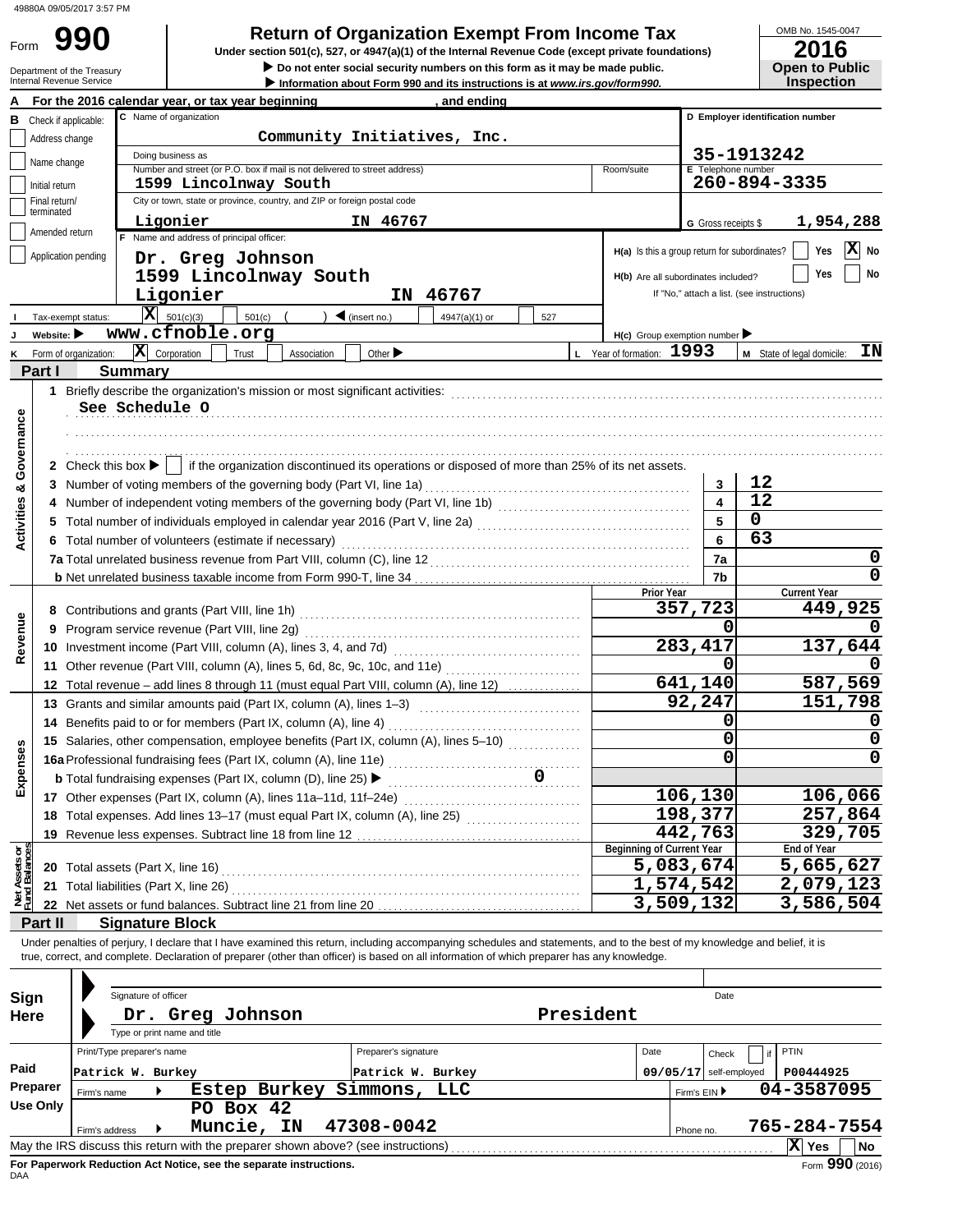| <b>Statement of Program Service Accomplishments</b><br>Part III<br>1 Briefly describe the organization's mission:<br>See Schedule O<br>2 Did the organization undertake any significant program services during the year which were not listed on the<br>prior Form 990 or 990-EZ?<br>If "Yes," describe these new services on Schedule O.<br>Did the organization cease conducting, or make significant changes in how it conducts, any program<br>3<br>services?<br>If "Yes," describe these changes on Schedule O.<br>Describe the organization's program service accomplishments for each of its three largest program services, as measured by<br>4<br>expenses. Section 501(c)(3) and 501(c)(4) organizations are required to report the amount of grants and allocations to others,<br>the total expenses, and revenue, if any, for each program service reported.<br>a (Code: ) (Expenses \$135,350 including grants of \$135,350 ) (Revenue \$50 Code: ) (Expenses \$135,350 including grants of \$135,350 ) (Revenue \$145,250 ) (Revenue \$145,250 ) (Revenue \$145,250 ) (Revenue \$145,250 ) (Revenue \$<br>4a (Code:<br>large part of our programs. In 2016 we made 28 scholarship awards to<br>further the education of people living in Noble County in various age<br>groups, including but not limited to high school seniors, grade school and<br>middle school.<br>16, 448 including grants of $\sqrt[6]{16}$ , 448 ) (Revenue $\sqrt[6]{16}$<br>) (Expenses \$<br>4b (Code:<br>A fund has been established that mainly represents the Ligonier area. This<br>fund paid out two grants. One went to a West Noble School and was deigned<br>to develop strong mentor relationships with students, and it provided<br>students with increased opportunity for physical activity and team<br>building. The projects were designed to enhance students socially,<br>physically, and emotionally. They seek to help increase student learning.<br>The second grant was for a StoryWalk Project. This was designed to<br>encourage students to both walk and read. This grant was given to the<br>Ligonier Parks Department, and it is a project that works in conjunction<br>with a West Noble School.<br>4d Other program services (Describe in Schedule O.) |  | Form 990 (2016) Community Initiatives, Inc. | 35-1913242    | Page 2          |
|------------------------------------------------------------------------------------------------------------------------------------------------------------------------------------------------------------------------------------------------------------------------------------------------------------------------------------------------------------------------------------------------------------------------------------------------------------------------------------------------------------------------------------------------------------------------------------------------------------------------------------------------------------------------------------------------------------------------------------------------------------------------------------------------------------------------------------------------------------------------------------------------------------------------------------------------------------------------------------------------------------------------------------------------------------------------------------------------------------------------------------------------------------------------------------------------------------------------------------------------------------------------------------------------------------------------------------------------------------------------------------------------------------------------------------------------------------------------------------------------------------------------------------------------------------------------------------------------------------------------------------------------------------------------------------------------------------------------------------------------------------------------------------------------------------------------------------------------------------------------------------------------------------------------------------------------------------------------------------------------------------------------------------------------------------------------------------------------------------------------------------------------------------------------------------------------------------------------------------------------------------------------------|--|---------------------------------------------|---------------|-----------------|
|                                                                                                                                                                                                                                                                                                                                                                                                                                                                                                                                                                                                                                                                                                                                                                                                                                                                                                                                                                                                                                                                                                                                                                                                                                                                                                                                                                                                                                                                                                                                                                                                                                                                                                                                                                                                                                                                                                                                                                                                                                                                                                                                                                                                                                                                              |  |                                             |               |                 |
|                                                                                                                                                                                                                                                                                                                                                                                                                                                                                                                                                                                                                                                                                                                                                                                                                                                                                                                                                                                                                                                                                                                                                                                                                                                                                                                                                                                                                                                                                                                                                                                                                                                                                                                                                                                                                                                                                                                                                                                                                                                                                                                                                                                                                                                                              |  |                                             |               | $\vert x \vert$ |
|                                                                                                                                                                                                                                                                                                                                                                                                                                                                                                                                                                                                                                                                                                                                                                                                                                                                                                                                                                                                                                                                                                                                                                                                                                                                                                                                                                                                                                                                                                                                                                                                                                                                                                                                                                                                                                                                                                                                                                                                                                                                                                                                                                                                                                                                              |  |                                             |               |                 |
|                                                                                                                                                                                                                                                                                                                                                                                                                                                                                                                                                                                                                                                                                                                                                                                                                                                                                                                                                                                                                                                                                                                                                                                                                                                                                                                                                                                                                                                                                                                                                                                                                                                                                                                                                                                                                                                                                                                                                                                                                                                                                                                                                                                                                                                                              |  |                                             |               |                 |
|                                                                                                                                                                                                                                                                                                                                                                                                                                                                                                                                                                                                                                                                                                                                                                                                                                                                                                                                                                                                                                                                                                                                                                                                                                                                                                                                                                                                                                                                                                                                                                                                                                                                                                                                                                                                                                                                                                                                                                                                                                                                                                                                                                                                                                                                              |  |                                             |               |                 |
|                                                                                                                                                                                                                                                                                                                                                                                                                                                                                                                                                                                                                                                                                                                                                                                                                                                                                                                                                                                                                                                                                                                                                                                                                                                                                                                                                                                                                                                                                                                                                                                                                                                                                                                                                                                                                                                                                                                                                                                                                                                                                                                                                                                                                                                                              |  |                                             |               |                 |
|                                                                                                                                                                                                                                                                                                                                                                                                                                                                                                                                                                                                                                                                                                                                                                                                                                                                                                                                                                                                                                                                                                                                                                                                                                                                                                                                                                                                                                                                                                                                                                                                                                                                                                                                                                                                                                                                                                                                                                                                                                                                                                                                                                                                                                                                              |  |                                             |               |                 |
|                                                                                                                                                                                                                                                                                                                                                                                                                                                                                                                                                                                                                                                                                                                                                                                                                                                                                                                                                                                                                                                                                                                                                                                                                                                                                                                                                                                                                                                                                                                                                                                                                                                                                                                                                                                                                                                                                                                                                                                                                                                                                                                                                                                                                                                                              |  |                                             |               |                 |
|                                                                                                                                                                                                                                                                                                                                                                                                                                                                                                                                                                                                                                                                                                                                                                                                                                                                                                                                                                                                                                                                                                                                                                                                                                                                                                                                                                                                                                                                                                                                                                                                                                                                                                                                                                                                                                                                                                                                                                                                                                                                                                                                                                                                                                                                              |  |                                             |               | Yes $ X $ No    |
|                                                                                                                                                                                                                                                                                                                                                                                                                                                                                                                                                                                                                                                                                                                                                                                                                                                                                                                                                                                                                                                                                                                                                                                                                                                                                                                                                                                                                                                                                                                                                                                                                                                                                                                                                                                                                                                                                                                                                                                                                                                                                                                                                                                                                                                                              |  |                                             |               |                 |
|                                                                                                                                                                                                                                                                                                                                                                                                                                                                                                                                                                                                                                                                                                                                                                                                                                                                                                                                                                                                                                                                                                                                                                                                                                                                                                                                                                                                                                                                                                                                                                                                                                                                                                                                                                                                                                                                                                                                                                                                                                                                                                                                                                                                                                                                              |  |                                             |               |                 |
|                                                                                                                                                                                                                                                                                                                                                                                                                                                                                                                                                                                                                                                                                                                                                                                                                                                                                                                                                                                                                                                                                                                                                                                                                                                                                                                                                                                                                                                                                                                                                                                                                                                                                                                                                                                                                                                                                                                                                                                                                                                                                                                                                                                                                                                                              |  |                                             |               | Yes $ X $ No    |
|                                                                                                                                                                                                                                                                                                                                                                                                                                                                                                                                                                                                                                                                                                                                                                                                                                                                                                                                                                                                                                                                                                                                                                                                                                                                                                                                                                                                                                                                                                                                                                                                                                                                                                                                                                                                                                                                                                                                                                                                                                                                                                                                                                                                                                                                              |  |                                             |               |                 |
|                                                                                                                                                                                                                                                                                                                                                                                                                                                                                                                                                                                                                                                                                                                                                                                                                                                                                                                                                                                                                                                                                                                                                                                                                                                                                                                                                                                                                                                                                                                                                                                                                                                                                                                                                                                                                                                                                                                                                                                                                                                                                                                                                                                                                                                                              |  |                                             |               |                 |
|                                                                                                                                                                                                                                                                                                                                                                                                                                                                                                                                                                                                                                                                                                                                                                                                                                                                                                                                                                                                                                                                                                                                                                                                                                                                                                                                                                                                                                                                                                                                                                                                                                                                                                                                                                                                                                                                                                                                                                                                                                                                                                                                                                                                                                                                              |  |                                             |               |                 |
|                                                                                                                                                                                                                                                                                                                                                                                                                                                                                                                                                                                                                                                                                                                                                                                                                                                                                                                                                                                                                                                                                                                                                                                                                                                                                                                                                                                                                                                                                                                                                                                                                                                                                                                                                                                                                                                                                                                                                                                                                                                                                                                                                                                                                                                                              |  |                                             |               |                 |
|                                                                                                                                                                                                                                                                                                                                                                                                                                                                                                                                                                                                                                                                                                                                                                                                                                                                                                                                                                                                                                                                                                                                                                                                                                                                                                                                                                                                                                                                                                                                                                                                                                                                                                                                                                                                                                                                                                                                                                                                                                                                                                                                                                                                                                                                              |  |                                             |               |                 |
|                                                                                                                                                                                                                                                                                                                                                                                                                                                                                                                                                                                                                                                                                                                                                                                                                                                                                                                                                                                                                                                                                                                                                                                                                                                                                                                                                                                                                                                                                                                                                                                                                                                                                                                                                                                                                                                                                                                                                                                                                                                                                                                                                                                                                                                                              |  |                                             |               |                 |
|                                                                                                                                                                                                                                                                                                                                                                                                                                                                                                                                                                                                                                                                                                                                                                                                                                                                                                                                                                                                                                                                                                                                                                                                                                                                                                                                                                                                                                                                                                                                                                                                                                                                                                                                                                                                                                                                                                                                                                                                                                                                                                                                                                                                                                                                              |  |                                             |               |                 |
|                                                                                                                                                                                                                                                                                                                                                                                                                                                                                                                                                                                                                                                                                                                                                                                                                                                                                                                                                                                                                                                                                                                                                                                                                                                                                                                                                                                                                                                                                                                                                                                                                                                                                                                                                                                                                                                                                                                                                                                                                                                                                                                                                                                                                                                                              |  |                                             |               |                 |
|                                                                                                                                                                                                                                                                                                                                                                                                                                                                                                                                                                                                                                                                                                                                                                                                                                                                                                                                                                                                                                                                                                                                                                                                                                                                                                                                                                                                                                                                                                                                                                                                                                                                                                                                                                                                                                                                                                                                                                                                                                                                                                                                                                                                                                                                              |  |                                             |               |                 |
|                                                                                                                                                                                                                                                                                                                                                                                                                                                                                                                                                                                                                                                                                                                                                                                                                                                                                                                                                                                                                                                                                                                                                                                                                                                                                                                                                                                                                                                                                                                                                                                                                                                                                                                                                                                                                                                                                                                                                                                                                                                                                                                                                                                                                                                                              |  |                                             |               |                 |
|                                                                                                                                                                                                                                                                                                                                                                                                                                                                                                                                                                                                                                                                                                                                                                                                                                                                                                                                                                                                                                                                                                                                                                                                                                                                                                                                                                                                                                                                                                                                                                                                                                                                                                                                                                                                                                                                                                                                                                                                                                                                                                                                                                                                                                                                              |  |                                             |               |                 |
|                                                                                                                                                                                                                                                                                                                                                                                                                                                                                                                                                                                                                                                                                                                                                                                                                                                                                                                                                                                                                                                                                                                                                                                                                                                                                                                                                                                                                                                                                                                                                                                                                                                                                                                                                                                                                                                                                                                                                                                                                                                                                                                                                                                                                                                                              |  |                                             |               |                 |
|                                                                                                                                                                                                                                                                                                                                                                                                                                                                                                                                                                                                                                                                                                                                                                                                                                                                                                                                                                                                                                                                                                                                                                                                                                                                                                                                                                                                                                                                                                                                                                                                                                                                                                                                                                                                                                                                                                                                                                                                                                                                                                                                                                                                                                                                              |  |                                             |               |                 |
|                                                                                                                                                                                                                                                                                                                                                                                                                                                                                                                                                                                                                                                                                                                                                                                                                                                                                                                                                                                                                                                                                                                                                                                                                                                                                                                                                                                                                                                                                                                                                                                                                                                                                                                                                                                                                                                                                                                                                                                                                                                                                                                                                                                                                                                                              |  |                                             |               |                 |
|                                                                                                                                                                                                                                                                                                                                                                                                                                                                                                                                                                                                                                                                                                                                                                                                                                                                                                                                                                                                                                                                                                                                                                                                                                                                                                                                                                                                                                                                                                                                                                                                                                                                                                                                                                                                                                                                                                                                                                                                                                                                                                                                                                                                                                                                              |  |                                             |               |                 |
|                                                                                                                                                                                                                                                                                                                                                                                                                                                                                                                                                                                                                                                                                                                                                                                                                                                                                                                                                                                                                                                                                                                                                                                                                                                                                                                                                                                                                                                                                                                                                                                                                                                                                                                                                                                                                                                                                                                                                                                                                                                                                                                                                                                                                                                                              |  |                                             |               |                 |
|                                                                                                                                                                                                                                                                                                                                                                                                                                                                                                                                                                                                                                                                                                                                                                                                                                                                                                                                                                                                                                                                                                                                                                                                                                                                                                                                                                                                                                                                                                                                                                                                                                                                                                                                                                                                                                                                                                                                                                                                                                                                                                                                                                                                                                                                              |  |                                             |               |                 |
|                                                                                                                                                                                                                                                                                                                                                                                                                                                                                                                                                                                                                                                                                                                                                                                                                                                                                                                                                                                                                                                                                                                                                                                                                                                                                                                                                                                                                                                                                                                                                                                                                                                                                                                                                                                                                                                                                                                                                                                                                                                                                                                                                                                                                                                                              |  |                                             |               |                 |
|                                                                                                                                                                                                                                                                                                                                                                                                                                                                                                                                                                                                                                                                                                                                                                                                                                                                                                                                                                                                                                                                                                                                                                                                                                                                                                                                                                                                                                                                                                                                                                                                                                                                                                                                                                                                                                                                                                                                                                                                                                                                                                                                                                                                                                                                              |  |                                             |               |                 |
|                                                                                                                                                                                                                                                                                                                                                                                                                                                                                                                                                                                                                                                                                                                                                                                                                                                                                                                                                                                                                                                                                                                                                                                                                                                                                                                                                                                                                                                                                                                                                                                                                                                                                                                                                                                                                                                                                                                                                                                                                                                                                                                                                                                                                                                                              |  |                                             |               |                 |
|                                                                                                                                                                                                                                                                                                                                                                                                                                                                                                                                                                                                                                                                                                                                                                                                                                                                                                                                                                                                                                                                                                                                                                                                                                                                                                                                                                                                                                                                                                                                                                                                                                                                                                                                                                                                                                                                                                                                                                                                                                                                                                                                                                                                                                                                              |  |                                             |               |                 |
|                                                                                                                                                                                                                                                                                                                                                                                                                                                                                                                                                                                                                                                                                                                                                                                                                                                                                                                                                                                                                                                                                                                                                                                                                                                                                                                                                                                                                                                                                                                                                                                                                                                                                                                                                                                                                                                                                                                                                                                                                                                                                                                                                                                                                                                                              |  |                                             |               |                 |
|                                                                                                                                                                                                                                                                                                                                                                                                                                                                                                                                                                                                                                                                                                                                                                                                                                                                                                                                                                                                                                                                                                                                                                                                                                                                                                                                                                                                                                                                                                                                                                                                                                                                                                                                                                                                                                                                                                                                                                                                                                                                                                                                                                                                                                                                              |  |                                             |               |                 |
|                                                                                                                                                                                                                                                                                                                                                                                                                                                                                                                                                                                                                                                                                                                                                                                                                                                                                                                                                                                                                                                                                                                                                                                                                                                                                                                                                                                                                                                                                                                                                                                                                                                                                                                                                                                                                                                                                                                                                                                                                                                                                                                                                                                                                                                                              |  |                                             |               |                 |
|                                                                                                                                                                                                                                                                                                                                                                                                                                                                                                                                                                                                                                                                                                                                                                                                                                                                                                                                                                                                                                                                                                                                                                                                                                                                                                                                                                                                                                                                                                                                                                                                                                                                                                                                                                                                                                                                                                                                                                                                                                                                                                                                                                                                                                                                              |  |                                             |               |                 |
|                                                                                                                                                                                                                                                                                                                                                                                                                                                                                                                                                                                                                                                                                                                                                                                                                                                                                                                                                                                                                                                                                                                                                                                                                                                                                                                                                                                                                                                                                                                                                                                                                                                                                                                                                                                                                                                                                                                                                                                                                                                                                                                                                                                                                                                                              |  |                                             |               |                 |
| (Expenses \$<br>including grants of \$<br>151,798                                                                                                                                                                                                                                                                                                                                                                                                                                                                                                                                                                                                                                                                                                                                                                                                                                                                                                                                                                                                                                                                                                                                                                                                                                                                                                                                                                                                                                                                                                                                                                                                                                                                                                                                                                                                                                                                                                                                                                                                                                                                                                                                                                                                                            |  |                                             | ) (Revenue \$ |                 |
| 4e Total program service expenses ><br>DAA                                                                                                                                                                                                                                                                                                                                                                                                                                                                                                                                                                                                                                                                                                                                                                                                                                                                                                                                                                                                                                                                                                                                                                                                                                                                                                                                                                                                                                                                                                                                                                                                                                                                                                                                                                                                                                                                                                                                                                                                                                                                                                                                                                                                                                   |  |                                             |               | Form 990 (2016) |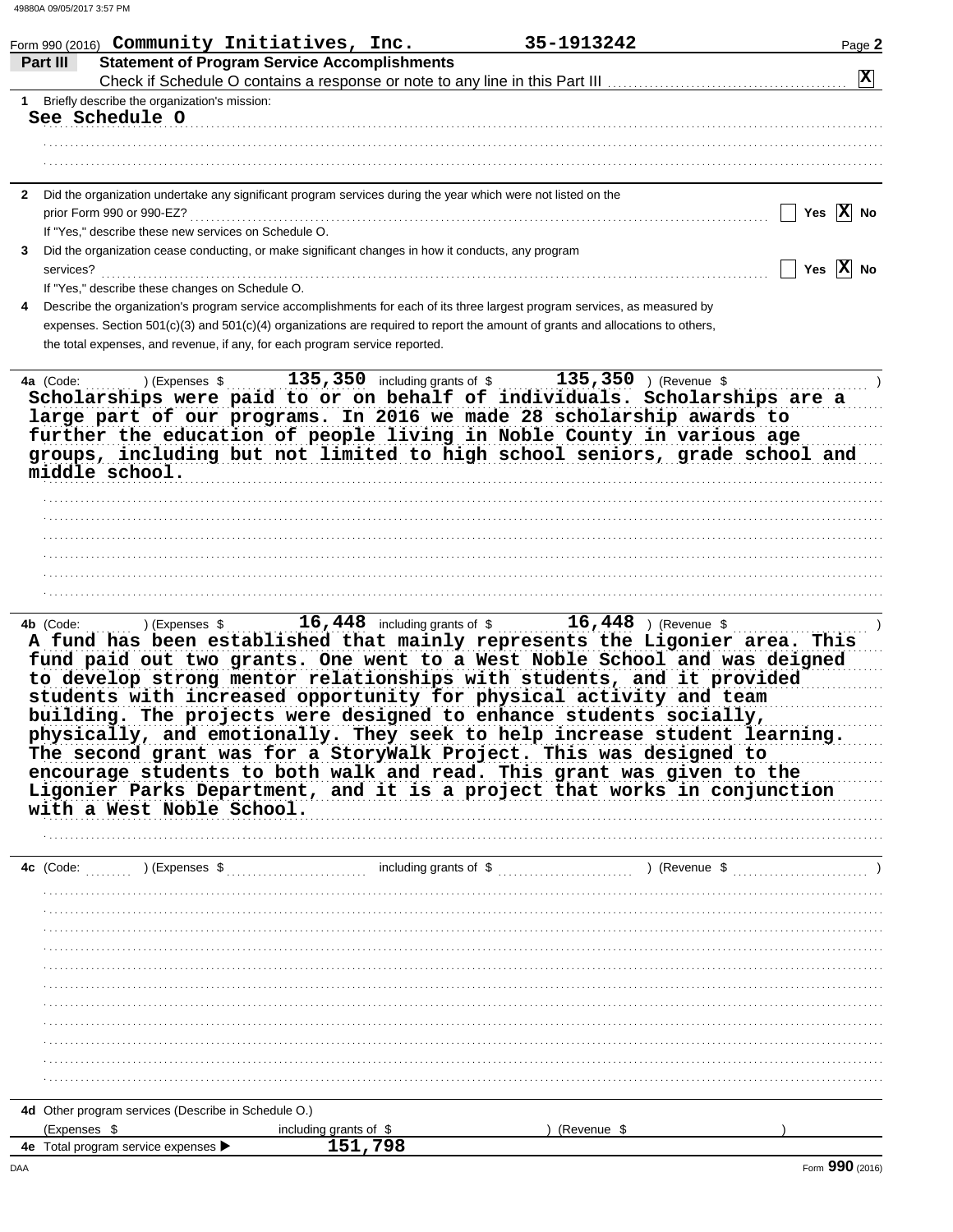|     | 35-1913242<br>Form 990 (2016) Community Initiatives, Inc.                                                                                                                                                                            |                |             | Page 3 |
|-----|--------------------------------------------------------------------------------------------------------------------------------------------------------------------------------------------------------------------------------------|----------------|-------------|--------|
|     | <b>Checklist of Required Schedules</b><br><b>Part IV</b>                                                                                                                                                                             |                |             |        |
|     |                                                                                                                                                                                                                                      |                | Yes         | No     |
| 1   | Is the organization described in section $501(c)(3)$ or $4947(a)(1)$ (other than a private foundation)? If "Yes,"                                                                                                                    |                |             |        |
|     | complete Schedule A                                                                                                                                                                                                                  | 1              | X           |        |
| 2   |                                                                                                                                                                                                                                      | $\overline{2}$ | $\mathbf x$ |        |
| 3   | Did the organization engage in direct or indirect political campaign activities on behalf of or in opposition to                                                                                                                     |                |             |        |
|     | candidates for public office? If "Yes," complete Schedule C, Part I                                                                                                                                                                  | 3              |             | X      |
| 4   | Section 501(c)(3) organizations. Did the organization engage in lobbying activities, or have a section 501(h)                                                                                                                        |                |             |        |
|     | election in effect during the tax year? If "Yes," complete Schedule C, Part II                                                                                                                                                       | 4              |             | x      |
| 5   | Is the organization a section $501(c)(4)$ , $501(c)(5)$ , or $501(c)(6)$ organization that receives membership dues,                                                                                                                 |                |             |        |
|     | assessments, or similar amounts as defined in Revenue Procedure 98-19? If "Yes," complete Schedule C,                                                                                                                                |                |             |        |
|     | Part III                                                                                                                                                                                                                             | 5              |             | x      |
| 6   | Did the organization maintain any donor advised funds or any similar funds or accounts for which donors                                                                                                                              |                |             |        |
|     | have the right to provide advice on the distribution or investment of amounts in such funds or accounts? If                                                                                                                          |                |             |        |
|     | "Yes," complete Schedule D, Part I                                                                                                                                                                                                   | 6              | $\mathbf x$ |        |
| 7   | Did the organization receive or hold a conservation easement, including easements to preserve open space,                                                                                                                            |                |             |        |
|     | the environment, historic land areas, or historic structures? If "Yes," complete Schedule D, Part II                                                                                                                                 | 7              |             | x      |
| 8   | Did the organization maintain collections of works of art, historical treasures, or other similar assets? If "Yes,"                                                                                                                  |                |             |        |
|     | complete Schedule D, Part III                                                                                                                                                                                                        | 8              |             | x      |
| 9   | Did the organization report an amount in Part X, line 21, for escrow or custodial account liability, serve as a                                                                                                                      |                |             |        |
|     | custodian for amounts not listed in Part X; or provide credit counseling, debt management, credit repair, or                                                                                                                         |                |             |        |
|     | debt negotiation services? If "Yes," complete Schedule D, Part IV                                                                                                                                                                    | 9              |             | X      |
| 10  | Did the organization, directly or through a related organization, hold assets in temporarily restricted                                                                                                                              |                |             |        |
|     | endowments, permanent endowments, or quasi-endowments? If "Yes," complete Schedule D, Part V                                                                                                                                         | 10             | х           |        |
| 11  | If the organization's answer to any of the following questions is "Yes," then complete Schedule D, Parts VI,                                                                                                                         |                |             |        |
|     | VII, VIII, IX, or X as applicable.                                                                                                                                                                                                   |                |             |        |
| a   | Did the organization report an amount for land, buildings, and equipment in Part X, line 10? If "Yes,"                                                                                                                               |                |             |        |
|     | complete Schedule D, Part VI                                                                                                                                                                                                         | 11a            | х           |        |
| b   | Did the organization report an amount for investments—other securities in Part X, line 12 that is 5% or more                                                                                                                         |                |             |        |
|     | of its total assets reported in Part X, line 16? If "Yes," complete Schedule D, Part VII                                                                                                                                             | 11b            |             | x      |
|     | Did the organization report an amount for investments—program related in Part X, line 13 that is 5% or more                                                                                                                          |                |             |        |
|     | of its total assets reported in Part X, line 16? If "Yes," complete Schedule D, Part VIII                                                                                                                                            | 11c            |             | x      |
| d   | Did the organization report an amount for other assets in Part X, line 15 that is 5% or more of its total assets                                                                                                                     |                |             |        |
|     | reported in Part X, line 16? If "Yes," complete Schedule D, Part IX                                                                                                                                                                  | 11d            |             | x      |
|     | Did the organization report an amount for other liabilities in Part X, line 25? If "Yes," complete Schedule D, Part X                                                                                                                | 11e            | X           |        |
|     | Did the organization's separate or consolidated financial statements for the tax year include a footnote that addresses                                                                                                              |                |             |        |
|     |                                                                                                                                                                                                                                      | 11 t           | X           |        |
| 12a | Did the organization obtain separate, independent audited financial statements for the tax year? If "Yes," complete                                                                                                                  |                |             |        |
|     |                                                                                                                                                                                                                                      | 12a            | х           |        |
| b   | Was the organization included in consolidated, independent audited financial statements for the tax year? If                                                                                                                         |                |             |        |
|     | "Yes," and if the organization answered "No" to line 12a, then completing Schedule D, Parts XI and XII is optional                                                                                                                   | 12b            | X           |        |
| 13  | Is the organization a school described in section 170(b)(1)(A)(ii)? If "Yes," complete Schedule E<br>Schedule E<br>Material Assembly Described in Section 170(b)(1)(A)(ii)? If "Yes," complete Schedule E<br>Material Assembly Descr | 13             |             | x      |
| 14a |                                                                                                                                                                                                                                      | 14a            |             | x      |
| b   | Did the organization have aggregate revenues or expenses of more than \$10,000 from grantmaking,                                                                                                                                     |                |             |        |
|     | fundraising, business, investment, and program service activities outside the United States, or aggregate                                                                                                                            |                |             |        |
|     | foreign investments valued at \$100,000 or more? If "Yes," complete Schedule F, Parts I and IV [[[[[[[[[[[[[[[                                                                                                                       | 14b            |             | x      |
| 15  | Did the organization report on Part IX, column (A), line 3, more than \$5,000 of grants or other assistance to or                                                                                                                    |                |             |        |
|     | for any foreign organization? If "Yes," complete Schedule F, Parts II and IV                                                                                                                                                         | 15             |             | x      |
| 16  | Did the organization report on Part IX, column (A), line 3, more than \$5,000 of aggregate grants or other                                                                                                                           |                |             |        |
|     | assistance to or for foreign individuals? If "Yes," complete Schedule F, Parts III and IV                                                                                                                                            | 16             |             | x      |
| 17  | Did the organization report a total of more than \$15,000 of expenses for professional fundraising services on                                                                                                                       |                |             |        |
|     |                                                                                                                                                                                                                                      | 17             |             | x      |
| 18  | Did the organization report more than \$15,000 total of fundraising event gross income and contributions on                                                                                                                          |                |             |        |
|     | Part VIII, lines 1c and 8a? If "Yes," complete Schedule G, Part II                                                                                                                                                                   | 18             |             | x      |
| 19  | Did the organization report more than \$15,000 of gross income from gaming activities on Part VIII, line 9a?                                                                                                                         |                |             |        |
|     |                                                                                                                                                                                                                                      | 19             |             | x      |

Form **990** (2016)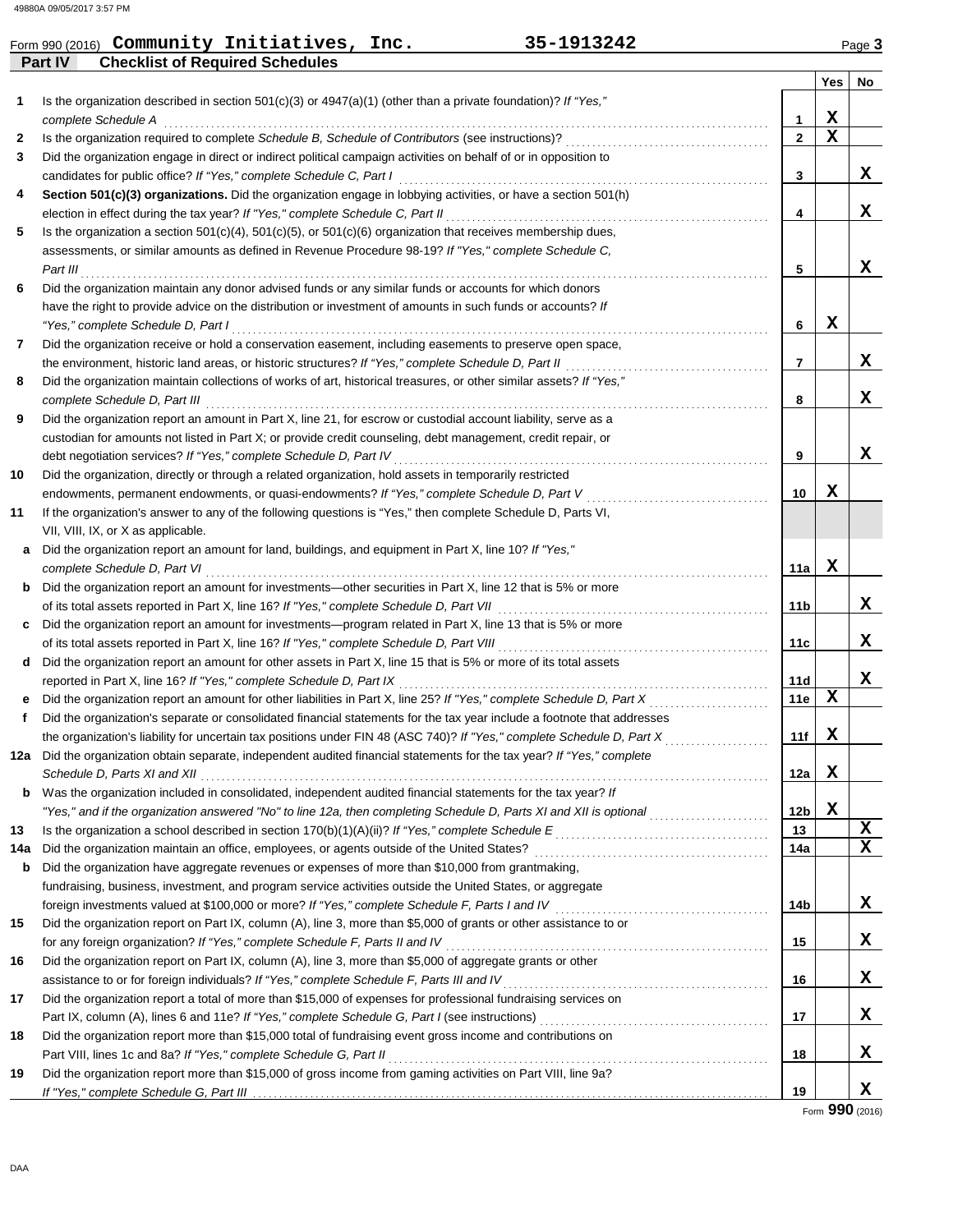|     | Form 990 (2016) Community Initiatives, Inc.<br>35-1913242                                                        |                 |     | Page 4 |
|-----|------------------------------------------------------------------------------------------------------------------|-----------------|-----|--------|
|     | <b>Checklist of Required Schedules (continued)</b><br><b>Part IV</b>                                             |                 |     |        |
|     |                                                                                                                  |                 | Yes | No     |
| 20a | Did the organization operate one or more hospital facilities? If "Yes," complete Schedule H                      | 20a             |     | X      |
| b   | If "Yes" to line 20a, did the organization attach a copy of its audited financial statements to this return?     | 20 <sub>b</sub> |     |        |
| 21  | Did the organization report more than \$5,000 of grants or other assistance to any domestic organization or      |                 |     |        |
|     | domestic government on Part IX, column (A), line 1? If "Yes," complete Schedule I, Parts I and II                | 21              | X   |        |
| 22  | Did the organization report more than \$5,000 of grants or other assistance to or for domestic individuals on    |                 |     |        |
|     | Part IX, column (A), line 2? If "Yes," complete Schedule I, Parts I and III                                      | 22              | х   |        |
| 23  | Did the organization answer "Yes" to Part VII, Section A, line 3, 4, or 5 about compensation of the              |                 |     |        |
|     | organization's current and former officers, directors, trustees, key employees, and highest compensated          |                 |     |        |
|     | employees? If "Yes," complete Schedule J                                                                         | 23              |     | x      |
| 24a | Did the organization have a tax-exempt bond issue with an outstanding principal amount of more than              |                 |     |        |
|     | \$100,000 as of the last day of the year, that was issued after December 31, 2002? If "Yes," answer lines 24b    |                 |     |        |
|     | through 24d and complete Schedule K. If "No," go to line 25a                                                     | 24a             |     | x      |
| b   | Did the organization invest any proceeds of tax-exempt bonds beyond a temporary period exception?                | 24b             |     |        |
| c   | Did the organization maintain an escrow account other than a refunding escrow at any time during the year        |                 |     |        |
|     | to defease any tax-exempt bonds?                                                                                 | 24c             |     |        |
| d   | Did the organization act as an "on behalf of" issuer for bonds outstanding at any time during the year?          | 24d             |     |        |
| 25a | Section 501(c)(3), 501(c)(4), and 501(c)(29) organizations. Did the organization engage in an excess benefit     |                 |     |        |
|     | transaction with a disqualified person during the year? If "Yes," complete Schedule L, Part I                    | 25a             |     | X      |
| b   | Is the organization aware that it engaged in an excess benefit transaction with a disqualified person in a prior |                 |     |        |
|     | year, and that the transaction has not been reported on any of the organization's prior Forms 990 or 990-EZ?     |                 |     |        |
|     | If "Yes," complete Schedule L, Part I                                                                            | 25 <sub>b</sub> |     | X      |
| 26  | Did the organization report any amount on Part X, line 5, 6, or 22 for receivables from or payables to any       |                 |     |        |
|     | current or former officers, directors, trustees, key employees, highest compensated employees, or                |                 |     |        |
|     | disqualified persons? If "Yes," complete Schedule L, Part II                                                     | 26              |     | X      |
| 27  | Did the organization provide a grant or other assistance to an officer, director, trustee, key employee,         |                 |     |        |
|     | substantial contributor or employee thereof, a grant selection committee member, or to a 35% controlled          |                 |     |        |
|     | entity or family member of any of these persons? If "Yes," complete Schedule L, Part III                         | 27              |     | X      |
| 28  | Was the organization a party to a business transaction with one of the following parties (see Schedule L,        |                 |     |        |
|     | Part IV instructions for applicable filing thresholds, conditions, and exceptions):                              |                 |     |        |
| а   | A current or former officer, director, trustee, or key employee? If "Yes," complete Schedule L, Part IV          | 28a             |     | X      |
| b   | A family member of a current or former officer, director, trustee, or key employee? If "Yes," complete           |                 |     |        |
|     | Schedule L, Part IV                                                                                              | 28 <sub>b</sub> |     | X      |
| c   | An entity of which a current or former officer, director, trustee, or key employee (or a family member thereof)  |                 |     |        |
|     | was an officer, director, trustee, or direct or indirect owner? If "Yes," complete Schedule L, Part IV           | 28c             |     | X      |
| 29  |                                                                                                                  | 29              |     | X      |
| 30  | Did the organization receive contributions of art, historical treasures, or other similar assets, or qualified   |                 |     |        |
|     | conservation contributions? If "Yes," complete Schedule M                                                        | 30              |     | X      |
| 31  | Did the organization liquidate, terminate, or dissolve and cease operations? If "Yes," complete Schedule N,      |                 |     |        |
|     | Part I                                                                                                           | 31              |     | X      |
| 32  | Did the organization sell, exchange, dispose of, or transfer more than 25% of its net assets? If "Yes,"          |                 |     |        |
|     | complete Schedule N, Part II                                                                                     | 32              |     | X      |
| 33  | Did the organization own 100% of an entity disregarded as separate from the organization under Regulations       |                 |     |        |
|     | sections 301.7701-2 and 301.7701-3? If "Yes," complete Schedule R, Part I                                        | 33              |     | X      |
| 34  | Was the organization related to any tax-exempt or taxable entity? If "Yes," complete Schedule R, Parts II, III,  |                 |     |        |
|     | or IV, and Part V, line 1                                                                                        | 34              | X   |        |
| 35a |                                                                                                                  | 35a             | X   |        |
| b   | If "Yes" to line 35a, did the organization receive any payment from or engage in any transaction with a          |                 |     |        |
|     |                                                                                                                  | 35b             | X   |        |
| 36  | Section 501(c)(3) organizations. Did the organization make any transfers to an exempt non-charitable             |                 |     |        |
|     | related organization? If "Yes," complete Schedule R, Part V, line 2                                              | 36              |     | X      |
| 37  | Did the organization conduct more than 5% of its activities through an entity that is not a related organization |                 |     |        |
|     | and that is treated as a partnership for federal income tax purposes? If "Yes," complete Schedule R,             |                 |     |        |
|     | Part VI                                                                                                          | 37              |     | X      |
| 38  | Did the organization complete Schedule O and provide explanations in Schedule O for Part VI, lines 11b and       |                 |     |        |
|     | 19? Note. All Form 990 filers are required to complete Schedule O.                                               | 38              | X   |        |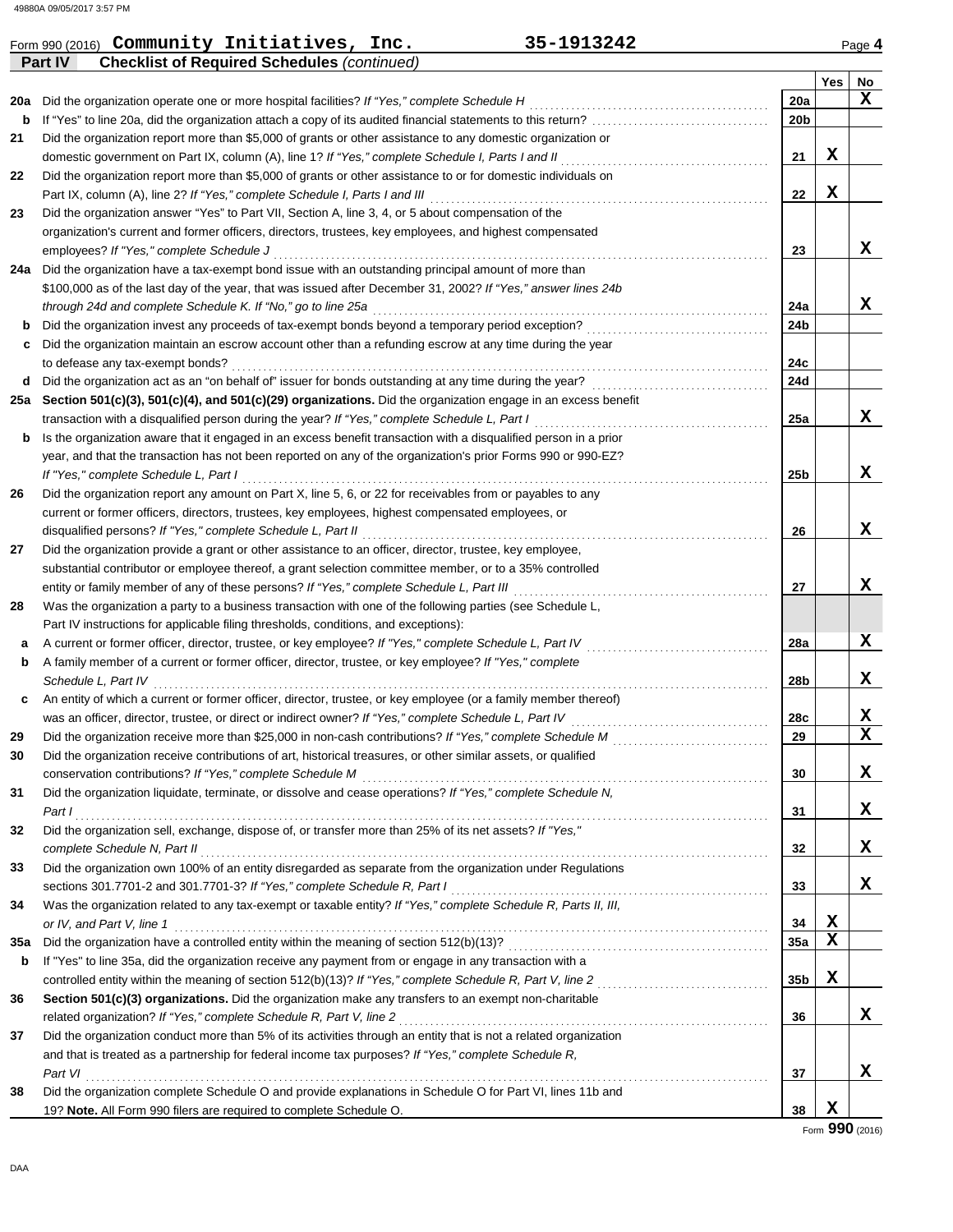|         | Form 990 (2016) Community Initiatives, Inc.                                                                                                                                                                                                               | 35-1913242 |                      |   |                      |     | Page 5      |
|---------|-----------------------------------------------------------------------------------------------------------------------------------------------------------------------------------------------------------------------------------------------------------|------------|----------------------|---|----------------------|-----|-------------|
|         | <b>Statements Regarding Other IRS Filings and Tax Compliance</b><br>Part V                                                                                                                                                                                |            |                      |   |                      |     |             |
|         |                                                                                                                                                                                                                                                           |            |                      |   |                      |     |             |
|         |                                                                                                                                                                                                                                                           |            |                      | 0 |                      | Yes | No          |
|         | 1a Enter the number reported in Box 3 of Form 1096. Enter -0- if not applicable [11] [11] Enter the number reported in Box 3 of Form 1096. Enter -0- if not applicable<br>Enter the number of Forms W-2G included in line 1a. Enter -0- if not applicable |            | 1a<br>1 <sub>b</sub> | 0 |                      |     |             |
| b<br>c  | Did the organization comply with backup withholding rules for reportable payments to vendors and                                                                                                                                                          |            |                      |   |                      |     |             |
|         |                                                                                                                                                                                                                                                           |            |                      |   | 1c                   |     |             |
|         | 2a Enter the number of employees reported on Form W-3, Transmittal of Wage and Tax                                                                                                                                                                        |            |                      |   |                      |     |             |
|         | Statements, filed for the calendar year ending with or within the year covered by this return                                                                                                                                                             |            | 2a                   | 0 |                      |     |             |
| b       |                                                                                                                                                                                                                                                           |            |                      |   | 2b                   |     |             |
|         | Note. If the sum of lines 1a and 2a is greater than 250, you may be required to e-file (see instructions)                                                                                                                                                 |            |                      |   |                      |     |             |
| за      |                                                                                                                                                                                                                                                           |            |                      |   | 3a                   |     | x           |
| b       |                                                                                                                                                                                                                                                           |            |                      |   | 3b                   |     |             |
| 4a      | At any time during the calendar year, did the organization have an interest in, or a signature or other authority                                                                                                                                         |            |                      |   |                      |     |             |
|         | over, a financial account in a foreign country (such as a bank account, securities account, or other financial                                                                                                                                            |            |                      |   |                      |     |             |
|         | account)?                                                                                                                                                                                                                                                 |            |                      |   | 4a                   |     | x           |
| b       |                                                                                                                                                                                                                                                           |            |                      |   |                      |     |             |
|         | See instructions for filing requirements for FinCEN Form 114, Report of Foreign Bank and Financial Accounts                                                                                                                                               |            |                      |   |                      |     |             |
|         | (FBAR).                                                                                                                                                                                                                                                   |            |                      |   |                      |     |             |
|         |                                                                                                                                                                                                                                                           |            |                      |   | 5a                   |     | X<br>x      |
| b       | Did any taxable party notify the organization that it was or is a party to a prohibited tax shelter transaction?                                                                                                                                          |            |                      |   | 5 <sub>b</sub><br>5c |     |             |
| c<br>6а | Does the organization have annual gross receipts that are normally greater than \$100,000, and did the                                                                                                                                                    |            |                      |   |                      |     |             |
|         |                                                                                                                                                                                                                                                           |            |                      |   | 6a                   |     | X           |
| b       | If "Yes," did the organization include with every solicitation an express statement that such contributions or                                                                                                                                            |            |                      |   |                      |     |             |
|         | gifts were not tax deductible?                                                                                                                                                                                                                            |            |                      |   | 6b                   |     |             |
| 7       | Organizations that may receive deductible contributions under section 170(c).                                                                                                                                                                             |            |                      |   |                      |     |             |
| а       | Did the organization receive a payment in excess of \$75 made partly as a contribution and partly for goods                                                                                                                                               |            |                      |   |                      |     |             |
|         |                                                                                                                                                                                                                                                           |            |                      |   | 7а                   |     | X           |
|         |                                                                                                                                                                                                                                                           |            |                      |   | 7b                   |     |             |
| c       | Did the organization sell, exchange, or otherwise dispose of tangible personal property for which it was                                                                                                                                                  |            |                      |   |                      |     |             |
|         |                                                                                                                                                                                                                                                           |            |                      |   | 7c                   |     | X           |
|         |                                                                                                                                                                                                                                                           |            | 7d                   |   |                      |     |             |
| е       | Did the organization receive any funds, directly or indirectly, to pay premiums on a personal benefit contract?                                                                                                                                           |            |                      |   | 7e                   |     | X           |
| f       |                                                                                                                                                                                                                                                           |            |                      |   | 7f                   |     | $\mathbf x$ |
| g       | If the organization received a contribution of qualified intellectual property, did the organization file Form 8899 as required?                                                                                                                          |            |                      |   | 7q                   |     |             |
| n       | If the organization received a contribution of cars, boats, airplanes, or other vehicles, did the organization file a Form 1098-C?<br>Sponsoring organizations maintaining donor advised funds. Did a donor advised fund maintained by the                |            |                      |   | 7h                   |     |             |
| 8       |                                                                                                                                                                                                                                                           |            |                      |   | 8                    |     | X           |
| 9       | Sponsoring organizations maintaining donor advised funds.                                                                                                                                                                                                 |            |                      |   |                      |     |             |
| а       | Did the sponsoring organization make any taxable distributions under section 4966?                                                                                                                                                                        |            |                      |   | 9а                   |     | X           |
| b       |                                                                                                                                                                                                                                                           |            |                      |   | 9b                   |     | $\mathbf x$ |
| 10      | Section 501(c)(7) organizations. Enter:                                                                                                                                                                                                                   |            |                      |   |                      |     |             |
| а       |                                                                                                                                                                                                                                                           |            | 10a                  |   |                      |     |             |
| b       | Gross receipts, included on Form 990, Part VIII, line 12, for public use of club facilities                                                                                                                                                               |            | 10 <sub>b</sub>      |   |                      |     |             |
| 11      | Section 501(c)(12) organizations. Enter:                                                                                                                                                                                                                  |            |                      |   |                      |     |             |
| а       | Gross income from members or shareholders                                                                                                                                                                                                                 |            | 11a                  |   |                      |     |             |
| b       | Gross income from other sources (Do not net amounts due or paid to other sources                                                                                                                                                                          |            |                      |   |                      |     |             |
|         | against amounts due or received from them.)                                                                                                                                                                                                               |            | 11b                  |   |                      |     |             |
| 12a     | Section 4947(a)(1) non-exempt charitable trusts. Is the organization filing Form 990 in lieu of Form 1041?                                                                                                                                                |            |                      |   | 12a                  |     |             |
| b       | If "Yes," enter the amount of tax-exempt interest received or accrued during the year                                                                                                                                                                     |            | 12 <sub>b</sub>      |   |                      |     |             |
| 13      | Section 501(c)(29) qualified nonprofit health insurance issuers.                                                                                                                                                                                          |            |                      |   |                      |     |             |
| а       | Is the organization licensed to issue qualified health plans in more than one state?                                                                                                                                                                      |            |                      |   | 13а                  |     |             |
|         | Note. See the instructions for additional information the organization must report on Schedule O.                                                                                                                                                         |            |                      |   |                      |     |             |
| b       | Enter the amount of reserves the organization is required to maintain by the states in which                                                                                                                                                              |            | 13 <sub>b</sub>      |   |                      |     |             |
| c       | Enter the amount of reserves on hand                                                                                                                                                                                                                      |            | 13 <sub>c</sub>      |   |                      |     |             |
| 14a     |                                                                                                                                                                                                                                                           |            |                      |   | 14a                  |     | x           |
| b       |                                                                                                                                                                                                                                                           |            |                      |   | 14b                  |     |             |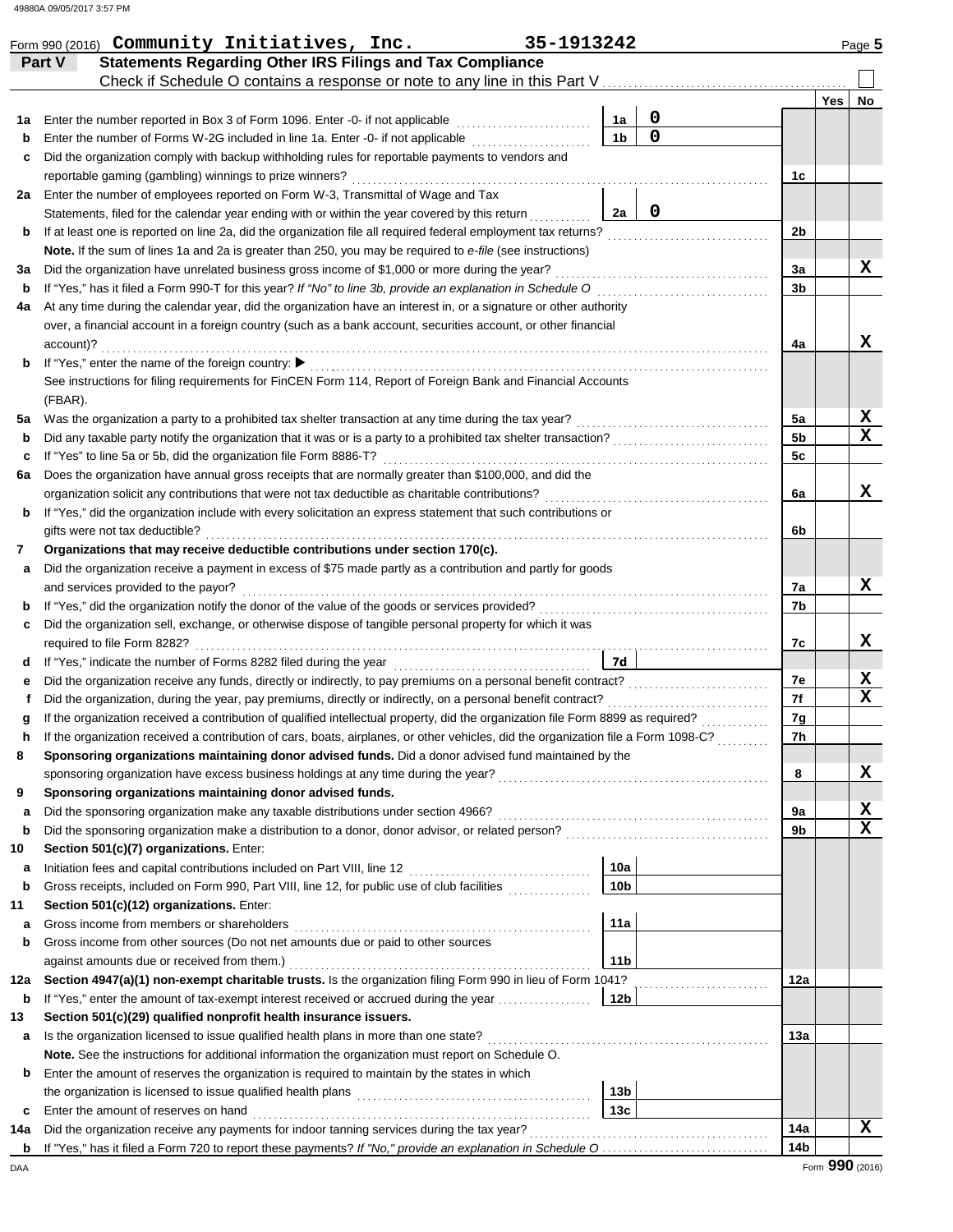| response to line 8a, 8b, or 10b below, describe the circumstances, processes, or changes in Schedule O. See instructions.<br><b>Section A. Governing Body and Management</b><br>Yes<br>12<br>Enter the number of voting members of the governing body at the end of the tax year<br>1a<br>If there are material differences in voting rights among members of the governing body, or<br>if the governing body delegated broad authority to an executive committee or similar<br>committee, explain in Schedule O.<br>12<br>Enter the number of voting members included in line 1a, above, who are independent<br>1b<br>Did any officer, director, trustee, or key employee have a family relationship or a business relationship with<br>2<br>any other officer, director, trustee, or key employee?<br>2<br>Did the organization delegate control over management duties customarily performed by or under the direct<br>3<br>supervision of officers, directors, or trustees, or key employees to a management company or other person?<br>3<br>X<br>4<br>4<br>5<br>Did the organization become aware during the year of a significant diversion of the organization's assets?<br>5<br>x<br>6<br>Did the organization have members or stockholders?<br>6<br>Did the organization have members, stockholders, or other persons who had the power to elect or appoint<br>7a<br>one or more members of the governing body?<br>7a<br>Are any governance decisions of the organization reserved to (or subject to approval by) members,<br>b<br>х<br>stockholders, or persons other than the governing body?<br>7b<br>Did the organization contemporaneously document the meetings held or written actions undertaken during the year by the following:<br>8<br>X<br>The governing body?<br>8a<br>а<br>X<br>Each committee with authority to act on behalf of the governing body?<br>8b<br>$\mathbf b$<br>Is there any officer, director, trustee, or key employee listed in Part VII, Section A, who cannot be reached at<br>9<br>x<br>9<br>Section B. Policies (This Section B requests information about policies not required by the Internal Revenue Code.)<br>No<br>Yes<br>x<br>10a<br>Did the organization have local chapters, branches, or affiliates?<br>10a<br>If "Yes," did the organization have written policies and procedures governing the activities of such chapters,<br>b<br>10 <sub>b</sub><br>x<br>Has the organization provided a complete copy of this Form 990 to all members of its governing body before filing the form?<br>11a<br>11a<br>Describe in Schedule O the process, if any, used by the organization to review this Form 990.<br>b<br>X<br>Did the organization have a written conflict of interest policy? If "No," go to line 13<br>12a<br>12a<br>X<br>12 <sub>b</sub><br>Were officers, directors, or trustees, and key employees required to disclose annually interests that could give rise to conflicts?<br>b<br>Did the organization regularly and consistently monitor and enforce compliance with the policy? If "Yes,"<br>X<br>12c<br>describe in Schedule O how this was done<br>X<br>Did the organization have a written whistleblower policy?<br>13<br>13<br>X<br>14<br>14<br>Did the process for determining compensation of the following persons include a review and approval by<br>15<br>independent persons, comparability data, and contemporaneous substantiation of the deliberation and decision?<br>x<br>15a<br>a<br>$\mathbf x$<br>Other officers or key employees of the organization<br>15 <sub>b</sub><br>b<br>If "Yes" to line 15a or 15b, describe the process in Schedule O (see instructions).<br>Did the organization invest in, contribute assets to, or participate in a joint venture or similar arrangement<br>16a<br>x<br>with a taxable entity during the year?<br>16a<br>If "Yes," did the organization follow a written policy or procedure requiring the organization to evaluate its<br>b<br>participation in joint venture arrangements under applicable federal tax law, and take steps to safeguard the<br>16 <sub>b</sub><br><b>Section C. Disclosure</b><br>ΙN<br>List the states with which a copy of this Form 990 is required to be filed $\blacktriangleright$<br>17<br>Section 6104 requires an organization to make its Forms 1023 (or 1024 if applicable), 990, and 990-T (Section 501(c)(3)s only)<br>18<br>available for public inspection. Indicate how you made these available. Check all that apply.<br>$ \mathbf{X} $ Another's website $ \mathbf{X} $ Upon request<br>$ {\bf X} $<br>Own website<br>$\mathbf{1}$<br>Other (explain in Schedule O)<br>Describe in Schedule O whether (and if so, how) the organization made its governing documents, conflict of interest policy, and<br>19<br>financial statements available to the public during the tax year.<br>State the name, address, and telephone number of the person who possesses the organization's books and records: ▶<br>20<br>The Organization<br>1599 Lincolnway South<br>IN 46767<br>260-894-3335<br>Ligonier |     |  |  | Governance, Management, and Disclosure For each "Yes" response to lines 2 through 7b below, and for a "No" |                          |
|------------------------------------------------------------------------------------------------------------------------------------------------------------------------------------------------------------------------------------------------------------------------------------------------------------------------------------------------------------------------------------------------------------------------------------------------------------------------------------------------------------------------------------------------------------------------------------------------------------------------------------------------------------------------------------------------------------------------------------------------------------------------------------------------------------------------------------------------------------------------------------------------------------------------------------------------------------------------------------------------------------------------------------------------------------------------------------------------------------------------------------------------------------------------------------------------------------------------------------------------------------------------------------------------------------------------------------------------------------------------------------------------------------------------------------------------------------------------------------------------------------------------------------------------------------------------------------------------------------------------------------------------------------------------------------------------------------------------------------------------------------------------------------------------------------------------------------------------------------------------------------------------------------------------------------------------------------------------------------------------------------------------------------------------------------------------------------------------------------------------------------------------------------------------------------------------------------------------------------------------------------------------------------------------------------------------------------------------------------------------------------------------------------------------------------------------------------------------------------------------------------------------------------------------------------------------------------------------------------------------------------------------------------------------------------------------------------------------------------------------------------------------------------------------------------------------------------------------------------------------------------------------------------------------------------------------------------------------------------------------------------------------------------------------------------------------------------------------------------------------------------------------------------------------------------------------------------------------------------------------------------------------------------------------------------------------------------------------------------------------------------------------------------------------------------------------------------------------------------------------------------------------------------------------------------------------------------------------------------------------------------------------------------------------------------------------------------------------------------------------------------------------------------------------------------------------------------------------------------------------------------------------------------------------------------------------------------------------------------------------------------------------------------------------------------------------------------------------------------------------------------------------------------------------------------------------------------------------------------------------------------------------------------------------------------------------------------------------------------------------------------------------------------------------------------------------------------------------------------------------------------------------------------------------------------------------------------------------------------------------------------------------------------------------------------------------------------------------------------------------------------------------------------------------------------------------------------------------------------------------------------------------------------------------------------------------------------------------------------------------------------------------------------------------------------------------------------|-----|--|--|------------------------------------------------------------------------------------------------------------|--------------------------|
|                                                                                                                                                                                                                                                                                                                                                                                                                                                                                                                                                                                                                                                                                                                                                                                                                                                                                                                                                                                                                                                                                                                                                                                                                                                                                                                                                                                                                                                                                                                                                                                                                                                                                                                                                                                                                                                                                                                                                                                                                                                                                                                                                                                                                                                                                                                                                                                                                                                                                                                                                                                                                                                                                                                                                                                                                                                                                                                                                                                                                                                                                                                                                                                                                                                                                                                                                                                                                                                                                                                                                                                                                                                                                                                                                                                                                                                                                                                                                                                                                                                                                                                                                                                                                                                                                                                                                                                                                                                                                                                                                                                                                                                                                                                                                                                                                                                                                                                                                                                                                                                                                    |     |  |  |                                                                                                            |                          |
|                                                                                                                                                                                                                                                                                                                                                                                                                                                                                                                                                                                                                                                                                                                                                                                                                                                                                                                                                                                                                                                                                                                                                                                                                                                                                                                                                                                                                                                                                                                                                                                                                                                                                                                                                                                                                                                                                                                                                                                                                                                                                                                                                                                                                                                                                                                                                                                                                                                                                                                                                                                                                                                                                                                                                                                                                                                                                                                                                                                                                                                                                                                                                                                                                                                                                                                                                                                                                                                                                                                                                                                                                                                                                                                                                                                                                                                                                                                                                                                                                                                                                                                                                                                                                                                                                                                                                                                                                                                                                                                                                                                                                                                                                                                                                                                                                                                                                                                                                                                                                                                                                    |     |  |  |                                                                                                            | $\vert \mathbf{x} \vert$ |
|                                                                                                                                                                                                                                                                                                                                                                                                                                                                                                                                                                                                                                                                                                                                                                                                                                                                                                                                                                                                                                                                                                                                                                                                                                                                                                                                                                                                                                                                                                                                                                                                                                                                                                                                                                                                                                                                                                                                                                                                                                                                                                                                                                                                                                                                                                                                                                                                                                                                                                                                                                                                                                                                                                                                                                                                                                                                                                                                                                                                                                                                                                                                                                                                                                                                                                                                                                                                                                                                                                                                                                                                                                                                                                                                                                                                                                                                                                                                                                                                                                                                                                                                                                                                                                                                                                                                                                                                                                                                                                                                                                                                                                                                                                                                                                                                                                                                                                                                                                                                                                                                                    |     |  |  |                                                                                                            |                          |
|                                                                                                                                                                                                                                                                                                                                                                                                                                                                                                                                                                                                                                                                                                                                                                                                                                                                                                                                                                                                                                                                                                                                                                                                                                                                                                                                                                                                                                                                                                                                                                                                                                                                                                                                                                                                                                                                                                                                                                                                                                                                                                                                                                                                                                                                                                                                                                                                                                                                                                                                                                                                                                                                                                                                                                                                                                                                                                                                                                                                                                                                                                                                                                                                                                                                                                                                                                                                                                                                                                                                                                                                                                                                                                                                                                                                                                                                                                                                                                                                                                                                                                                                                                                                                                                                                                                                                                                                                                                                                                                                                                                                                                                                                                                                                                                                                                                                                                                                                                                                                                                                                    |     |  |  |                                                                                                            | No                       |
|                                                                                                                                                                                                                                                                                                                                                                                                                                                                                                                                                                                                                                                                                                                                                                                                                                                                                                                                                                                                                                                                                                                                                                                                                                                                                                                                                                                                                                                                                                                                                                                                                                                                                                                                                                                                                                                                                                                                                                                                                                                                                                                                                                                                                                                                                                                                                                                                                                                                                                                                                                                                                                                                                                                                                                                                                                                                                                                                                                                                                                                                                                                                                                                                                                                                                                                                                                                                                                                                                                                                                                                                                                                                                                                                                                                                                                                                                                                                                                                                                                                                                                                                                                                                                                                                                                                                                                                                                                                                                                                                                                                                                                                                                                                                                                                                                                                                                                                                                                                                                                                                                    | 1а  |  |  |                                                                                                            |                          |
|                                                                                                                                                                                                                                                                                                                                                                                                                                                                                                                                                                                                                                                                                                                                                                                                                                                                                                                                                                                                                                                                                                                                                                                                                                                                                                                                                                                                                                                                                                                                                                                                                                                                                                                                                                                                                                                                                                                                                                                                                                                                                                                                                                                                                                                                                                                                                                                                                                                                                                                                                                                                                                                                                                                                                                                                                                                                                                                                                                                                                                                                                                                                                                                                                                                                                                                                                                                                                                                                                                                                                                                                                                                                                                                                                                                                                                                                                                                                                                                                                                                                                                                                                                                                                                                                                                                                                                                                                                                                                                                                                                                                                                                                                                                                                                                                                                                                                                                                                                                                                                                                                    |     |  |  |                                                                                                            |                          |
|                                                                                                                                                                                                                                                                                                                                                                                                                                                                                                                                                                                                                                                                                                                                                                                                                                                                                                                                                                                                                                                                                                                                                                                                                                                                                                                                                                                                                                                                                                                                                                                                                                                                                                                                                                                                                                                                                                                                                                                                                                                                                                                                                                                                                                                                                                                                                                                                                                                                                                                                                                                                                                                                                                                                                                                                                                                                                                                                                                                                                                                                                                                                                                                                                                                                                                                                                                                                                                                                                                                                                                                                                                                                                                                                                                                                                                                                                                                                                                                                                                                                                                                                                                                                                                                                                                                                                                                                                                                                                                                                                                                                                                                                                                                                                                                                                                                                                                                                                                                                                                                                                    |     |  |  |                                                                                                            |                          |
|                                                                                                                                                                                                                                                                                                                                                                                                                                                                                                                                                                                                                                                                                                                                                                                                                                                                                                                                                                                                                                                                                                                                                                                                                                                                                                                                                                                                                                                                                                                                                                                                                                                                                                                                                                                                                                                                                                                                                                                                                                                                                                                                                                                                                                                                                                                                                                                                                                                                                                                                                                                                                                                                                                                                                                                                                                                                                                                                                                                                                                                                                                                                                                                                                                                                                                                                                                                                                                                                                                                                                                                                                                                                                                                                                                                                                                                                                                                                                                                                                                                                                                                                                                                                                                                                                                                                                                                                                                                                                                                                                                                                                                                                                                                                                                                                                                                                                                                                                                                                                                                                                    |     |  |  |                                                                                                            |                          |
|                                                                                                                                                                                                                                                                                                                                                                                                                                                                                                                                                                                                                                                                                                                                                                                                                                                                                                                                                                                                                                                                                                                                                                                                                                                                                                                                                                                                                                                                                                                                                                                                                                                                                                                                                                                                                                                                                                                                                                                                                                                                                                                                                                                                                                                                                                                                                                                                                                                                                                                                                                                                                                                                                                                                                                                                                                                                                                                                                                                                                                                                                                                                                                                                                                                                                                                                                                                                                                                                                                                                                                                                                                                                                                                                                                                                                                                                                                                                                                                                                                                                                                                                                                                                                                                                                                                                                                                                                                                                                                                                                                                                                                                                                                                                                                                                                                                                                                                                                                                                                                                                                    |     |  |  |                                                                                                            |                          |
|                                                                                                                                                                                                                                                                                                                                                                                                                                                                                                                                                                                                                                                                                                                                                                                                                                                                                                                                                                                                                                                                                                                                                                                                                                                                                                                                                                                                                                                                                                                                                                                                                                                                                                                                                                                                                                                                                                                                                                                                                                                                                                                                                                                                                                                                                                                                                                                                                                                                                                                                                                                                                                                                                                                                                                                                                                                                                                                                                                                                                                                                                                                                                                                                                                                                                                                                                                                                                                                                                                                                                                                                                                                                                                                                                                                                                                                                                                                                                                                                                                                                                                                                                                                                                                                                                                                                                                                                                                                                                                                                                                                                                                                                                                                                                                                                                                                                                                                                                                                                                                                                                    |     |  |  |                                                                                                            |                          |
|                                                                                                                                                                                                                                                                                                                                                                                                                                                                                                                                                                                                                                                                                                                                                                                                                                                                                                                                                                                                                                                                                                                                                                                                                                                                                                                                                                                                                                                                                                                                                                                                                                                                                                                                                                                                                                                                                                                                                                                                                                                                                                                                                                                                                                                                                                                                                                                                                                                                                                                                                                                                                                                                                                                                                                                                                                                                                                                                                                                                                                                                                                                                                                                                                                                                                                                                                                                                                                                                                                                                                                                                                                                                                                                                                                                                                                                                                                                                                                                                                                                                                                                                                                                                                                                                                                                                                                                                                                                                                                                                                                                                                                                                                                                                                                                                                                                                                                                                                                                                                                                                                    |     |  |  |                                                                                                            | x                        |
|                                                                                                                                                                                                                                                                                                                                                                                                                                                                                                                                                                                                                                                                                                                                                                                                                                                                                                                                                                                                                                                                                                                                                                                                                                                                                                                                                                                                                                                                                                                                                                                                                                                                                                                                                                                                                                                                                                                                                                                                                                                                                                                                                                                                                                                                                                                                                                                                                                                                                                                                                                                                                                                                                                                                                                                                                                                                                                                                                                                                                                                                                                                                                                                                                                                                                                                                                                                                                                                                                                                                                                                                                                                                                                                                                                                                                                                                                                                                                                                                                                                                                                                                                                                                                                                                                                                                                                                                                                                                                                                                                                                                                                                                                                                                                                                                                                                                                                                                                                                                                                                                                    |     |  |  |                                                                                                            |                          |
|                                                                                                                                                                                                                                                                                                                                                                                                                                                                                                                                                                                                                                                                                                                                                                                                                                                                                                                                                                                                                                                                                                                                                                                                                                                                                                                                                                                                                                                                                                                                                                                                                                                                                                                                                                                                                                                                                                                                                                                                                                                                                                                                                                                                                                                                                                                                                                                                                                                                                                                                                                                                                                                                                                                                                                                                                                                                                                                                                                                                                                                                                                                                                                                                                                                                                                                                                                                                                                                                                                                                                                                                                                                                                                                                                                                                                                                                                                                                                                                                                                                                                                                                                                                                                                                                                                                                                                                                                                                                                                                                                                                                                                                                                                                                                                                                                                                                                                                                                                                                                                                                                    |     |  |  |                                                                                                            | x                        |
|                                                                                                                                                                                                                                                                                                                                                                                                                                                                                                                                                                                                                                                                                                                                                                                                                                                                                                                                                                                                                                                                                                                                                                                                                                                                                                                                                                                                                                                                                                                                                                                                                                                                                                                                                                                                                                                                                                                                                                                                                                                                                                                                                                                                                                                                                                                                                                                                                                                                                                                                                                                                                                                                                                                                                                                                                                                                                                                                                                                                                                                                                                                                                                                                                                                                                                                                                                                                                                                                                                                                                                                                                                                                                                                                                                                                                                                                                                                                                                                                                                                                                                                                                                                                                                                                                                                                                                                                                                                                                                                                                                                                                                                                                                                                                                                                                                                                                                                                                                                                                                                                                    |     |  |  |                                                                                                            |                          |
|                                                                                                                                                                                                                                                                                                                                                                                                                                                                                                                                                                                                                                                                                                                                                                                                                                                                                                                                                                                                                                                                                                                                                                                                                                                                                                                                                                                                                                                                                                                                                                                                                                                                                                                                                                                                                                                                                                                                                                                                                                                                                                                                                                                                                                                                                                                                                                                                                                                                                                                                                                                                                                                                                                                                                                                                                                                                                                                                                                                                                                                                                                                                                                                                                                                                                                                                                                                                                                                                                                                                                                                                                                                                                                                                                                                                                                                                                                                                                                                                                                                                                                                                                                                                                                                                                                                                                                                                                                                                                                                                                                                                                                                                                                                                                                                                                                                                                                                                                                                                                                                                                    |     |  |  |                                                                                                            | X                        |
|                                                                                                                                                                                                                                                                                                                                                                                                                                                                                                                                                                                                                                                                                                                                                                                                                                                                                                                                                                                                                                                                                                                                                                                                                                                                                                                                                                                                                                                                                                                                                                                                                                                                                                                                                                                                                                                                                                                                                                                                                                                                                                                                                                                                                                                                                                                                                                                                                                                                                                                                                                                                                                                                                                                                                                                                                                                                                                                                                                                                                                                                                                                                                                                                                                                                                                                                                                                                                                                                                                                                                                                                                                                                                                                                                                                                                                                                                                                                                                                                                                                                                                                                                                                                                                                                                                                                                                                                                                                                                                                                                                                                                                                                                                                                                                                                                                                                                                                                                                                                                                                                                    |     |  |  |                                                                                                            |                          |
|                                                                                                                                                                                                                                                                                                                                                                                                                                                                                                                                                                                                                                                                                                                                                                                                                                                                                                                                                                                                                                                                                                                                                                                                                                                                                                                                                                                                                                                                                                                                                                                                                                                                                                                                                                                                                                                                                                                                                                                                                                                                                                                                                                                                                                                                                                                                                                                                                                                                                                                                                                                                                                                                                                                                                                                                                                                                                                                                                                                                                                                                                                                                                                                                                                                                                                                                                                                                                                                                                                                                                                                                                                                                                                                                                                                                                                                                                                                                                                                                                                                                                                                                                                                                                                                                                                                                                                                                                                                                                                                                                                                                                                                                                                                                                                                                                                                                                                                                                                                                                                                                                    |     |  |  |                                                                                                            |                          |
|                                                                                                                                                                                                                                                                                                                                                                                                                                                                                                                                                                                                                                                                                                                                                                                                                                                                                                                                                                                                                                                                                                                                                                                                                                                                                                                                                                                                                                                                                                                                                                                                                                                                                                                                                                                                                                                                                                                                                                                                                                                                                                                                                                                                                                                                                                                                                                                                                                                                                                                                                                                                                                                                                                                                                                                                                                                                                                                                                                                                                                                                                                                                                                                                                                                                                                                                                                                                                                                                                                                                                                                                                                                                                                                                                                                                                                                                                                                                                                                                                                                                                                                                                                                                                                                                                                                                                                                                                                                                                                                                                                                                                                                                                                                                                                                                                                                                                                                                                                                                                                                                                    |     |  |  |                                                                                                            | x                        |
|                                                                                                                                                                                                                                                                                                                                                                                                                                                                                                                                                                                                                                                                                                                                                                                                                                                                                                                                                                                                                                                                                                                                                                                                                                                                                                                                                                                                                                                                                                                                                                                                                                                                                                                                                                                                                                                                                                                                                                                                                                                                                                                                                                                                                                                                                                                                                                                                                                                                                                                                                                                                                                                                                                                                                                                                                                                                                                                                                                                                                                                                                                                                                                                                                                                                                                                                                                                                                                                                                                                                                                                                                                                                                                                                                                                                                                                                                                                                                                                                                                                                                                                                                                                                                                                                                                                                                                                                                                                                                                                                                                                                                                                                                                                                                                                                                                                                                                                                                                                                                                                                                    |     |  |  |                                                                                                            |                          |
|                                                                                                                                                                                                                                                                                                                                                                                                                                                                                                                                                                                                                                                                                                                                                                                                                                                                                                                                                                                                                                                                                                                                                                                                                                                                                                                                                                                                                                                                                                                                                                                                                                                                                                                                                                                                                                                                                                                                                                                                                                                                                                                                                                                                                                                                                                                                                                                                                                                                                                                                                                                                                                                                                                                                                                                                                                                                                                                                                                                                                                                                                                                                                                                                                                                                                                                                                                                                                                                                                                                                                                                                                                                                                                                                                                                                                                                                                                                                                                                                                                                                                                                                                                                                                                                                                                                                                                                                                                                                                                                                                                                                                                                                                                                                                                                                                                                                                                                                                                                                                                                                                    |     |  |  |                                                                                                            |                          |
|                                                                                                                                                                                                                                                                                                                                                                                                                                                                                                                                                                                                                                                                                                                                                                                                                                                                                                                                                                                                                                                                                                                                                                                                                                                                                                                                                                                                                                                                                                                                                                                                                                                                                                                                                                                                                                                                                                                                                                                                                                                                                                                                                                                                                                                                                                                                                                                                                                                                                                                                                                                                                                                                                                                                                                                                                                                                                                                                                                                                                                                                                                                                                                                                                                                                                                                                                                                                                                                                                                                                                                                                                                                                                                                                                                                                                                                                                                                                                                                                                                                                                                                                                                                                                                                                                                                                                                                                                                                                                                                                                                                                                                                                                                                                                                                                                                                                                                                                                                                                                                                                                    |     |  |  |                                                                                                            |                          |
|                                                                                                                                                                                                                                                                                                                                                                                                                                                                                                                                                                                                                                                                                                                                                                                                                                                                                                                                                                                                                                                                                                                                                                                                                                                                                                                                                                                                                                                                                                                                                                                                                                                                                                                                                                                                                                                                                                                                                                                                                                                                                                                                                                                                                                                                                                                                                                                                                                                                                                                                                                                                                                                                                                                                                                                                                                                                                                                                                                                                                                                                                                                                                                                                                                                                                                                                                                                                                                                                                                                                                                                                                                                                                                                                                                                                                                                                                                                                                                                                                                                                                                                                                                                                                                                                                                                                                                                                                                                                                                                                                                                                                                                                                                                                                                                                                                                                                                                                                                                                                                                                                    |     |  |  |                                                                                                            |                          |
|                                                                                                                                                                                                                                                                                                                                                                                                                                                                                                                                                                                                                                                                                                                                                                                                                                                                                                                                                                                                                                                                                                                                                                                                                                                                                                                                                                                                                                                                                                                                                                                                                                                                                                                                                                                                                                                                                                                                                                                                                                                                                                                                                                                                                                                                                                                                                                                                                                                                                                                                                                                                                                                                                                                                                                                                                                                                                                                                                                                                                                                                                                                                                                                                                                                                                                                                                                                                                                                                                                                                                                                                                                                                                                                                                                                                                                                                                                                                                                                                                                                                                                                                                                                                                                                                                                                                                                                                                                                                                                                                                                                                                                                                                                                                                                                                                                                                                                                                                                                                                                                                                    |     |  |  |                                                                                                            |                          |
|                                                                                                                                                                                                                                                                                                                                                                                                                                                                                                                                                                                                                                                                                                                                                                                                                                                                                                                                                                                                                                                                                                                                                                                                                                                                                                                                                                                                                                                                                                                                                                                                                                                                                                                                                                                                                                                                                                                                                                                                                                                                                                                                                                                                                                                                                                                                                                                                                                                                                                                                                                                                                                                                                                                                                                                                                                                                                                                                                                                                                                                                                                                                                                                                                                                                                                                                                                                                                                                                                                                                                                                                                                                                                                                                                                                                                                                                                                                                                                                                                                                                                                                                                                                                                                                                                                                                                                                                                                                                                                                                                                                                                                                                                                                                                                                                                                                                                                                                                                                                                                                                                    |     |  |  |                                                                                                            |                          |
|                                                                                                                                                                                                                                                                                                                                                                                                                                                                                                                                                                                                                                                                                                                                                                                                                                                                                                                                                                                                                                                                                                                                                                                                                                                                                                                                                                                                                                                                                                                                                                                                                                                                                                                                                                                                                                                                                                                                                                                                                                                                                                                                                                                                                                                                                                                                                                                                                                                                                                                                                                                                                                                                                                                                                                                                                                                                                                                                                                                                                                                                                                                                                                                                                                                                                                                                                                                                                                                                                                                                                                                                                                                                                                                                                                                                                                                                                                                                                                                                                                                                                                                                                                                                                                                                                                                                                                                                                                                                                                                                                                                                                                                                                                                                                                                                                                                                                                                                                                                                                                                                                    |     |  |  |                                                                                                            |                          |
|                                                                                                                                                                                                                                                                                                                                                                                                                                                                                                                                                                                                                                                                                                                                                                                                                                                                                                                                                                                                                                                                                                                                                                                                                                                                                                                                                                                                                                                                                                                                                                                                                                                                                                                                                                                                                                                                                                                                                                                                                                                                                                                                                                                                                                                                                                                                                                                                                                                                                                                                                                                                                                                                                                                                                                                                                                                                                                                                                                                                                                                                                                                                                                                                                                                                                                                                                                                                                                                                                                                                                                                                                                                                                                                                                                                                                                                                                                                                                                                                                                                                                                                                                                                                                                                                                                                                                                                                                                                                                                                                                                                                                                                                                                                                                                                                                                                                                                                                                                                                                                                                                    |     |  |  |                                                                                                            |                          |
|                                                                                                                                                                                                                                                                                                                                                                                                                                                                                                                                                                                                                                                                                                                                                                                                                                                                                                                                                                                                                                                                                                                                                                                                                                                                                                                                                                                                                                                                                                                                                                                                                                                                                                                                                                                                                                                                                                                                                                                                                                                                                                                                                                                                                                                                                                                                                                                                                                                                                                                                                                                                                                                                                                                                                                                                                                                                                                                                                                                                                                                                                                                                                                                                                                                                                                                                                                                                                                                                                                                                                                                                                                                                                                                                                                                                                                                                                                                                                                                                                                                                                                                                                                                                                                                                                                                                                                                                                                                                                                                                                                                                                                                                                                                                                                                                                                                                                                                                                                                                                                                                                    |     |  |  |                                                                                                            |                          |
|                                                                                                                                                                                                                                                                                                                                                                                                                                                                                                                                                                                                                                                                                                                                                                                                                                                                                                                                                                                                                                                                                                                                                                                                                                                                                                                                                                                                                                                                                                                                                                                                                                                                                                                                                                                                                                                                                                                                                                                                                                                                                                                                                                                                                                                                                                                                                                                                                                                                                                                                                                                                                                                                                                                                                                                                                                                                                                                                                                                                                                                                                                                                                                                                                                                                                                                                                                                                                                                                                                                                                                                                                                                                                                                                                                                                                                                                                                                                                                                                                                                                                                                                                                                                                                                                                                                                                                                                                                                                                                                                                                                                                                                                                                                                                                                                                                                                                                                                                                                                                                                                                    |     |  |  |                                                                                                            |                          |
|                                                                                                                                                                                                                                                                                                                                                                                                                                                                                                                                                                                                                                                                                                                                                                                                                                                                                                                                                                                                                                                                                                                                                                                                                                                                                                                                                                                                                                                                                                                                                                                                                                                                                                                                                                                                                                                                                                                                                                                                                                                                                                                                                                                                                                                                                                                                                                                                                                                                                                                                                                                                                                                                                                                                                                                                                                                                                                                                                                                                                                                                                                                                                                                                                                                                                                                                                                                                                                                                                                                                                                                                                                                                                                                                                                                                                                                                                                                                                                                                                                                                                                                                                                                                                                                                                                                                                                                                                                                                                                                                                                                                                                                                                                                                                                                                                                                                                                                                                                                                                                                                                    |     |  |  |                                                                                                            |                          |
|                                                                                                                                                                                                                                                                                                                                                                                                                                                                                                                                                                                                                                                                                                                                                                                                                                                                                                                                                                                                                                                                                                                                                                                                                                                                                                                                                                                                                                                                                                                                                                                                                                                                                                                                                                                                                                                                                                                                                                                                                                                                                                                                                                                                                                                                                                                                                                                                                                                                                                                                                                                                                                                                                                                                                                                                                                                                                                                                                                                                                                                                                                                                                                                                                                                                                                                                                                                                                                                                                                                                                                                                                                                                                                                                                                                                                                                                                                                                                                                                                                                                                                                                                                                                                                                                                                                                                                                                                                                                                                                                                                                                                                                                                                                                                                                                                                                                                                                                                                                                                                                                                    |     |  |  |                                                                                                            |                          |
|                                                                                                                                                                                                                                                                                                                                                                                                                                                                                                                                                                                                                                                                                                                                                                                                                                                                                                                                                                                                                                                                                                                                                                                                                                                                                                                                                                                                                                                                                                                                                                                                                                                                                                                                                                                                                                                                                                                                                                                                                                                                                                                                                                                                                                                                                                                                                                                                                                                                                                                                                                                                                                                                                                                                                                                                                                                                                                                                                                                                                                                                                                                                                                                                                                                                                                                                                                                                                                                                                                                                                                                                                                                                                                                                                                                                                                                                                                                                                                                                                                                                                                                                                                                                                                                                                                                                                                                                                                                                                                                                                                                                                                                                                                                                                                                                                                                                                                                                                                                                                                                                                    |     |  |  |                                                                                                            |                          |
|                                                                                                                                                                                                                                                                                                                                                                                                                                                                                                                                                                                                                                                                                                                                                                                                                                                                                                                                                                                                                                                                                                                                                                                                                                                                                                                                                                                                                                                                                                                                                                                                                                                                                                                                                                                                                                                                                                                                                                                                                                                                                                                                                                                                                                                                                                                                                                                                                                                                                                                                                                                                                                                                                                                                                                                                                                                                                                                                                                                                                                                                                                                                                                                                                                                                                                                                                                                                                                                                                                                                                                                                                                                                                                                                                                                                                                                                                                                                                                                                                                                                                                                                                                                                                                                                                                                                                                                                                                                                                                                                                                                                                                                                                                                                                                                                                                                                                                                                                                                                                                                                                    |     |  |  |                                                                                                            |                          |
|                                                                                                                                                                                                                                                                                                                                                                                                                                                                                                                                                                                                                                                                                                                                                                                                                                                                                                                                                                                                                                                                                                                                                                                                                                                                                                                                                                                                                                                                                                                                                                                                                                                                                                                                                                                                                                                                                                                                                                                                                                                                                                                                                                                                                                                                                                                                                                                                                                                                                                                                                                                                                                                                                                                                                                                                                                                                                                                                                                                                                                                                                                                                                                                                                                                                                                                                                                                                                                                                                                                                                                                                                                                                                                                                                                                                                                                                                                                                                                                                                                                                                                                                                                                                                                                                                                                                                                                                                                                                                                                                                                                                                                                                                                                                                                                                                                                                                                                                                                                                                                                                                    |     |  |  |                                                                                                            |                          |
|                                                                                                                                                                                                                                                                                                                                                                                                                                                                                                                                                                                                                                                                                                                                                                                                                                                                                                                                                                                                                                                                                                                                                                                                                                                                                                                                                                                                                                                                                                                                                                                                                                                                                                                                                                                                                                                                                                                                                                                                                                                                                                                                                                                                                                                                                                                                                                                                                                                                                                                                                                                                                                                                                                                                                                                                                                                                                                                                                                                                                                                                                                                                                                                                                                                                                                                                                                                                                                                                                                                                                                                                                                                                                                                                                                                                                                                                                                                                                                                                                                                                                                                                                                                                                                                                                                                                                                                                                                                                                                                                                                                                                                                                                                                                                                                                                                                                                                                                                                                                                                                                                    |     |  |  |                                                                                                            |                          |
|                                                                                                                                                                                                                                                                                                                                                                                                                                                                                                                                                                                                                                                                                                                                                                                                                                                                                                                                                                                                                                                                                                                                                                                                                                                                                                                                                                                                                                                                                                                                                                                                                                                                                                                                                                                                                                                                                                                                                                                                                                                                                                                                                                                                                                                                                                                                                                                                                                                                                                                                                                                                                                                                                                                                                                                                                                                                                                                                                                                                                                                                                                                                                                                                                                                                                                                                                                                                                                                                                                                                                                                                                                                                                                                                                                                                                                                                                                                                                                                                                                                                                                                                                                                                                                                                                                                                                                                                                                                                                                                                                                                                                                                                                                                                                                                                                                                                                                                                                                                                                                                                                    |     |  |  |                                                                                                            |                          |
|                                                                                                                                                                                                                                                                                                                                                                                                                                                                                                                                                                                                                                                                                                                                                                                                                                                                                                                                                                                                                                                                                                                                                                                                                                                                                                                                                                                                                                                                                                                                                                                                                                                                                                                                                                                                                                                                                                                                                                                                                                                                                                                                                                                                                                                                                                                                                                                                                                                                                                                                                                                                                                                                                                                                                                                                                                                                                                                                                                                                                                                                                                                                                                                                                                                                                                                                                                                                                                                                                                                                                                                                                                                                                                                                                                                                                                                                                                                                                                                                                                                                                                                                                                                                                                                                                                                                                                                                                                                                                                                                                                                                                                                                                                                                                                                                                                                                                                                                                                                                                                                                                    |     |  |  |                                                                                                            |                          |
|                                                                                                                                                                                                                                                                                                                                                                                                                                                                                                                                                                                                                                                                                                                                                                                                                                                                                                                                                                                                                                                                                                                                                                                                                                                                                                                                                                                                                                                                                                                                                                                                                                                                                                                                                                                                                                                                                                                                                                                                                                                                                                                                                                                                                                                                                                                                                                                                                                                                                                                                                                                                                                                                                                                                                                                                                                                                                                                                                                                                                                                                                                                                                                                                                                                                                                                                                                                                                                                                                                                                                                                                                                                                                                                                                                                                                                                                                                                                                                                                                                                                                                                                                                                                                                                                                                                                                                                                                                                                                                                                                                                                                                                                                                                                                                                                                                                                                                                                                                                                                                                                                    |     |  |  |                                                                                                            |                          |
|                                                                                                                                                                                                                                                                                                                                                                                                                                                                                                                                                                                                                                                                                                                                                                                                                                                                                                                                                                                                                                                                                                                                                                                                                                                                                                                                                                                                                                                                                                                                                                                                                                                                                                                                                                                                                                                                                                                                                                                                                                                                                                                                                                                                                                                                                                                                                                                                                                                                                                                                                                                                                                                                                                                                                                                                                                                                                                                                                                                                                                                                                                                                                                                                                                                                                                                                                                                                                                                                                                                                                                                                                                                                                                                                                                                                                                                                                                                                                                                                                                                                                                                                                                                                                                                                                                                                                                                                                                                                                                                                                                                                                                                                                                                                                                                                                                                                                                                                                                                                                                                                                    |     |  |  |                                                                                                            |                          |
|                                                                                                                                                                                                                                                                                                                                                                                                                                                                                                                                                                                                                                                                                                                                                                                                                                                                                                                                                                                                                                                                                                                                                                                                                                                                                                                                                                                                                                                                                                                                                                                                                                                                                                                                                                                                                                                                                                                                                                                                                                                                                                                                                                                                                                                                                                                                                                                                                                                                                                                                                                                                                                                                                                                                                                                                                                                                                                                                                                                                                                                                                                                                                                                                                                                                                                                                                                                                                                                                                                                                                                                                                                                                                                                                                                                                                                                                                                                                                                                                                                                                                                                                                                                                                                                                                                                                                                                                                                                                                                                                                                                                                                                                                                                                                                                                                                                                                                                                                                                                                                                                                    |     |  |  |                                                                                                            |                          |
|                                                                                                                                                                                                                                                                                                                                                                                                                                                                                                                                                                                                                                                                                                                                                                                                                                                                                                                                                                                                                                                                                                                                                                                                                                                                                                                                                                                                                                                                                                                                                                                                                                                                                                                                                                                                                                                                                                                                                                                                                                                                                                                                                                                                                                                                                                                                                                                                                                                                                                                                                                                                                                                                                                                                                                                                                                                                                                                                                                                                                                                                                                                                                                                                                                                                                                                                                                                                                                                                                                                                                                                                                                                                                                                                                                                                                                                                                                                                                                                                                                                                                                                                                                                                                                                                                                                                                                                                                                                                                                                                                                                                                                                                                                                                                                                                                                                                                                                                                                                                                                                                                    |     |  |  |                                                                                                            |                          |
|                                                                                                                                                                                                                                                                                                                                                                                                                                                                                                                                                                                                                                                                                                                                                                                                                                                                                                                                                                                                                                                                                                                                                                                                                                                                                                                                                                                                                                                                                                                                                                                                                                                                                                                                                                                                                                                                                                                                                                                                                                                                                                                                                                                                                                                                                                                                                                                                                                                                                                                                                                                                                                                                                                                                                                                                                                                                                                                                                                                                                                                                                                                                                                                                                                                                                                                                                                                                                                                                                                                                                                                                                                                                                                                                                                                                                                                                                                                                                                                                                                                                                                                                                                                                                                                                                                                                                                                                                                                                                                                                                                                                                                                                                                                                                                                                                                                                                                                                                                                                                                                                                    |     |  |  |                                                                                                            |                          |
|                                                                                                                                                                                                                                                                                                                                                                                                                                                                                                                                                                                                                                                                                                                                                                                                                                                                                                                                                                                                                                                                                                                                                                                                                                                                                                                                                                                                                                                                                                                                                                                                                                                                                                                                                                                                                                                                                                                                                                                                                                                                                                                                                                                                                                                                                                                                                                                                                                                                                                                                                                                                                                                                                                                                                                                                                                                                                                                                                                                                                                                                                                                                                                                                                                                                                                                                                                                                                                                                                                                                                                                                                                                                                                                                                                                                                                                                                                                                                                                                                                                                                                                                                                                                                                                                                                                                                                                                                                                                                                                                                                                                                                                                                                                                                                                                                                                                                                                                                                                                                                                                                    |     |  |  |                                                                                                            |                          |
|                                                                                                                                                                                                                                                                                                                                                                                                                                                                                                                                                                                                                                                                                                                                                                                                                                                                                                                                                                                                                                                                                                                                                                                                                                                                                                                                                                                                                                                                                                                                                                                                                                                                                                                                                                                                                                                                                                                                                                                                                                                                                                                                                                                                                                                                                                                                                                                                                                                                                                                                                                                                                                                                                                                                                                                                                                                                                                                                                                                                                                                                                                                                                                                                                                                                                                                                                                                                                                                                                                                                                                                                                                                                                                                                                                                                                                                                                                                                                                                                                                                                                                                                                                                                                                                                                                                                                                                                                                                                                                                                                                                                                                                                                                                                                                                                                                                                                                                                                                                                                                                                                    |     |  |  |                                                                                                            |                          |
|                                                                                                                                                                                                                                                                                                                                                                                                                                                                                                                                                                                                                                                                                                                                                                                                                                                                                                                                                                                                                                                                                                                                                                                                                                                                                                                                                                                                                                                                                                                                                                                                                                                                                                                                                                                                                                                                                                                                                                                                                                                                                                                                                                                                                                                                                                                                                                                                                                                                                                                                                                                                                                                                                                                                                                                                                                                                                                                                                                                                                                                                                                                                                                                                                                                                                                                                                                                                                                                                                                                                                                                                                                                                                                                                                                                                                                                                                                                                                                                                                                                                                                                                                                                                                                                                                                                                                                                                                                                                                                                                                                                                                                                                                                                                                                                                                                                                                                                                                                                                                                                                                    |     |  |  |                                                                                                            |                          |
|                                                                                                                                                                                                                                                                                                                                                                                                                                                                                                                                                                                                                                                                                                                                                                                                                                                                                                                                                                                                                                                                                                                                                                                                                                                                                                                                                                                                                                                                                                                                                                                                                                                                                                                                                                                                                                                                                                                                                                                                                                                                                                                                                                                                                                                                                                                                                                                                                                                                                                                                                                                                                                                                                                                                                                                                                                                                                                                                                                                                                                                                                                                                                                                                                                                                                                                                                                                                                                                                                                                                                                                                                                                                                                                                                                                                                                                                                                                                                                                                                                                                                                                                                                                                                                                                                                                                                                                                                                                                                                                                                                                                                                                                                                                                                                                                                                                                                                                                                                                                                                                                                    |     |  |  |                                                                                                            |                          |
|                                                                                                                                                                                                                                                                                                                                                                                                                                                                                                                                                                                                                                                                                                                                                                                                                                                                                                                                                                                                                                                                                                                                                                                                                                                                                                                                                                                                                                                                                                                                                                                                                                                                                                                                                                                                                                                                                                                                                                                                                                                                                                                                                                                                                                                                                                                                                                                                                                                                                                                                                                                                                                                                                                                                                                                                                                                                                                                                                                                                                                                                                                                                                                                                                                                                                                                                                                                                                                                                                                                                                                                                                                                                                                                                                                                                                                                                                                                                                                                                                                                                                                                                                                                                                                                                                                                                                                                                                                                                                                                                                                                                                                                                                                                                                                                                                                                                                                                                                                                                                                                                                    |     |  |  |                                                                                                            |                          |
|                                                                                                                                                                                                                                                                                                                                                                                                                                                                                                                                                                                                                                                                                                                                                                                                                                                                                                                                                                                                                                                                                                                                                                                                                                                                                                                                                                                                                                                                                                                                                                                                                                                                                                                                                                                                                                                                                                                                                                                                                                                                                                                                                                                                                                                                                                                                                                                                                                                                                                                                                                                                                                                                                                                                                                                                                                                                                                                                                                                                                                                                                                                                                                                                                                                                                                                                                                                                                                                                                                                                                                                                                                                                                                                                                                                                                                                                                                                                                                                                                                                                                                                                                                                                                                                                                                                                                                                                                                                                                                                                                                                                                                                                                                                                                                                                                                                                                                                                                                                                                                                                                    |     |  |  |                                                                                                            |                          |
|                                                                                                                                                                                                                                                                                                                                                                                                                                                                                                                                                                                                                                                                                                                                                                                                                                                                                                                                                                                                                                                                                                                                                                                                                                                                                                                                                                                                                                                                                                                                                                                                                                                                                                                                                                                                                                                                                                                                                                                                                                                                                                                                                                                                                                                                                                                                                                                                                                                                                                                                                                                                                                                                                                                                                                                                                                                                                                                                                                                                                                                                                                                                                                                                                                                                                                                                                                                                                                                                                                                                                                                                                                                                                                                                                                                                                                                                                                                                                                                                                                                                                                                                                                                                                                                                                                                                                                                                                                                                                                                                                                                                                                                                                                                                                                                                                                                                                                                                                                                                                                                                                    |     |  |  |                                                                                                            |                          |
|                                                                                                                                                                                                                                                                                                                                                                                                                                                                                                                                                                                                                                                                                                                                                                                                                                                                                                                                                                                                                                                                                                                                                                                                                                                                                                                                                                                                                                                                                                                                                                                                                                                                                                                                                                                                                                                                                                                                                                                                                                                                                                                                                                                                                                                                                                                                                                                                                                                                                                                                                                                                                                                                                                                                                                                                                                                                                                                                                                                                                                                                                                                                                                                                                                                                                                                                                                                                                                                                                                                                                                                                                                                                                                                                                                                                                                                                                                                                                                                                                                                                                                                                                                                                                                                                                                                                                                                                                                                                                                                                                                                                                                                                                                                                                                                                                                                                                                                                                                                                                                                                                    |     |  |  |                                                                                                            |                          |
|                                                                                                                                                                                                                                                                                                                                                                                                                                                                                                                                                                                                                                                                                                                                                                                                                                                                                                                                                                                                                                                                                                                                                                                                                                                                                                                                                                                                                                                                                                                                                                                                                                                                                                                                                                                                                                                                                                                                                                                                                                                                                                                                                                                                                                                                                                                                                                                                                                                                                                                                                                                                                                                                                                                                                                                                                                                                                                                                                                                                                                                                                                                                                                                                                                                                                                                                                                                                                                                                                                                                                                                                                                                                                                                                                                                                                                                                                                                                                                                                                                                                                                                                                                                                                                                                                                                                                                                                                                                                                                                                                                                                                                                                                                                                                                                                                                                                                                                                                                                                                                                                                    |     |  |  |                                                                                                            |                          |
|                                                                                                                                                                                                                                                                                                                                                                                                                                                                                                                                                                                                                                                                                                                                                                                                                                                                                                                                                                                                                                                                                                                                                                                                                                                                                                                                                                                                                                                                                                                                                                                                                                                                                                                                                                                                                                                                                                                                                                                                                                                                                                                                                                                                                                                                                                                                                                                                                                                                                                                                                                                                                                                                                                                                                                                                                                                                                                                                                                                                                                                                                                                                                                                                                                                                                                                                                                                                                                                                                                                                                                                                                                                                                                                                                                                                                                                                                                                                                                                                                                                                                                                                                                                                                                                                                                                                                                                                                                                                                                                                                                                                                                                                                                                                                                                                                                                                                                                                                                                                                                                                                    |     |  |  |                                                                                                            |                          |
|                                                                                                                                                                                                                                                                                                                                                                                                                                                                                                                                                                                                                                                                                                                                                                                                                                                                                                                                                                                                                                                                                                                                                                                                                                                                                                                                                                                                                                                                                                                                                                                                                                                                                                                                                                                                                                                                                                                                                                                                                                                                                                                                                                                                                                                                                                                                                                                                                                                                                                                                                                                                                                                                                                                                                                                                                                                                                                                                                                                                                                                                                                                                                                                                                                                                                                                                                                                                                                                                                                                                                                                                                                                                                                                                                                                                                                                                                                                                                                                                                                                                                                                                                                                                                                                                                                                                                                                                                                                                                                                                                                                                                                                                                                                                                                                                                                                                                                                                                                                                                                                                                    |     |  |  |                                                                                                            |                          |
|                                                                                                                                                                                                                                                                                                                                                                                                                                                                                                                                                                                                                                                                                                                                                                                                                                                                                                                                                                                                                                                                                                                                                                                                                                                                                                                                                                                                                                                                                                                                                                                                                                                                                                                                                                                                                                                                                                                                                                                                                                                                                                                                                                                                                                                                                                                                                                                                                                                                                                                                                                                                                                                                                                                                                                                                                                                                                                                                                                                                                                                                                                                                                                                                                                                                                                                                                                                                                                                                                                                                                                                                                                                                                                                                                                                                                                                                                                                                                                                                                                                                                                                                                                                                                                                                                                                                                                                                                                                                                                                                                                                                                                                                                                                                                                                                                                                                                                                                                                                                                                                                                    |     |  |  |                                                                                                            |                          |
|                                                                                                                                                                                                                                                                                                                                                                                                                                                                                                                                                                                                                                                                                                                                                                                                                                                                                                                                                                                                                                                                                                                                                                                                                                                                                                                                                                                                                                                                                                                                                                                                                                                                                                                                                                                                                                                                                                                                                                                                                                                                                                                                                                                                                                                                                                                                                                                                                                                                                                                                                                                                                                                                                                                                                                                                                                                                                                                                                                                                                                                                                                                                                                                                                                                                                                                                                                                                                                                                                                                                                                                                                                                                                                                                                                                                                                                                                                                                                                                                                                                                                                                                                                                                                                                                                                                                                                                                                                                                                                                                                                                                                                                                                                                                                                                                                                                                                                                                                                                                                                                                                    |     |  |  |                                                                                                            |                          |
|                                                                                                                                                                                                                                                                                                                                                                                                                                                                                                                                                                                                                                                                                                                                                                                                                                                                                                                                                                                                                                                                                                                                                                                                                                                                                                                                                                                                                                                                                                                                                                                                                                                                                                                                                                                                                                                                                                                                                                                                                                                                                                                                                                                                                                                                                                                                                                                                                                                                                                                                                                                                                                                                                                                                                                                                                                                                                                                                                                                                                                                                                                                                                                                                                                                                                                                                                                                                                                                                                                                                                                                                                                                                                                                                                                                                                                                                                                                                                                                                                                                                                                                                                                                                                                                                                                                                                                                                                                                                                                                                                                                                                                                                                                                                                                                                                                                                                                                                                                                                                                                                                    |     |  |  |                                                                                                            |                          |
|                                                                                                                                                                                                                                                                                                                                                                                                                                                                                                                                                                                                                                                                                                                                                                                                                                                                                                                                                                                                                                                                                                                                                                                                                                                                                                                                                                                                                                                                                                                                                                                                                                                                                                                                                                                                                                                                                                                                                                                                                                                                                                                                                                                                                                                                                                                                                                                                                                                                                                                                                                                                                                                                                                                                                                                                                                                                                                                                                                                                                                                                                                                                                                                                                                                                                                                                                                                                                                                                                                                                                                                                                                                                                                                                                                                                                                                                                                                                                                                                                                                                                                                                                                                                                                                                                                                                                                                                                                                                                                                                                                                                                                                                                                                                                                                                                                                                                                                                                                                                                                                                                    |     |  |  |                                                                                                            |                          |
|                                                                                                                                                                                                                                                                                                                                                                                                                                                                                                                                                                                                                                                                                                                                                                                                                                                                                                                                                                                                                                                                                                                                                                                                                                                                                                                                                                                                                                                                                                                                                                                                                                                                                                                                                                                                                                                                                                                                                                                                                                                                                                                                                                                                                                                                                                                                                                                                                                                                                                                                                                                                                                                                                                                                                                                                                                                                                                                                                                                                                                                                                                                                                                                                                                                                                                                                                                                                                                                                                                                                                                                                                                                                                                                                                                                                                                                                                                                                                                                                                                                                                                                                                                                                                                                                                                                                                                                                                                                                                                                                                                                                                                                                                                                                                                                                                                                                                                                                                                                                                                                                                    |     |  |  |                                                                                                            |                          |
|                                                                                                                                                                                                                                                                                                                                                                                                                                                                                                                                                                                                                                                                                                                                                                                                                                                                                                                                                                                                                                                                                                                                                                                                                                                                                                                                                                                                                                                                                                                                                                                                                                                                                                                                                                                                                                                                                                                                                                                                                                                                                                                                                                                                                                                                                                                                                                                                                                                                                                                                                                                                                                                                                                                                                                                                                                                                                                                                                                                                                                                                                                                                                                                                                                                                                                                                                                                                                                                                                                                                                                                                                                                                                                                                                                                                                                                                                                                                                                                                                                                                                                                                                                                                                                                                                                                                                                                                                                                                                                                                                                                                                                                                                                                                                                                                                                                                                                                                                                                                                                                                                    | DAA |  |  | Form 990 (2016)                                                                                            |                          |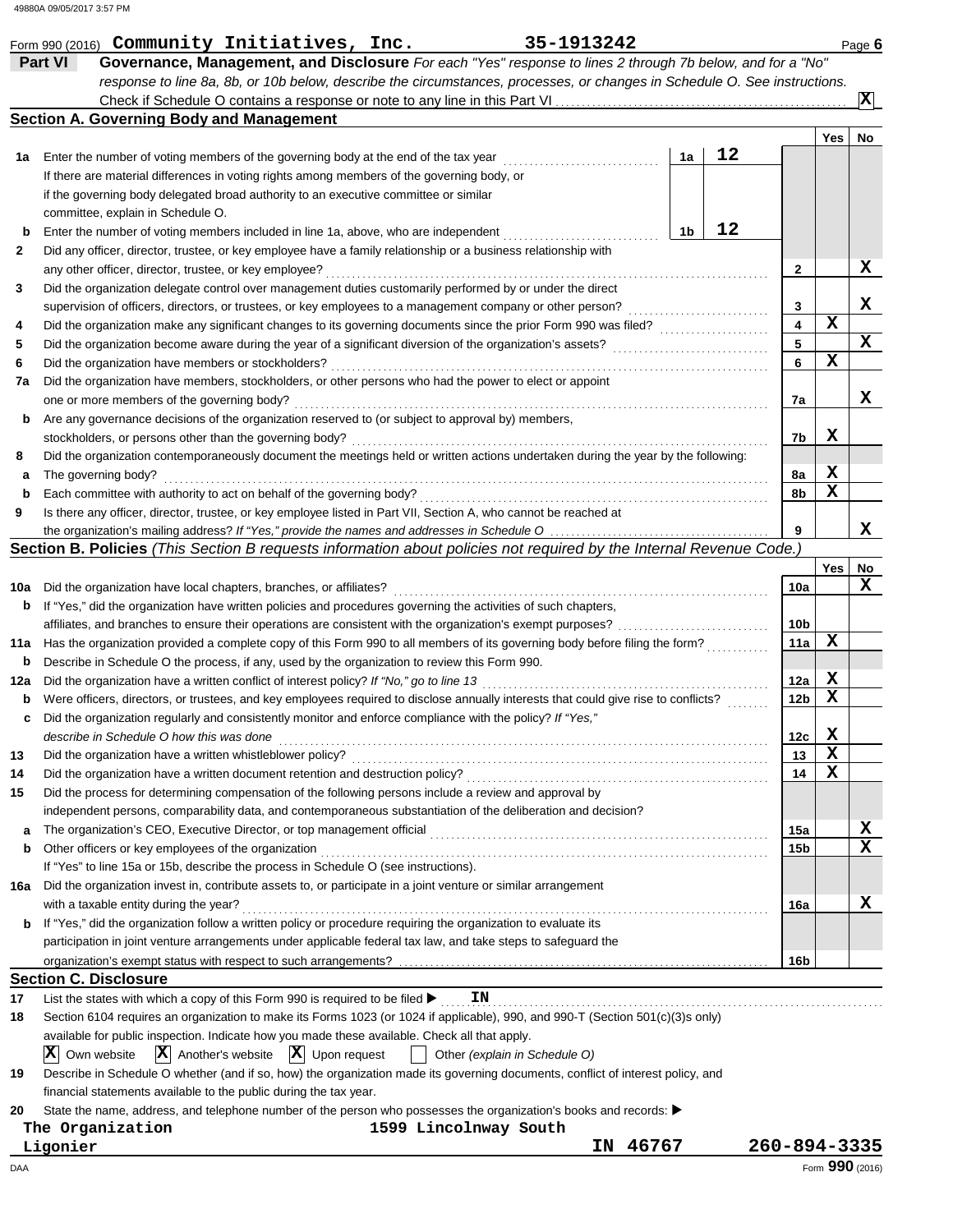| Form 990 (2016)          | Community Initiatives, Inc.                                                                                                                                                                                                         | 35-1913242 | Page 7 |
|--------------------------|-------------------------------------------------------------------------------------------------------------------------------------------------------------------------------------------------------------------------------------|------------|--------|
| <b>Part VII</b>          | Compensation of Officers, Directors, Trustees, Key Employees, Highest Compensated Employees, and                                                                                                                                    |            |        |
|                          | <b>Independent Contractors</b>                                                                                                                                                                                                      |            |        |
|                          | Check if Schedule O contains a response or note to any line in this Part VII                                                                                                                                                        |            |        |
| Section A.               | Officers, Directors, Trustees, Key Employees, and Highest Compensated Employees                                                                                                                                                     |            |        |
| organization's tax year. | 1a Complete this table for all persons required to be listed. Report compensation for the calendar year ending with or within the                                                                                                   |            |        |
|                          | • List all of the organization's current officers, directors, trustees (whether individuals or organizations), regardless of amount of<br>compensation. Enter -0- in columns $(D)$ , $(E)$ , and $(F)$ if no compensation was paid. |            |        |
|                          | • List all of the organization's <b>current</b> key employees if any See instructions for definition of "key employee"                                                                                                              |            |        |

ll of the organization's **current** key employees, if any. See instructions for definition of "key employee.

who received reportable compensation (Box 5 of Form W-2 and/or Box 7 of Form 1099-MISC) of more than \$100,000 from the organization and any related organizations. ● List all of the organization's **current** key employees, if any. See instructions for definition of "key employee."<br>● List the organization's five **current** highest compensated employees (other than an officer, director, **•**

■ List all of the organization's **former** officers, key employees, and highest compensated employees who received more than<br> **•** 00.00 of repartable compensation from the examination and any related erganizations \$100,000 of reportable compensation from the organization and any related organizations.

● List all of the organization's **former directors or trustees** that received, in the capacity as a former director or trustee of the principle and provided arguments of the principle and provided arguments of the princip organization, more than \$10,000 of reportable compensation from the organization and any related organizations.

List persons in the following order: individual trustees or directors; institutional trustees; officers; key employees; highest compensated employees; and former such persons.

Check this box if neither the organization nor any related organization compensated any current officer, director, or trustee. **X**

| (A)<br>Name and Title         | (B)<br>Average<br>hours per<br>week<br>(list any<br>hours for |                              |                      |             | (C)<br>Position | (do not check more than one<br>box, unless person is both an<br>officer and a director/trustee) |        | (D)<br>Reportable<br>compensation<br>from<br>the<br>organization | (E)<br>Reportable<br>compensation from<br>related<br>organizations<br>(W-2/1099-MISC) | (F)<br>Estimated<br>amount of<br>other<br>compensation<br>from the |
|-------------------------------|---------------------------------------------------------------|------------------------------|----------------------|-------------|-----------------|-------------------------------------------------------------------------------------------------|--------|------------------------------------------------------------------|---------------------------------------------------------------------------------------|--------------------------------------------------------------------|
|                               | related<br>organizations<br>below dotted<br>line)             | ndividual trustee<br>irector | nstitutional trustee | Officer     | Key employee    | Highest compensated<br>employee                                                                 | Former | (W-2/1099-MISC)                                                  |                                                                                       | organization<br>and related<br>organizations                       |
| (1) Dr. Greg Johnson          |                                                               |                              |                      |             |                 |                                                                                                 |        |                                                                  |                                                                                       |                                                                    |
|                               | 0.07                                                          |                              |                      |             |                 |                                                                                                 |        |                                                                  |                                                                                       |                                                                    |
| President<br>(2) Brady Truex  | 0.00                                                          | $\mathbf x$                  |                      | $\mathbf x$ |                 |                                                                                                 |        | 0                                                                | 0                                                                                     | 0                                                                  |
|                               | 0.05                                                          |                              |                      |             |                 |                                                                                                 |        |                                                                  |                                                                                       |                                                                    |
| Vice President                | 0.00                                                          | X                            |                      | $\mathbf x$ |                 |                                                                                                 |        | 0                                                                | 0                                                                                     | $\pmb{0}$                                                          |
| $(3)$ Joe Atz                 |                                                               |                              |                      |             |                 |                                                                                                 |        |                                                                  |                                                                                       |                                                                    |
|                               | 0.09                                                          |                              |                      |             |                 |                                                                                                 |        |                                                                  |                                                                                       |                                                                    |
| Secretary/Treasurer           | 0.00                                                          | $\mathbf x$                  |                      | $\mathbf x$ |                 |                                                                                                 |        | 0                                                                | 0                                                                                     | $\mathbf 0$                                                        |
| (4) Jane Doyle                |                                                               |                              |                      |             |                 |                                                                                                 |        |                                                                  |                                                                                       |                                                                    |
|                               | 0.12                                                          |                              |                      |             |                 |                                                                                                 |        |                                                                  |                                                                                       |                                                                    |
| Director                      | 0.00                                                          | $\mathbf x$                  |                      |             |                 |                                                                                                 |        | 0                                                                | 0                                                                                     | $\mathbf 0$                                                        |
| (5) Nancy Egolf               |                                                               |                              |                      |             |                 |                                                                                                 |        |                                                                  |                                                                                       |                                                                    |
|                               | 0.12                                                          |                              |                      |             |                 |                                                                                                 |        |                                                                  |                                                                                       |                                                                    |
| Director                      | 0.00                                                          | $\mathbf x$                  |                      |             |                 |                                                                                                 |        | 0                                                                | 0                                                                                     | 0                                                                  |
| (6) Curt Gierhan              |                                                               |                              |                      |             |                 |                                                                                                 |        |                                                                  |                                                                                       |                                                                    |
|                               | 0.08                                                          |                              |                      |             |                 |                                                                                                 |        |                                                                  |                                                                                       |                                                                    |
| Director                      | 0.00                                                          | $\mathbf x$                  |                      |             |                 |                                                                                                 |        | 0                                                                | 0                                                                                     | $\mathbf 0$                                                        |
| (7) Debra Hockley             |                                                               |                              |                      |             |                 |                                                                                                 |        |                                                                  |                                                                                       |                                                                    |
|                               | 0.12                                                          |                              |                      |             |                 |                                                                                                 |        |                                                                  |                                                                                       |                                                                    |
| Director<br>(8) Robert Kirsch | 0.00                                                          | $\mathbf x$                  |                      |             |                 |                                                                                                 |        | 0                                                                | 0                                                                                     | 0                                                                  |
|                               | 0.09                                                          |                              |                      |             |                 |                                                                                                 |        |                                                                  |                                                                                       |                                                                    |
| Director                      | 0.00                                                          | $\mathbf x$                  |                      |             |                 |                                                                                                 |        | 0                                                                | 0                                                                                     | 0                                                                  |
| (9) Deboarah Spidel           |                                                               |                              |                      |             |                 |                                                                                                 |        |                                                                  |                                                                                       |                                                                    |
|                               | 0.03                                                          |                              |                      |             |                 |                                                                                                 |        |                                                                  |                                                                                       |                                                                    |
| Director                      | 0.00                                                          | $\mathbf x$                  |                      |             |                 |                                                                                                 |        | 0                                                                | 0                                                                                     | 0                                                                  |
| (10) Janet Sweeney            |                                                               |                              |                      |             |                 |                                                                                                 |        |                                                                  |                                                                                       |                                                                    |
|                               | 0.12                                                          |                              |                      |             |                 |                                                                                                 |        |                                                                  |                                                                                       |                                                                    |
| Director                      | 0.00                                                          | $\mathbf x$                  |                      |             |                 |                                                                                                 |        | 0                                                                | 0                                                                                     | 0                                                                  |
| (11) Vicki Truelove           |                                                               |                              |                      |             |                 |                                                                                                 |        |                                                                  |                                                                                       |                                                                    |
|                               | 0.08                                                          |                              |                      |             |                 |                                                                                                 |        |                                                                  |                                                                                       |                                                                    |
| Director                      | 0.00                                                          | $\mathbf x$                  |                      |             |                 |                                                                                                 |        | 0                                                                | 0                                                                                     | 0                                                                  |
| DAA                           |                                                               |                              |                      |             |                 |                                                                                                 |        |                                                                  |                                                                                       | Form 990 (2016)                                                    |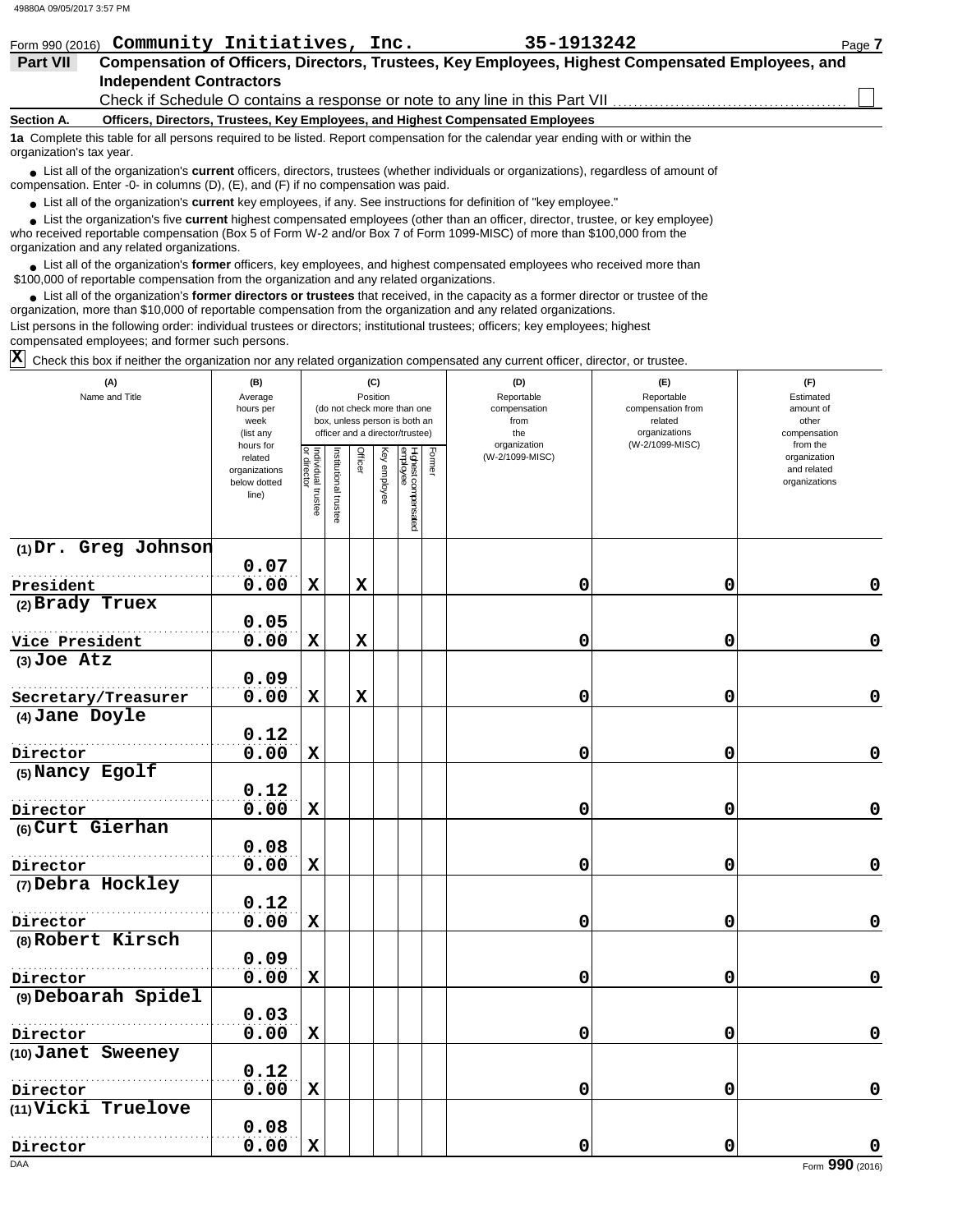|              | 49880A 09/05/2017 3:57 PM<br>Form 990 (2016) Community Initiatives, Inc.<br>Part VII                                                                                                                                                                                                                                                                                                                                                                                                                                        |                                                                |                                   |                      |         |                 |                                                                                                 |        | 35-1913242<br>Section A. Officers, Directors, Trustees, Key Employees, and Highest Compensated Employees (continued) |                                                                    | Page 8                                                   |
|--------------|-----------------------------------------------------------------------------------------------------------------------------------------------------------------------------------------------------------------------------------------------------------------------------------------------------------------------------------------------------------------------------------------------------------------------------------------------------------------------------------------------------------------------------|----------------------------------------------------------------|-----------------------------------|----------------------|---------|-----------------|-------------------------------------------------------------------------------------------------|--------|----------------------------------------------------------------------------------------------------------------------|--------------------------------------------------------------------|----------------------------------------------------------|
|              | (A)<br>Name and title                                                                                                                                                                                                                                                                                                                                                                                                                                                                                                       | (B)<br>Average<br>hours per<br>week<br>(list any               |                                   |                      |         | (C)<br>Position | (do not check more than one<br>box, unless person is both an<br>officer and a director/trustee) |        | (D)<br>Reportable<br>compensation<br>from<br>the                                                                     | (E)<br>Reportable<br>compensation from<br>related<br>organizations | (F)<br>Estimated<br>amount of<br>other<br>compensation   |
|              |                                                                                                                                                                                                                                                                                                                                                                                                                                                                                                                             | hours for<br>related<br>organizations<br>below dotted<br>line) | Individual trustee<br>or director | nstitutional trustee | Officer | Key employee    | Highest compensated<br>employee                                                                 | Former | organization<br>(W-2/1099-MISC)                                                                                      | (W-2/1099-MISC)                                                    | from the<br>organization<br>and related<br>organizations |
| (12)         | Dakota Wolf                                                                                                                                                                                                                                                                                                                                                                                                                                                                                                                 |                                                                |                                   |                      |         |                 |                                                                                                 |        |                                                                                                                      |                                                                    |                                                          |
|              | Student Director                                                                                                                                                                                                                                                                                                                                                                                                                                                                                                            | 0.09<br>0.00                                                   | $\mathbf x$                       |                      |         |                 |                                                                                                 |        | 0                                                                                                                    | 0                                                                  | 0                                                        |
|              |                                                                                                                                                                                                                                                                                                                                                                                                                                                                                                                             |                                                                |                                   |                      |         |                 |                                                                                                 |        |                                                                                                                      |                                                                    |                                                          |
|              |                                                                                                                                                                                                                                                                                                                                                                                                                                                                                                                             |                                                                |                                   |                      |         |                 |                                                                                                 |        |                                                                                                                      |                                                                    |                                                          |
|              |                                                                                                                                                                                                                                                                                                                                                                                                                                                                                                                             |                                                                |                                   |                      |         |                 |                                                                                                 |        |                                                                                                                      |                                                                    |                                                          |
|              |                                                                                                                                                                                                                                                                                                                                                                                                                                                                                                                             |                                                                |                                   |                      |         |                 |                                                                                                 |        |                                                                                                                      |                                                                    |                                                          |
|              |                                                                                                                                                                                                                                                                                                                                                                                                                                                                                                                             |                                                                |                                   |                      |         |                 |                                                                                                 |        |                                                                                                                      |                                                                    |                                                          |
|              |                                                                                                                                                                                                                                                                                                                                                                                                                                                                                                                             |                                                                |                                   |                      |         |                 |                                                                                                 |        |                                                                                                                      |                                                                    |                                                          |
|              |                                                                                                                                                                                                                                                                                                                                                                                                                                                                                                                             |                                                                |                                   |                      |         |                 |                                                                                                 |        |                                                                                                                      |                                                                    |                                                          |
|              |                                                                                                                                                                                                                                                                                                                                                                                                                                                                                                                             |                                                                |                                   |                      |         |                 |                                                                                                 |        |                                                                                                                      |                                                                    |                                                          |
| c<br>d       | Total from continuation sheets to Part VII, Section A<br>Total (add lines 1b and 1c)                                                                                                                                                                                                                                                                                                                                                                                                                                        |                                                                |                                   |                      |         |                 |                                                                                                 |        |                                                                                                                      |                                                                    |                                                          |
| $\mathbf{2}$ | Total number of individuals (including but not limited to those listed above) who received more than \$100,000 of<br>reportable compensation from the organization ▶                                                                                                                                                                                                                                                                                                                                                        |                                                                |                                   | 0                    |         |                 |                                                                                                 |        |                                                                                                                      |                                                                    |                                                          |
| 3<br>4<br>5  | Did the organization list any former officer, director, or trustee, key employee, or highest compensated<br>employee on line 1a? If "Yes," complete Schedule J for such individual<br>For any individual listed on line 1a, is the sum of reportable compensation and other compensation from the<br>organization and related organizations greater than \$150,000? If "Yes," complete Schedule J for such<br>Did any person listed on line 1a receive or accrue compensation from any unrelated organization or individual |                                                                |                                   |                      |         |                 |                                                                                                 |        |                                                                                                                      |                                                                    | Yes<br>No<br>х<br>3<br>X<br>4<br>x<br>5                  |
|              | <b>Section B. Independent Contractors</b>                                                                                                                                                                                                                                                                                                                                                                                                                                                                                   |                                                                |                                   |                      |         |                 |                                                                                                 |        |                                                                                                                      |                                                                    |                                                          |
| 1            | Complete this table for your five highest compensated independent contractors that received more than \$100,000 of<br>compensation from the organization. Report compensation for the calendar year ending with or within the organization's tax year.                                                                                                                                                                                                                                                                      |                                                                |                                   |                      |         |                 |                                                                                                 |        |                                                                                                                      |                                                                    |                                                          |
|              |                                                                                                                                                                                                                                                                                                                                                                                                                                                                                                                             | (A)<br>Name and business address                               |                                   |                      |         |                 |                                                                                                 |        |                                                                                                                      | (B)<br>Description of services                                     | (C)<br>Compensation                                      |
|              |                                                                                                                                                                                                                                                                                                                                                                                                                                                                                                                             |                                                                |                                   |                      |         |                 |                                                                                                 |        |                                                                                                                      |                                                                    |                                                          |
|              |                                                                                                                                                                                                                                                                                                                                                                                                                                                                                                                             |                                                                |                                   |                      |         |                 |                                                                                                 |        |                                                                                                                      |                                                                    |                                                          |
|              |                                                                                                                                                                                                                                                                                                                                                                                                                                                                                                                             |                                                                |                                   |                      |         |                 |                                                                                                 |        |                                                                                                                      |                                                                    |                                                          |
| $\mathbf{2}$ | Total number of independent contractors (including but not limited to those listed above) who<br>received more than \$100,000 of compensation from the organization ▶                                                                                                                                                                                                                                                                                                                                                       |                                                                |                                   |                      |         |                 |                                                                                                 |        |                                                                                                                      | 0                                                                  |                                                          |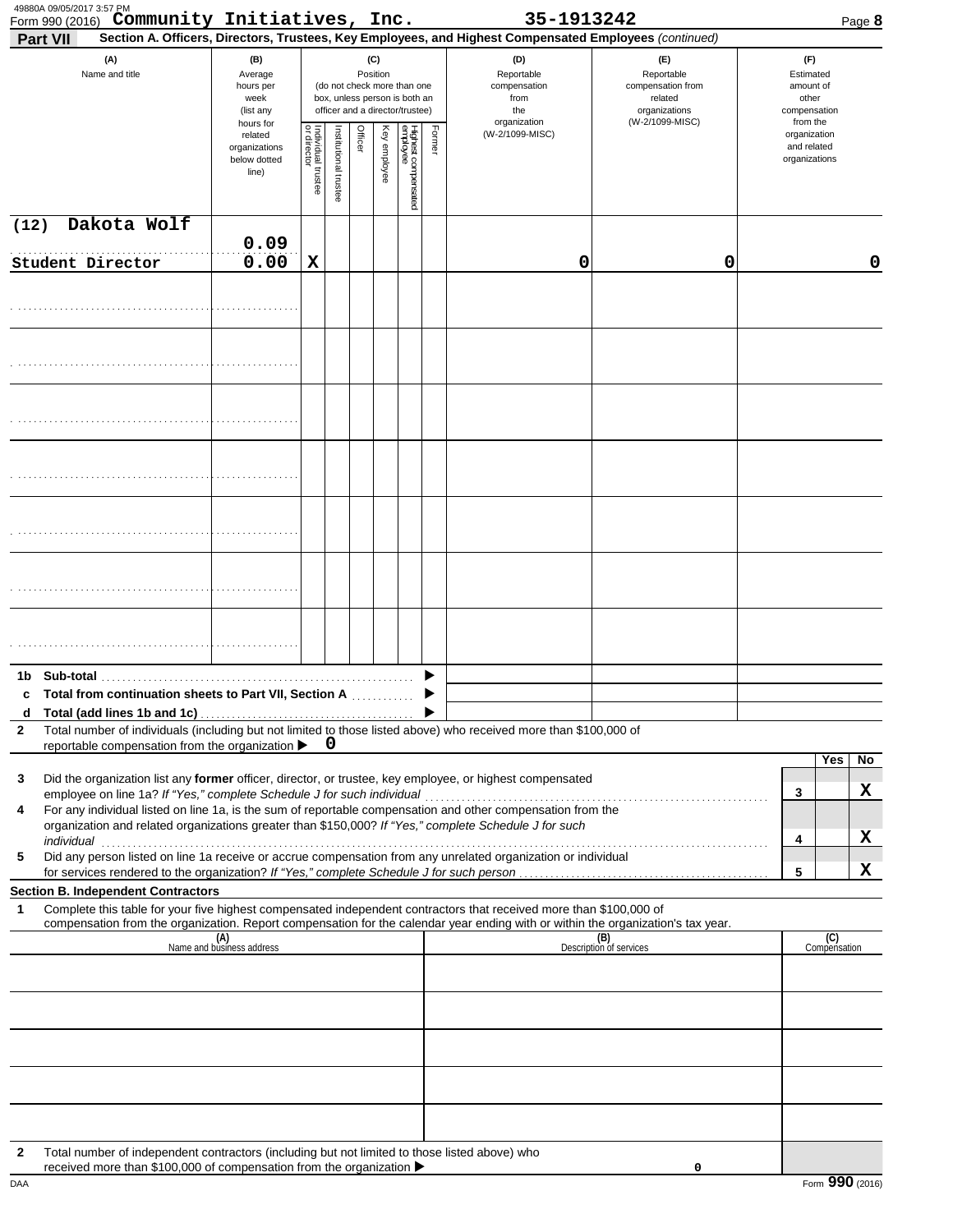|                                                           |                  |                                                                                                                                                                                                                                |                       |                | Form 990 (2016) Community Initiatives, Inc. |                      | 35-1913242                                         |                                         | Page 9                                                           |
|-----------------------------------------------------------|------------------|--------------------------------------------------------------------------------------------------------------------------------------------------------------------------------------------------------------------------------|-----------------------|----------------|---------------------------------------------|----------------------|----------------------------------------------------|-----------------------------------------|------------------------------------------------------------------|
|                                                           | <b>Part VIII</b> | <b>Statement of Revenue</b>                                                                                                                                                                                                    |                       |                |                                             |                      |                                                    |                                         |                                                                  |
|                                                           |                  |                                                                                                                                                                                                                                |                       |                |                                             | (A)<br>Total revenue | (B)<br>Related or<br>exempt<br>function<br>revenue | (C)<br>Unrelated<br>business<br>revenue | (D)<br>Revenue<br>excluded from tax<br>under sections<br>512-514 |
|                                                           |                  | 1a Federated campaigns                                                                                                                                                                                                         |                       | 1a             |                                             |                      |                                                    |                                         |                                                                  |
|                                                           |                  | <b>b</b> Membership dues                                                                                                                                                                                                       | .                     | 1 <sub>b</sub> |                                             |                      |                                                    |                                         |                                                                  |
|                                                           |                  | c Fundraising events                                                                                                                                                                                                           |                       | 1 <sub>c</sub> |                                             |                      |                                                    |                                         |                                                                  |
|                                                           |                  | <b>d</b> Related organizations $\ldots$                                                                                                                                                                                        |                       | 1 <sub>d</sub> | 87,733                                      |                      |                                                    |                                         |                                                                  |
|                                                           |                  | <b>e</b> Government grants (contributions)                                                                                                                                                                                     |                       | 1e             |                                             |                      |                                                    |                                         |                                                                  |
|                                                           |                  | f All other contributions, gifts, grants,                                                                                                                                                                                      |                       |                |                                             |                      |                                                    |                                         |                                                                  |
|                                                           |                  | and similar amounts not included above                                                                                                                                                                                         |                       | 1f             | 362,192                                     |                      |                                                    |                                         |                                                                  |
|                                                           |                  | g Noncash contributions included in lines 1a-1f:                                                                                                                                                                               |                       | \$             |                                             |                      |                                                    |                                         |                                                                  |
| Contributions, Gifts, Grants<br>and Other Similar Amounts |                  |                                                                                                                                                                                                                                |                       |                |                                             | 449,925              |                                                    |                                         |                                                                  |
|                                                           |                  |                                                                                                                                                                                                                                |                       |                | <b>Busn. Code</b>                           |                      |                                                    |                                         |                                                                  |
| Program Service Revenue                                   | 2a               |                                                                                                                                                                                                                                |                       |                |                                             |                      |                                                    |                                         |                                                                  |
|                                                           | b                |                                                                                                                                                                                                                                |                       |                |                                             |                      |                                                    |                                         |                                                                  |
|                                                           | c                |                                                                                                                                                                                                                                |                       |                |                                             |                      |                                                    |                                         |                                                                  |
|                                                           | d                |                                                                                                                                                                                                                                |                       |                |                                             |                      |                                                    |                                         |                                                                  |
|                                                           | е                |                                                                                                                                                                                                                                |                       |                |                                             |                      |                                                    |                                         |                                                                  |
|                                                           |                  | f All other program service revenue $\ldots$                                                                                                                                                                                   |                       |                |                                             |                      |                                                    |                                         |                                                                  |
|                                                           |                  |                                                                                                                                                                                                                                |                       |                | ▶                                           |                      |                                                    |                                         |                                                                  |
|                                                           | 3                | Investment income (including dividends, interest,                                                                                                                                                                              |                       |                |                                             |                      |                                                    |                                         |                                                                  |
|                                                           |                  | and other similar amounts)                                                                                                                                                                                                     |                       |                |                                             | 109,940              |                                                    |                                         | 109,940                                                          |
|                                                           | 4                | Income from investment of tax-exempt bond proceeds                                                                                                                                                                             |                       |                |                                             |                      |                                                    |                                         |                                                                  |
|                                                           | 5                |                                                                                                                                                                                                                                |                       |                |                                             |                      |                                                    |                                         |                                                                  |
|                                                           |                  |                                                                                                                                                                                                                                | (i) Real              |                | (ii) Personal                               |                      |                                                    |                                         |                                                                  |
|                                                           | 6а               | Gross rents                                                                                                                                                                                                                    |                       |                |                                             |                      |                                                    |                                         |                                                                  |
|                                                           |                  | Less: rental exps.                                                                                                                                                                                                             |                       |                |                                             |                      |                                                    |                                         |                                                                  |
|                                                           |                  | Rental inc. or (loss)                                                                                                                                                                                                          |                       |                |                                             |                      |                                                    |                                         |                                                                  |
|                                                           | d                |                                                                                                                                                                                                                                |                       |                |                                             |                      |                                                    |                                         |                                                                  |
|                                                           |                  | <b>7a</b> Gross amount from                                                                                                                                                                                                    | (i) Securities        |                | (ii) Other                                  |                      |                                                    |                                         |                                                                  |
|                                                           |                  | sales of assets<br>other than inventory                                                                                                                                                                                        | 1,394,423             |                |                                             |                      |                                                    |                                         |                                                                  |
|                                                           |                  | <b>b</b> Less: cost or other                                                                                                                                                                                                   |                       |                |                                             |                      |                                                    |                                         |                                                                  |
|                                                           |                  | basis & sales exps.                                                                                                                                                                                                            | 1,366,719             |                |                                             |                      |                                                    |                                         |                                                                  |
|                                                           |                  | c Gain or (loss)                                                                                                                                                                                                               | 27,704                |                |                                             |                      |                                                    |                                         |                                                                  |
|                                                           |                  |                                                                                                                                                                                                                                |                       |                |                                             | 27,704               |                                                    |                                         | 27,704                                                           |
|                                                           |                  | 8a Gross income from fundraising events                                                                                                                                                                                        |                       |                |                                             |                      |                                                    |                                         |                                                                  |
| <b>Other Revenue</b>                                      |                  | (not including $\,$ , $\,$ , $\,$ , $\,$ , $\,$ , $\,$ , $\,$ , $\,$ , $\,$ , $\,$ , $\,$ , $\,$ , $\,$ , $\,$ , $\,$ , $\,$ , $\,$ , $\,$ , $\,$ , $\,$ , $\,$ , $\,$ , $\,$ , $\,$ , $\,$ , $\,$ , $\,$ , $\,$ , $\,$ , $\,$ |                       |                |                                             |                      |                                                    |                                         |                                                                  |
|                                                           |                  | of contributions reported on line 1c).                                                                                                                                                                                         |                       |                |                                             |                      |                                                    |                                         |                                                                  |
|                                                           |                  | See Part IV, line 18                                                                                                                                                                                                           |                       |                |                                             |                      |                                                    |                                         |                                                                  |
|                                                           |                  | <b>b</b> Less: direct expenses                                                                                                                                                                                                 |                       | $\mathbf b$    |                                             |                      |                                                    |                                         |                                                                  |
|                                                           |                  | c Net income or (loss) from fundraising events                                                                                                                                                                                 |                       |                |                                             |                      |                                                    |                                         |                                                                  |
|                                                           |                  | 9a Gross income from gaming activities.                                                                                                                                                                                        |                       |                |                                             |                      |                                                    |                                         |                                                                  |
|                                                           |                  | See Part IV, line 19 $\ldots$                                                                                                                                                                                                  |                       | a              |                                             |                      |                                                    |                                         |                                                                  |
|                                                           |                  | <b>b</b> Less: direct expenses                                                                                                                                                                                                 |                       | $\mathbf b$    |                                             |                      |                                                    |                                         |                                                                  |
|                                                           |                  | c Net income or (loss) from gaming activities                                                                                                                                                                                  |                       |                |                                             |                      |                                                    |                                         |                                                                  |
|                                                           |                  | 10a Gross sales of inventory, less                                                                                                                                                                                             |                       |                |                                             |                      |                                                    |                                         |                                                                  |
|                                                           |                  | returns and allowances  a                                                                                                                                                                                                      |                       |                |                                             |                      |                                                    |                                         |                                                                  |
|                                                           |                  | <b>b</b> Less: $cost$ of goods sold $\ldots$                                                                                                                                                                                   |                       | $\mathbf b$    |                                             |                      |                                                    |                                         |                                                                  |
|                                                           |                  | c Net income or (loss) from sales of inventory                                                                                                                                                                                 |                       |                |                                             |                      |                                                    |                                         |                                                                  |
|                                                           |                  |                                                                                                                                                                                                                                | Miscellaneous Revenue |                | <b>Busn. Code</b>                           |                      |                                                    |                                         |                                                                  |
|                                                           | 11a              |                                                                                                                                                                                                                                |                       |                |                                             |                      |                                                    |                                         |                                                                  |
|                                                           | b                |                                                                                                                                                                                                                                |                       |                |                                             |                      |                                                    |                                         |                                                                  |
|                                                           | c                |                                                                                                                                                                                                                                |                       |                |                                             |                      |                                                    |                                         |                                                                  |
|                                                           |                  |                                                                                                                                                                                                                                |                       |                |                                             |                      |                                                    |                                         |                                                                  |
|                                                           |                  |                                                                                                                                                                                                                                |                       |                | $\blacktriangleright$                       |                      |                                                    |                                         |                                                                  |
|                                                           | 12               |                                                                                                                                                                                                                                |                       |                |                                             | 587,569              | $\mathsf{o}$                                       | $\mathbf 0$                             | 137,644                                                          |

| 49880A 09/05/2017 |  |  |
|-------------------|--|--|
|                   |  |  |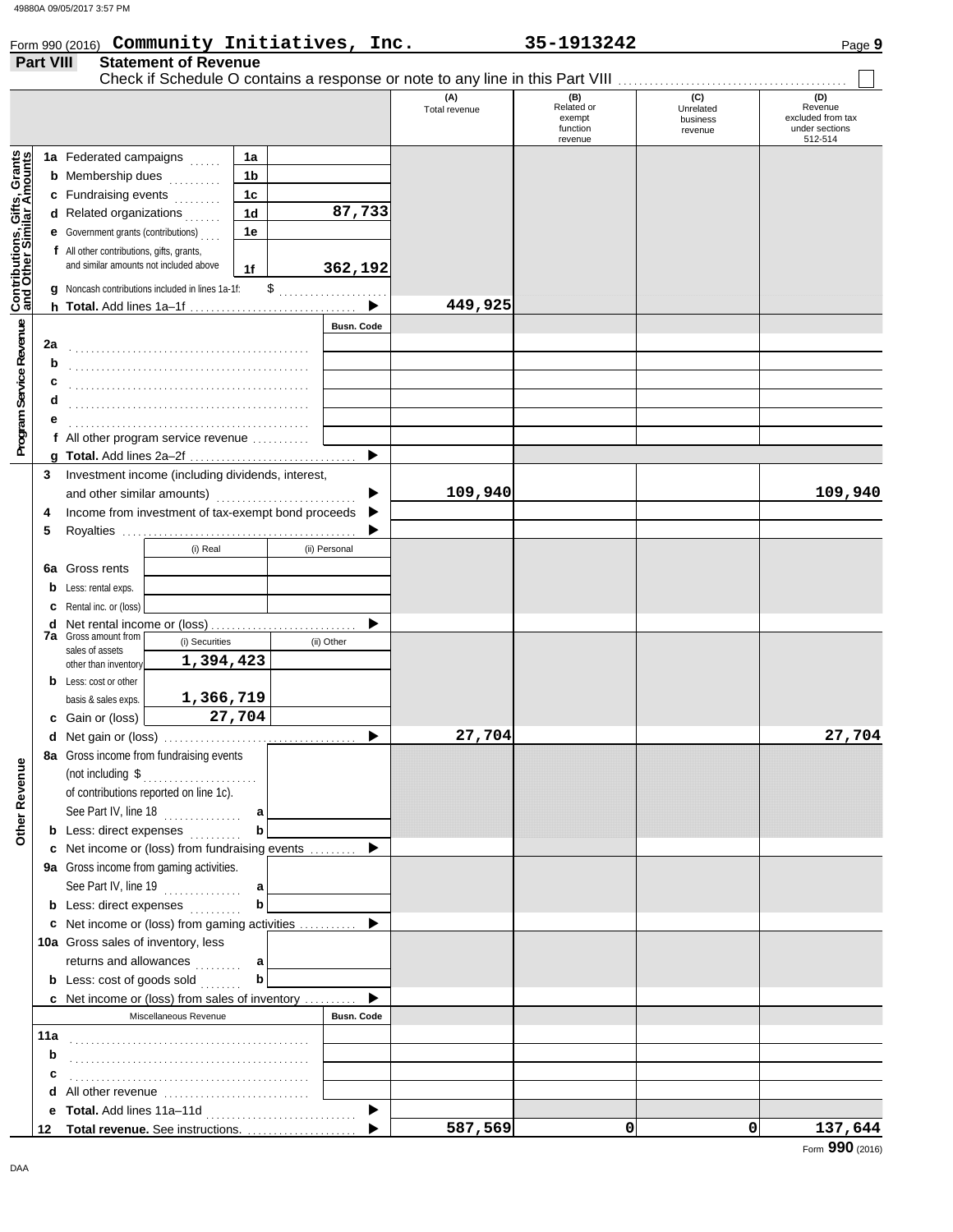| Form 990 (2016) | Community Initiatives,                                                                                                     | Inc. | 35-1913242 | Page 10 |  |
|-----------------|----------------------------------------------------------------------------------------------------------------------------|------|------------|---------|--|
| Part IX         | <b>Statement of Functional Expenses</b>                                                                                    |      |            |         |  |
|                 | Section 501(c)(3) and 501(c)(4) organizations must complete all columns. All other organizations must complete column (A). |      |            |         |  |
|                 | Check if Schedule O contains a response or note to any line in this Part IX                                                |      |            |         |  |
|                 |                                                                                                                            |      |            |         |  |

|              | Check if Schedule O contains a response or note to any line in this Part IX                                                                                                                                                                                                                                                                                                                                                                                                                                                         |                                       |                                    |                                           |                                |
|--------------|-------------------------------------------------------------------------------------------------------------------------------------------------------------------------------------------------------------------------------------------------------------------------------------------------------------------------------------------------------------------------------------------------------------------------------------------------------------------------------------------------------------------------------------|---------------------------------------|------------------------------------|-------------------------------------------|--------------------------------|
|              | Do not include amounts reported on lines 6b,<br>7b, 8b, 9b, and 10b of Part VIII.                                                                                                                                                                                                                                                                                                                                                                                                                                                   | (A)<br>Total expenses                 | (B)<br>Program service<br>expenses | (C)<br>Management and<br>general expenses | (D)<br>Fundraising<br>expenses |
| 1            | Grants and other assistance to domestic organizations                                                                                                                                                                                                                                                                                                                                                                                                                                                                               |                                       |                                    |                                           |                                |
|              | and domestic governments. See Part IV, line 21                                                                                                                                                                                                                                                                                                                                                                                                                                                                                      | 16,448                                | 16,448                             |                                           |                                |
| $\mathbf{2}$ | Grants and other assistance to domestic<br>individuals. See Part IV, line 22                                                                                                                                                                                                                                                                                                                                                                                                                                                        | 135,350                               | 135,350                            |                                           |                                |
| 3            | Grants and other assistance to foreign                                                                                                                                                                                                                                                                                                                                                                                                                                                                                              |                                       |                                    |                                           |                                |
|              | organizations, foreign governments, and foreign                                                                                                                                                                                                                                                                                                                                                                                                                                                                                     |                                       |                                    |                                           |                                |
|              | individuals. See Part IV, lines 15 and 16                                                                                                                                                                                                                                                                                                                                                                                                                                                                                           |                                       |                                    |                                           |                                |
| 4            | Benefits paid to or for members                                                                                                                                                                                                                                                                                                                                                                                                                                                                                                     |                                       |                                    |                                           |                                |
| 5            | Compensation of current officers, directors,                                                                                                                                                                                                                                                                                                                                                                                                                                                                                        |                                       |                                    |                                           |                                |
|              | trustees, and key employees                                                                                                                                                                                                                                                                                                                                                                                                                                                                                                         |                                       |                                    |                                           |                                |
| 6            | Compensation not included above, to disqualified                                                                                                                                                                                                                                                                                                                                                                                                                                                                                    |                                       |                                    |                                           |                                |
|              | persons (as defined under section 4958(f)(1)) and                                                                                                                                                                                                                                                                                                                                                                                                                                                                                   |                                       |                                    |                                           |                                |
|              | persons described in section 4958(c)(3)(B)                                                                                                                                                                                                                                                                                                                                                                                                                                                                                          |                                       |                                    |                                           |                                |
| 7            | Other salaries and wages<br>.                                                                                                                                                                                                                                                                                                                                                                                                                                                                                                       |                                       |                                    |                                           |                                |
| 8            | Pension plan accruals and contributions (include                                                                                                                                                                                                                                                                                                                                                                                                                                                                                    |                                       |                                    |                                           |                                |
|              | section 401(k) and 403(b) employer contributions)                                                                                                                                                                                                                                                                                                                                                                                                                                                                                   |                                       |                                    |                                           |                                |
| 9            | Other employee benefits                                                                                                                                                                                                                                                                                                                                                                                                                                                                                                             |                                       |                                    |                                           |                                |
| 10           |                                                                                                                                                                                                                                                                                                                                                                                                                                                                                                                                     |                                       |                                    |                                           |                                |
| 11           | Fees for services (non-employees):                                                                                                                                                                                                                                                                                                                                                                                                                                                                                                  |                                       |                                    |                                           |                                |
| a            |                                                                                                                                                                                                                                                                                                                                                                                                                                                                                                                                     | 75,106                                |                                    | 75,106                                    |                                |
| b            |                                                                                                                                                                                                                                                                                                                                                                                                                                                                                                                                     |                                       |                                    |                                           |                                |
| d            |                                                                                                                                                                                                                                                                                                                                                                                                                                                                                                                                     |                                       |                                    |                                           |                                |
|              | Professional fundraising services. See Part IV, line 17                                                                                                                                                                                                                                                                                                                                                                                                                                                                             |                                       |                                    |                                           |                                |
| f            | Investment management fees                                                                                                                                                                                                                                                                                                                                                                                                                                                                                                          | 30,960                                |                                    | 30,960                                    |                                |
| g            | Other. (If line 11g amount exceeds 10% of line 25, column                                                                                                                                                                                                                                                                                                                                                                                                                                                                           |                                       |                                    |                                           |                                |
|              | (A) amount, list line 11g expenses on Schedule O.)                                                                                                                                                                                                                                                                                                                                                                                                                                                                                  |                                       |                                    |                                           |                                |
| 12           |                                                                                                                                                                                                                                                                                                                                                                                                                                                                                                                                     |                                       |                                    |                                           |                                |
| 13           |                                                                                                                                                                                                                                                                                                                                                                                                                                                                                                                                     | and the control of the control of the |                                    |                                           |                                |
| 14           |                                                                                                                                                                                                                                                                                                                                                                                                                                                                                                                                     |                                       |                                    |                                           |                                |
| 15           |                                                                                                                                                                                                                                                                                                                                                                                                                                                                                                                                     |                                       |                                    |                                           |                                |
| 16           |                                                                                                                                                                                                                                                                                                                                                                                                                                                                                                                                     |                                       |                                    |                                           |                                |
| 17           |                                                                                                                                                                                                                                                                                                                                                                                                                                                                                                                                     |                                       |                                    |                                           |                                |
|              | Payments of travel or entertainment expenses                                                                                                                                                                                                                                                                                                                                                                                                                                                                                        |                                       |                                    |                                           |                                |
|              | for any federal, state, or local public officials                                                                                                                                                                                                                                                                                                                                                                                                                                                                                   |                                       |                                    |                                           |                                |
| 19           | Conferences, conventions, and meetings                                                                                                                                                                                                                                                                                                                                                                                                                                                                                              |                                       |                                    |                                           |                                |
| 20           | Interest                                                                                                                                                                                                                                                                                                                                                                                                                                                                                                                            |                                       |                                    |                                           |                                |
| 21           |                                                                                                                                                                                                                                                                                                                                                                                                                                                                                                                                     |                                       |                                    |                                           |                                |
| 22           | Depreciation, depletion, and amortization                                                                                                                                                                                                                                                                                                                                                                                                                                                                                           |                                       |                                    |                                           |                                |
| 23           | $In surface \begin{tabular}{@{}l@{}} \hline \multicolumn{3}{c}{\textbf{Insurance}} \\ \hline \multicolumn{3}{c}{\textbf{Insurance}} \\ \hline \multicolumn{3}{c}{\textbf{Insurance}} \\ \hline \multicolumn{3}{c}{\textbf{Insurance}} \\ \hline \multicolumn{3}{c}{\textbf{Insurance}} \\ \hline \multicolumn{3}{c}{\textbf{Insurance}} \\ \hline \multicolumn{3}{c}{\textbf{Insurance}} \\ \hline \multicolumn{3}{c}{\textbf{Insurance}} \\ \hline \multicolumn{3}{c}{\textbf{Insurance}} \\ \hline \multicolumn{3}{c}{\textbf{In$ |                                       |                                    |                                           |                                |
| 24           | Other expenses. Itemize expenses not covered                                                                                                                                                                                                                                                                                                                                                                                                                                                                                        |                                       |                                    |                                           |                                |
|              | above (List miscellaneous expenses in line 24e. If                                                                                                                                                                                                                                                                                                                                                                                                                                                                                  |                                       |                                    |                                           |                                |
|              | line 24e amount exceeds 10% of line 25, column                                                                                                                                                                                                                                                                                                                                                                                                                                                                                      |                                       |                                    |                                           |                                |
|              | (A) amount, list line 24e expenses on Schedule O.)                                                                                                                                                                                                                                                                                                                                                                                                                                                                                  |                                       |                                    |                                           |                                |
| а            |                                                                                                                                                                                                                                                                                                                                                                                                                                                                                                                                     |                                       |                                    |                                           |                                |
| b            |                                                                                                                                                                                                                                                                                                                                                                                                                                                                                                                                     |                                       |                                    |                                           |                                |
| c            |                                                                                                                                                                                                                                                                                                                                                                                                                                                                                                                                     |                                       |                                    |                                           |                                |
| d            |                                                                                                                                                                                                                                                                                                                                                                                                                                                                                                                                     |                                       |                                    |                                           |                                |
| е            | All other expenses                                                                                                                                                                                                                                                                                                                                                                                                                                                                                                                  | 257,864                               | 151,798                            | 106,066                                   | $\mathbf 0$                    |
| 25<br>26     | Total functional expenses. Add lines 1 through 24e<br>Joint costs. Complete this line only if the                                                                                                                                                                                                                                                                                                                                                                                                                                   |                                       |                                    |                                           |                                |
|              | organization reported in column (B) joint costs<br>from a combined educational campaign and                                                                                                                                                                                                                                                                                                                                                                                                                                         |                                       |                                    |                                           |                                |
|              | fundraising solicitation. Check here<br>if                                                                                                                                                                                                                                                                                                                                                                                                                                                                                          |                                       |                                    |                                           |                                |
|              | following SOP 98-2 (ASC 958-720) $\ldots$                                                                                                                                                                                                                                                                                                                                                                                                                                                                                           |                                       |                                    |                                           |                                |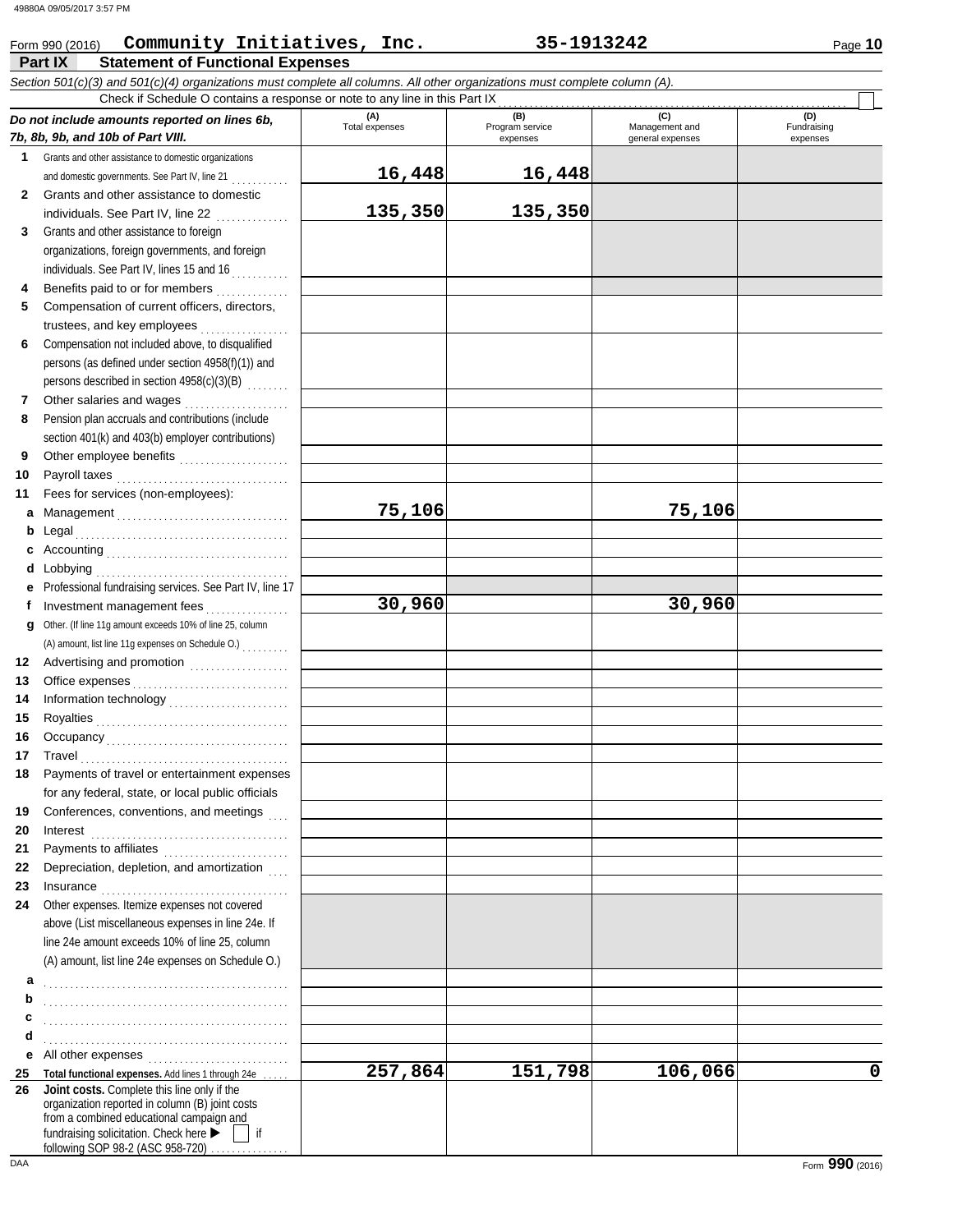| Part X                     | <b>Balance Sheet</b>                                                                                                                                                                                                           | Form 990 (2016) Community Initiatives, Inc. |                    |                                |                |                        |
|----------------------------|--------------------------------------------------------------------------------------------------------------------------------------------------------------------------------------------------------------------------------|---------------------------------------------|--------------------|--------------------------------|----------------|------------------------|
|                            | Check if Schedule O contains a response or note to any line in this Part X.                                                                                                                                                    |                                             |                    |                                |                |                        |
|                            |                                                                                                                                                                                                                                |                                             |                    | (A)                            |                | (B)                    |
|                            |                                                                                                                                                                                                                                |                                             |                    | Beginning of year              |                | End of year            |
| 1                          | Cash-non-interest bearing                                                                                                                                                                                                      |                                             |                    |                                | $\mathbf 1$    |                        |
| 2                          |                                                                                                                                                                                                                                |                                             |                    | 221,439                        | $\overline{2}$ | 187,524                |
| 3                          |                                                                                                                                                                                                                                |                                             |                    | 20,000                         | 3              |                        |
| 4                          | Accounts receivable, net                                                                                                                                                                                                       |                                             |                    |                                | 4              |                        |
| 5                          | Loans and other receivables from current and former officers, directors,                                                                                                                                                       |                                             |                    |                                |                |                        |
|                            | trustees, key employees, and highest compensated employees.                                                                                                                                                                    |                                             |                    |                                |                |                        |
|                            | Complete Part II of Schedule L                                                                                                                                                                                                 |                                             |                    |                                | 5              |                        |
| 6                          | Loans and other receivables from other disqualified persons (as defined under section                                                                                                                                          |                                             |                    |                                |                |                        |
|                            | 4958(f)(1)), persons described in section 4958(c)(3)(B), and contributing employers and                                                                                                                                        |                                             |                    |                                |                |                        |
|                            | sponsoring organizations of section 501(c)(9) voluntary employees' beneficiary                                                                                                                                                 |                                             |                    |                                |                |                        |
|                            | organizations (see instructions). Complete Part II of Schedule L                                                                                                                                                               |                                             |                    |                                | 6              |                        |
| Assets<br>7                |                                                                                                                                                                                                                                |                                             |                    |                                | $\overline{7}$ |                        |
| 8                          | Inventories for sale or use                                                                                                                                                                                                    |                                             | 8                  |                                |                |                        |
| 9                          |                                                                                                                                                                                                                                |                                             |                    |                                | 9              |                        |
|                            | 10a Land, buildings, and equipment: cost or                                                                                                                                                                                    |                                             |                    |                                |                |                        |
|                            |                                                                                                                                                                                                                                |                                             | 481                |                                |                |                        |
| b                          | 10b<br>Less: accumulated depreciation                                                                                                                                                                                          |                                             | 481                |                                | 10c            |                        |
| 11                         | Investments—publicly traded securities [[11][11] All and the securities with the securities with the securities with the second securities with the second securities with the second securities with the second second second |                                             |                    | 4,837,440                      | 11             | 5,473,001              |
| 12                         |                                                                                                                                                                                                                                |                                             |                    |                                | 12             |                        |
| 13                         |                                                                                                                                                                                                                                |                                             |                    |                                | 13             |                        |
| 14                         | Intangible assets                                                                                                                                                                                                              |                                             |                    |                                | 14             |                        |
| 15                         |                                                                                                                                                                                                                                |                                             |                    | 4,795                          | 15             | 5,102                  |
| 16                         |                                                                                                                                                                                                                                |                                             |                    | $\overline{5,083,674}$         | 16             | $\overline{5,665,627}$ |
| 17                         |                                                                                                                                                                                                                                |                                             |                    |                                | 17             | 71,650                 |
| 18                         | Grants payable                                                                                                                                                                                                                 |                                             |                    |                                | 18             |                        |
| 19                         | Deferred revenue <b>construction of the construction of the construction</b> of the construction of the construction of                                                                                                        |                                             |                    |                                | 19             |                        |
| 20                         |                                                                                                                                                                                                                                |                                             |                    |                                | 20             |                        |
| 21                         | Escrow or custodial account liability. Complete Part IV of Schedule D [1, [1, [1]]                                                                                                                                             |                                             |                    |                                | 21             |                        |
| 22<br>Liabilities          | Loans and other payables to current and former officers, directors,                                                                                                                                                            |                                             |                    |                                |                |                        |
|                            | trustees, key employees, highest compensated employees, and                                                                                                                                                                    |                                             |                    |                                |                |                        |
|                            | disqualified persons. Complete Part II of Schedule L                                                                                                                                                                           |                                             |                    |                                | 22<br>23       |                        |
| 23                         | Secured mortgages and notes payable to unrelated third parties                                                                                                                                                                 |                                             |                    |                                | 24             |                        |
| 24<br>25                   | Other liabilities (including federal income tax, payables to related third                                                                                                                                                     |                                             |                    |                                |                |                        |
|                            | parties, and other liabilities not included on lines 17-24). Complete Part X                                                                                                                                                   |                                             |                    |                                |                |                        |
|                            | of Schedule D                                                                                                                                                                                                                  |                                             |                    |                                | 25             |                        |
| 26                         |                                                                                                                                                                                                                                |                                             |                    | <u>1,574,542<br/>1,574,542</u> | 26             | 2,007,473<br>2,079,123 |
|                            | Organizations that follow SFAS 117 (ASC 958), check here ▶                                                                                                                                                                     |                                             | $ \mathbf{X} $ and |                                |                |                        |
|                            | complete lines 27 through 29, and lines 33 and 34.                                                                                                                                                                             |                                             |                    |                                |                |                        |
| 27                         | Unrestricted net assets                                                                                                                                                                                                        |                                             |                    |                                | 27             |                        |
| <b>Fund Balances</b><br>28 | Temporarily restricted net assets                                                                                                                                                                                              |                                             |                    | 409,976                        | 28             | 417,273                |
| 29                         | Permanently restricted net assets                                                                                                                                                                                              |                                             |                    | 3,099,156                      | 29             | 3,169,231              |
|                            | Organizations that do not follow SFAS 117 (ASC 958), check here ▶                                                                                                                                                              |                                             | and                |                                |                |                        |
|                            | complete lines 30 through 34.                                                                                                                                                                                                  |                                             |                    |                                |                |                        |
| 30                         | Capital stock or trust principal, or current funds                                                                                                                                                                             |                                             |                    |                                | 30             |                        |
| 31                         |                                                                                                                                                                                                                                |                                             |                    |                                | 31             |                        |
| Net Assets or<br>32        | Retained earnings, endowment, accumulated income, or other funds                                                                                                                                                               |                                             |                    |                                | 32             |                        |
| 33                         | Total net assets or fund balances                                                                                                                                                                                              |                                             |                    | 3,509,132                      | 33             | 3,586,504              |
| 34                         |                                                                                                                                                                                                                                |                                             |                    | 5,083,674                      | 34             | 5,665,627              |

Form **990** (2016)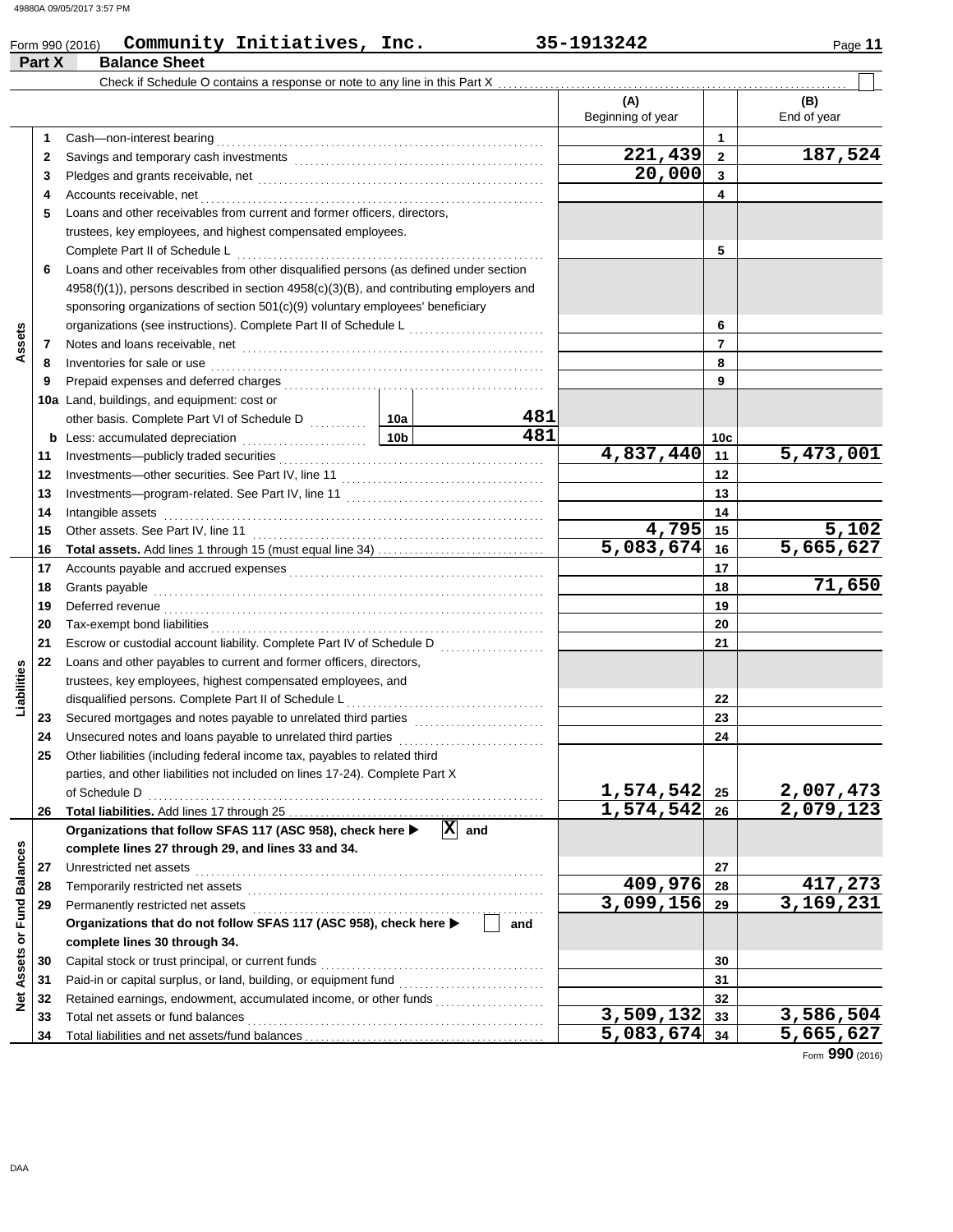|    | 35-1913242<br>Form 990 (2016) Community Initiatives, Inc.                                                                                                                                                                            |                |                |            | Page 12                 |
|----|--------------------------------------------------------------------------------------------------------------------------------------------------------------------------------------------------------------------------------------|----------------|----------------|------------|-------------------------|
|    | Part XI<br><b>Reconciliation of Net Assets</b>                                                                                                                                                                                       |                |                |            |                         |
|    |                                                                                                                                                                                                                                      |                |                |            | $\overline{\mathbf{x}}$ |
| 1  |                                                                                                                                                                                                                                      | $\mathbf{1}$   |                |            | 587,569                 |
| 2  |                                                                                                                                                                                                                                      | $\overline{2}$ |                |            | 257,864                 |
| 3  | Revenue less expenses. Subtract line 2 from line 1                                                                                                                                                                                   | 3              |                |            | 329,705                 |
| 4  |                                                                                                                                                                                                                                      | 4              |                |            | 3,509,132               |
| 5  |                                                                                                                                                                                                                                      | 5              |                |            | 180,602                 |
| 6  | Donated services and use of facilities <b>constant of the constant of the constant of the constant of the constant of the constant of the constant of the constant of the constant of the constant of the constant of the consta</b> | 6              |                |            |                         |
| 7  | Investment expenses                                                                                                                                                                                                                  | $\overline{7}$ |                |            |                         |
| 8  | Prior period adjustments <b>construction and construction</b> and construction of the construction of the construction                                                                                                               | 8              |                |            |                         |
| 9  |                                                                                                                                                                                                                                      | 9              |                |            | $-432,935$              |
| 10 | Net assets or fund balances at end of year. Combine lines 3 through 9 (must equal Part X, line                                                                                                                                       |                |                |            |                         |
|    | 33. column (B))                                                                                                                                                                                                                      | 10             |                |            | 3,586,504               |
|    | <b>Financial Statements and Reporting</b><br><b>Part XII</b>                                                                                                                                                                         |                |                |            |                         |
|    |                                                                                                                                                                                                                                      |                |                |            |                         |
|    |                                                                                                                                                                                                                                      |                |                | <b>Yes</b> | No                      |
| 1  | $ \mathbf{X} $<br>Accrual<br>Accounting method used to prepare the Form 990:<br>Cash<br>Other                                                                                                                                        |                |                |            |                         |
|    | If the organization changed its method of accounting from a prior year or checked "Other," explain in                                                                                                                                |                |                |            |                         |
|    | Schedule O.                                                                                                                                                                                                                          |                |                |            |                         |
|    | 2a Were the organization's financial statements compiled or reviewed by an independent accountant?                                                                                                                                   |                | 2a             |            | x                       |
|    | If "Yes," check a box below to indicate whether the financial statements for the year were compiled or                                                                                                                               |                |                |            |                         |
|    | reviewed on a separate basis, consolidated basis, or both:                                                                                                                                                                           |                |                |            |                         |
|    | <b>Consolidated basis</b><br>Separate basis<br>Both consolidated and separate basis                                                                                                                                                  |                |                |            |                         |
|    | <b>b</b> Were the organization's financial statements audited by an independent accountant?                                                                                                                                          |                | 2 <sub>b</sub> | X          |                         |
|    | If "Yes," check a box below to indicate whether the financial statements for the year were audited on a                                                                                                                              |                |                |            |                         |
|    | separate basis, consolidated basis, or both:                                                                                                                                                                                         |                |                |            |                         |
|    | $ {\bf X} $<br>Consolidated basis<br>Both consolidated and separate basis<br>Separate basis                                                                                                                                          |                |                |            |                         |
|    | c If "Yes" to line 2a or 2b, does the organization have a committee that assumes responsibility for oversight                                                                                                                        |                |                |            |                         |
|    | of the audit, review, or compilation of its financial statements and selection of an independent accountant?                                                                                                                         |                | 2c             | х          |                         |
|    | If the organization changed either its oversight process or selection process during the tax year, explain in                                                                                                                        |                |                |            |                         |
|    | Schedule O.                                                                                                                                                                                                                          |                |                |            |                         |
|    | 3a As a result of a federal award, was the organization required to undergo an audit or audits as set forth in                                                                                                                       |                |                |            |                         |
|    | the Single Audit Act and OMB Circular A-133?                                                                                                                                                                                         |                | За             |            | x                       |
|    | b If "Yes," did the organization undergo the required audit or audits? If the organization did not undergo the                                                                                                                       |                |                |            |                         |
|    | required audit or audits, explain why in Schedule O and describe any steps taken to undergo such audits.                                                                                                                             |                | 3b             |            |                         |
|    |                                                                                                                                                                                                                                      |                |                |            | Form 990 (2016)         |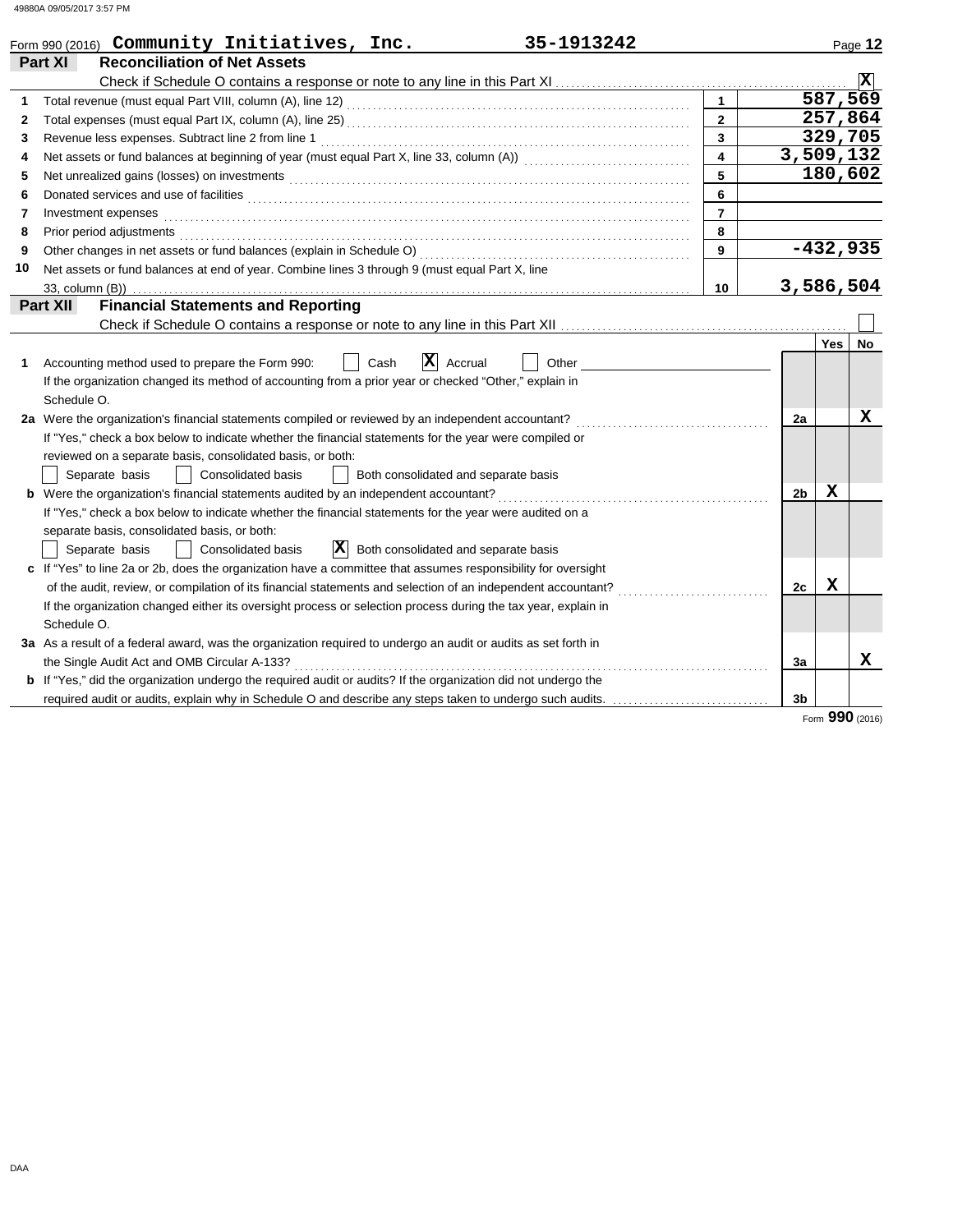**(Form 990 or 990-EZ)**

Internal Revenue Service Department of the Treasury

# **SCHEDULE A Public Charity Status and Public Support**

**Complete if the organization is a section 501(c)(3) organization or a section 4947(a)(1) nonexempt charitable trust.**

 **Attach to Form 990 or Form 990-EZ.**

 **Information about Schedule A (Form 990 or 990-EZ) and its instructions is at** *www.irs.gov/form990.*

OMB No. 1545-0047 **2016 Open to Public**

|  | <b>Inspection</b> |
|--|-------------------|
|--|-------------------|

|              |        | Name of the organization |                                                                       | $\sim$ mormanon about Scriptule A (Form 770 or 770-LZ) and its instructions is at <i>WWW.irs.gov/rominy70.</i><br>Community Initiatives, Inc.                                                                                                                                                                                                                                                                                                                                    |             |                          | <b>Employer identification number</b><br>35-1913242 |                    |
|--------------|--------|--------------------------|-----------------------------------------------------------------------|----------------------------------------------------------------------------------------------------------------------------------------------------------------------------------------------------------------------------------------------------------------------------------------------------------------------------------------------------------------------------------------------------------------------------------------------------------------------------------|-------------|--------------------------|-----------------------------------------------------|--------------------|
|              | Part I |                          |                                                                       | Reason for Public Charity Status (All organizations must complete this part.) See instructions.                                                                                                                                                                                                                                                                                                                                                                                  |             |                          |                                                     |                    |
|              |        |                          |                                                                       | The organization is not a private foundation because it is: (For lines 1 through 12, check only one box.)                                                                                                                                                                                                                                                                                                                                                                        |             |                          |                                                     |                    |
| 1            |        |                          |                                                                       | A church, convention of churches, or association of churches described in <b>section 170(b)(1)(A)(i).</b>                                                                                                                                                                                                                                                                                                                                                                        |             |                          |                                                     |                    |
| 2            |        |                          |                                                                       | A school described in <b>section 170(b)(1)(A)(ii).</b> (Attach Schedule E (Form 990 or 990-EZ).)                                                                                                                                                                                                                                                                                                                                                                                 |             |                          |                                                     |                    |
| 3            |        |                          |                                                                       | A hospital or a cooperative hospital service organization described in section 170(b)(1)(A)(iii).                                                                                                                                                                                                                                                                                                                                                                                |             |                          |                                                     |                    |
| 4            |        |                          |                                                                       | A medical research organization operated in conjunction with a hospital described in section 170(b)(1)(A)(iii). Enter the hospital's name,                                                                                                                                                                                                                                                                                                                                       |             |                          |                                                     |                    |
|              |        | city, and state:         |                                                                       |                                                                                                                                                                                                                                                                                                                                                                                                                                                                                  |             |                          |                                                     |                    |
| 5            |        |                          |                                                                       | An organization operated for the benefit of a college or university owned or operated by a governmental unit described in                                                                                                                                                                                                                                                                                                                                                        |             |                          |                                                     |                    |
|              |        |                          | section 170(b)(1)(A)(iv). (Complete Part II.)                         |                                                                                                                                                                                                                                                                                                                                                                                                                                                                                  |             |                          |                                                     |                    |
| 6            |        |                          |                                                                       | A federal, state, or local government or governmental unit described in section 170(b)(1)(A)(v).                                                                                                                                                                                                                                                                                                                                                                                 |             |                          |                                                     |                    |
| 7            |        |                          | described in section 170(b)(1)(A)(vi). (Complete Part II.)            | An organization that normally receives a substantial part of its support from a governmental unit or from the general public                                                                                                                                                                                                                                                                                                                                                     |             |                          |                                                     |                    |
| 8            |        |                          |                                                                       | A community trust described in section 170(b)(1)(A)(vi). (Complete Part II.)                                                                                                                                                                                                                                                                                                                                                                                                     |             |                          |                                                     |                    |
| 9            |        |                          |                                                                       | An agricultural research organization described in section 170(b)(1)(A)(ix) operated in conjunction with a land-grant college                                                                                                                                                                                                                                                                                                                                                    |             |                          |                                                     |                    |
|              |        | university:              |                                                                       | or university or a non-land grant college of agriculture (see instructions). Enter the name, city, and state of the college or                                                                                                                                                                                                                                                                                                                                                   |             |                          |                                                     |                    |
| 10           |        |                          |                                                                       | An organization that normally receives: (1) more than 33 1/3% of its support from contributions, membership fees, and gross<br>receipts from activities related to its exempt functions—subject to certain exceptions, and (2) no more than 33 1/3% of its<br>support from gross investment income and unrelated business taxable income (less section 511 tax) from businesses<br>acquired by the organization after June 30, 1975. See section 509(a)(2). (Complete Part III.) |             |                          |                                                     |                    |
| 11           |        |                          |                                                                       | An organization organized and operated exclusively to test for public safety. See section 509(a)(4).                                                                                                                                                                                                                                                                                                                                                                             |             |                          |                                                     |                    |
| 12           | X      |                          |                                                                       | An organization organized and operated exclusively for the benefit of, to perform the functions of, or to carry out the purposes                                                                                                                                                                                                                                                                                                                                                 |             |                          |                                                     |                    |
|              |        |                          |                                                                       | of one or more publicly supported organizations described in section 509(a)(1) or section 509(a)(2). See section 509(a)(3).<br>Check the box in lines 12a through 12d that describes the type of supporting organization and complete lines 12e, 12f, and 12g.                                                                                                                                                                                                                   |             |                          |                                                     |                    |
|              | а      |                          |                                                                       | Type I. A supporting organization operated, supervised, or controlled by its supported organization(s), typically by giving<br>the supported organization(s) the power to regularly appoint or elect a majority of the directors or trustees of the                                                                                                                                                                                                                              |             |                          |                                                     |                    |
|              |        |                          |                                                                       | supporting organization. You must complete Part IV, Sections A and B.                                                                                                                                                                                                                                                                                                                                                                                                            |             |                          |                                                     |                    |
|              | b      |                          |                                                                       | Type II. A supporting organization supervised or controlled in connection with its supported organization(s), by having<br>control or management of the supporting organization vested in the same persons that control or manage the supported                                                                                                                                                                                                                                  |             |                          |                                                     |                    |
|              |        |                          | organization(s). You must complete Part IV, Sections A and C.         |                                                                                                                                                                                                                                                                                                                                                                                                                                                                                  |             |                          |                                                     |                    |
|              | c      | $ \mathbf{X} $           |                                                                       | Type III functionally integrated. A supporting organization operated in connection with, and functionally integrated with,<br>its supported organization(s) (see instructions). You must complete Part IV, Sections A, D, and E.                                                                                                                                                                                                                                                 |             |                          |                                                     |                    |
|              | d      |                          |                                                                       | Type III non-functionally integrated. A supporting organization operated in connection with its supported organization(s)                                                                                                                                                                                                                                                                                                                                                        |             |                          |                                                     |                    |
|              |        |                          |                                                                       | that is not functionally integrated. The organization generally must satisfy a distribution requirement and an attentiveness                                                                                                                                                                                                                                                                                                                                                     |             |                          |                                                     |                    |
|              |        |                          |                                                                       | requirement (see instructions). You must complete Part IV, Sections A and D, and Part V.                                                                                                                                                                                                                                                                                                                                                                                         |             |                          |                                                     |                    |
|              | е      |                          |                                                                       | Check this box if the organization received a written determination from the IRS that it is a Type I, Type II, Type III                                                                                                                                                                                                                                                                                                                                                          |             |                          |                                                     |                    |
|              |        |                          | Enter the number of supported organizations                           | functionally integrated, or Type III non-functionally integrated supporting organization.                                                                                                                                                                                                                                                                                                                                                                                        |             |                          |                                                     | $\mathbf{1}$       |
|              | g      |                          | Provide the following information about the supported organization(s) |                                                                                                                                                                                                                                                                                                                                                                                                                                                                                  |             |                          |                                                     |                    |
|              |        | (i) Name of supported    | (ii) EIN                                                              | (iii) Type of organization                                                                                                                                                                                                                                                                                                                                                                                                                                                       |             | (iv) Is the organization | (v) Amount of monetary                              | (vi) Amount of     |
|              |        | organization             |                                                                       | (described on lines 1-10                                                                                                                                                                                                                                                                                                                                                                                                                                                         |             | listed in your governing | support (see                                        | other support (see |
|              |        |                          |                                                                       | above (see instructions))                                                                                                                                                                                                                                                                                                                                                                                                                                                        |             | document?                | instructions)                                       | instructions)      |
|              |        |                          |                                                                       |                                                                                                                                                                                                                                                                                                                                                                                                                                                                                  | Yes         | No                       |                                                     |                    |
|              |        |                          | (A) Noble County Community<br>35-1827247                              | Foundation, Inc.<br>7                                                                                                                                                                                                                                                                                                                                                                                                                                                            | $\mathbf x$ |                          | 87,733                                              | 0                  |
| (B)          |        |                          |                                                                       |                                                                                                                                                                                                                                                                                                                                                                                                                                                                                  |             |                          |                                                     |                    |
| (C)          |        |                          |                                                                       |                                                                                                                                                                                                                                                                                                                                                                                                                                                                                  |             |                          |                                                     |                    |
|              |        |                          |                                                                       |                                                                                                                                                                                                                                                                                                                                                                                                                                                                                  |             |                          |                                                     |                    |
| (D)          |        |                          |                                                                       |                                                                                                                                                                                                                                                                                                                                                                                                                                                                                  |             |                          |                                                     |                    |
| (E)          |        |                          |                                                                       |                                                                                                                                                                                                                                                                                                                                                                                                                                                                                  |             |                          |                                                     |                    |
| <b>Total</b> |        |                          |                                                                       |                                                                                                                                                                                                                                                                                                                                                                                                                                                                                  |             |                          | 87,733                                              | 0                  |

**For Paperwork Reduction Act Notice, see the Instructions for Form 990 or 990-EZ.**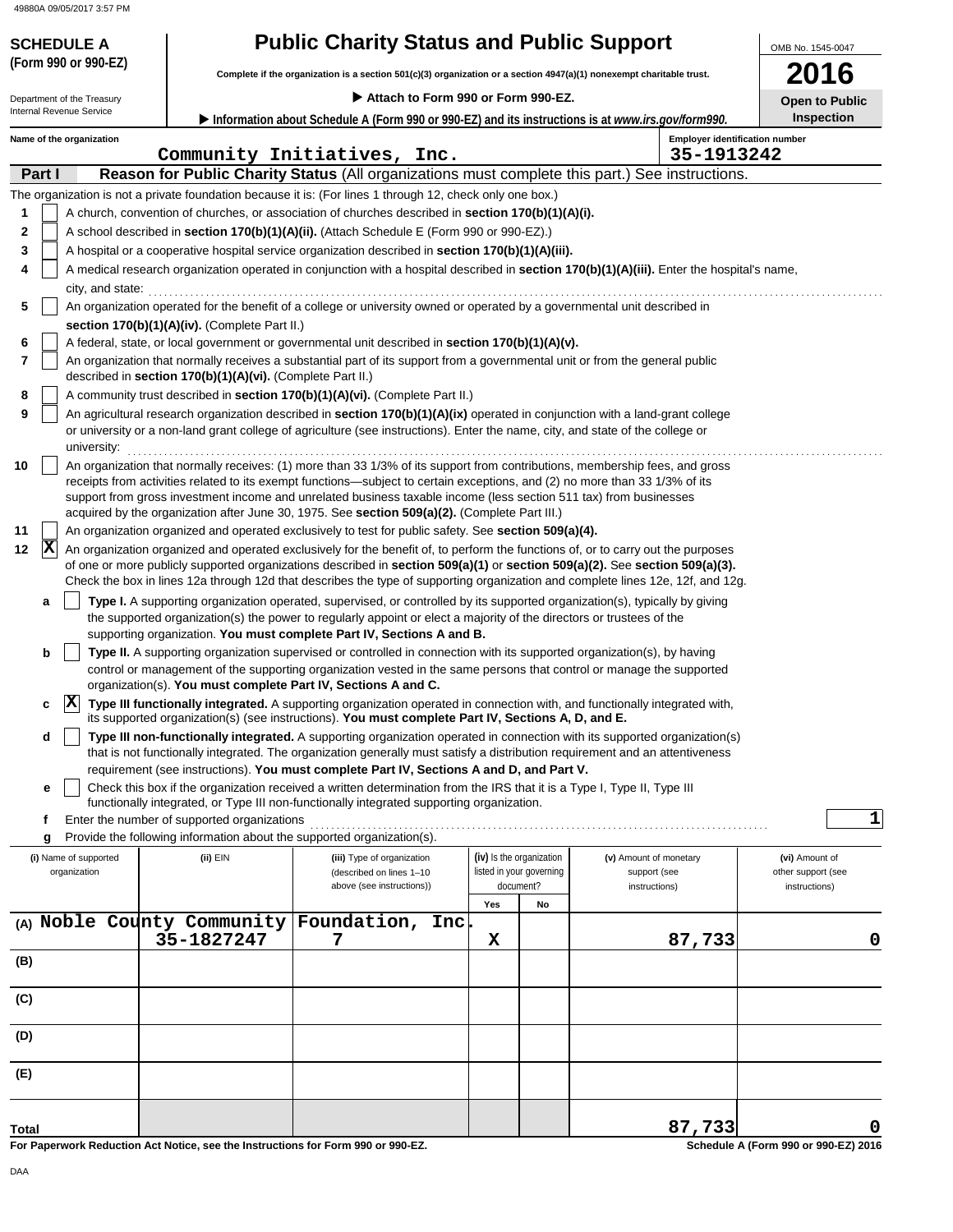|     | Schedule A (Form 990 or 990-EZ) 2016                                                                                                                                                                                                                                                                                                                          | Community Initiatives, Inc. |            |            |            | 35-1913242 |         | Page 2    |
|-----|---------------------------------------------------------------------------------------------------------------------------------------------------------------------------------------------------------------------------------------------------------------------------------------------------------------------------------------------------------------|-----------------------------|------------|------------|------------|------------|---------|-----------|
|     | Support Schedule for Organizations Described in Sections 170(b)(1)(A)(iv) and 170(b)(1)(A)(vi)<br>Part II                                                                                                                                                                                                                                                     |                             |            |            |            |            |         |           |
|     | (Complete only if you checked the box on line 5, 7, or 8 of Part I or if the organization failed to qualify under                                                                                                                                                                                                                                             |                             |            |            |            |            |         |           |
|     | Part III. If the organization fails to qualify under the tests listed below, please complete Part III.)                                                                                                                                                                                                                                                       |                             |            |            |            |            |         |           |
|     | <b>Section A. Public Support</b>                                                                                                                                                                                                                                                                                                                              |                             |            |            |            |            |         |           |
|     | Calendar year (or fiscal year beginning in)<br>▶                                                                                                                                                                                                                                                                                                              | (a) 2012                    | $(b)$ 2013 | $(c)$ 2014 | $(d)$ 2015 | $(e)$ 2016 |         | (f) Total |
| 1   | Gifts, grants, contributions, and<br>membership fees received. (Do not<br>include any "unusual grants.")                                                                                                                                                                                                                                                      |                             |            |            |            |            |         |           |
| 2   | Tax revenues levied for the<br>organization's benefit and either paid<br>to or expended on its behalf<br>an an Bhuais an A                                                                                                                                                                                                                                    |                             |            |            |            |            |         |           |
| 3   | The value of services or facilities<br>furnished by a governmental unit to the<br>organization without charge<br>.                                                                                                                                                                                                                                            |                             |            |            |            |            |         |           |
| 4   | Total. Add lines 1 through 3                                                                                                                                                                                                                                                                                                                                  |                             |            |            |            |            |         |           |
| 5   | The portion of total contributions by<br>each person (other than a<br>governmental unit or publicly<br>supported organization) included on<br>line 1 that exceeds 2% of the amount<br>shown on line 11, column (f)                                                                                                                                            |                             |            |            |            |            |         |           |
| 6   | Public support. Subtract line 5 from line 4.                                                                                                                                                                                                                                                                                                                  |                             |            |            |            |            |         |           |
|     | <b>Section B. Total Support</b>                                                                                                                                                                                                                                                                                                                               |                             |            |            |            |            |         |           |
|     | Calendar year (or fiscal year beginning in)<br>▶                                                                                                                                                                                                                                                                                                              | (a) 2012                    | (b) 2013   | $(c)$ 2014 | $(d)$ 2015 | $(e)$ 2016 |         | (f) Total |
| 7   | Amounts from line 4                                                                                                                                                                                                                                                                                                                                           |                             |            |            |            |            |         |           |
| 8   | Gross income from interest, dividends,<br>payments received on securities loans,<br>rents, royalties and income from similar                                                                                                                                                                                                                                  |                             |            |            |            |            |         |           |
| 9   | Net income from unrelated business<br>activities, whether or not the business<br>is regularly carried on                                                                                                                                                                                                                                                      |                             |            |            |            |            |         |           |
| 10  | Other income. Do not include gain or<br>loss from the sale of capital assets<br>(Explain in Part VI.)                                                                                                                                                                                                                                                         |                             |            |            |            |            |         |           |
| 11  | Total support. Add lines 7 through 10                                                                                                                                                                                                                                                                                                                         |                             |            |            |            |            |         |           |
| 12  |                                                                                                                                                                                                                                                                                                                                                               |                             |            |            |            |            | $12 \,$ |           |
| 13  | First five years. If the Form 990 is for the organization's first, second, third, fourth, or fifth tax year as a section 501(c)(3)                                                                                                                                                                                                                            |                             |            |            |            |            |         |           |
|     |                                                                                                                                                                                                                                                                                                                                                               |                             |            |            |            |            |         |           |
|     | <b>Section C. Computation of Public Support Percentage</b>                                                                                                                                                                                                                                                                                                    |                             |            |            |            |            |         |           |
| 14  | Public support percentage for 2016 (line 6, column (f) divided by line 11, column (f)) [[[[[[[[[[[[[[[[[[[[[[                                                                                                                                                                                                                                                 |                             |            |            |            |            | 14      | %         |
| 15  | Public support percentage from 2015 Schedule A, Part II, line 14<br>33 1/3% support test-2016. If the organization did not check the box on line 13, and line 14 is 33 1/3% or more, check this                                                                                                                                                               |                             |            |            |            |            | 15      | %         |
| 16a |                                                                                                                                                                                                                                                                                                                                                               |                             |            |            |            |            |         |           |
|     | box and stop here. The organization qualifies as a publicly supported organization [11] content content content of the organization [11] content of the organization [11] content of the organization [11] content of the orga<br>33 1/3% support test-2015. If the organization did not check a box on line 13 or 16a, and line 15 is 33 1/3% or more, check |                             |            |            |            |            |         |           |
| b   | this box and stop here. The organization qualifies as a publicly supported organization                                                                                                                                                                                                                                                                       |                             |            |            |            |            |         |           |
| 17a | 10%-facts-and-circumstances test-2016. If the organization did not check a box on line 13, 16a, or 16b, and line 14 is                                                                                                                                                                                                                                        |                             |            |            |            |            |         |           |
|     | 10% or more, and if the organization meets the "facts-and-circumstances" test, check this box and stop here. Explain in                                                                                                                                                                                                                                       |                             |            |            |            |            |         |           |
|     | Part VI how the organization meets the "facts-and-circumstances" test. The organization qualifies as a publicly supported                                                                                                                                                                                                                                     |                             |            |            |            |            |         |           |
|     | organization                                                                                                                                                                                                                                                                                                                                                  |                             |            |            |            |            |         |           |
| b   | 10%-facts-and-circumstances test-2015. If the organization did not check a box on line 13, 16a, 16b, or 17a, and line                                                                                                                                                                                                                                         |                             |            |            |            |            |         |           |
|     | 15 is 10% or more, and if the organization meets the "facts-and-circumstances" test, check this box and stop here.                                                                                                                                                                                                                                            |                             |            |            |            |            |         |           |
|     | Explain in Part VI how the organization meets the "facts-and-circumstances" test. The organization qualifies as a publicly                                                                                                                                                                                                                                    |                             |            |            |            |            |         |           |
|     | supported organization                                                                                                                                                                                                                                                                                                                                        |                             |            |            |            |            |         |           |
| 18  | Private foundation. If the organization did not check a box on line 13, 16a, 16b, 17a, or 17b, check this box and see                                                                                                                                                                                                                                         |                             |            |            |            |            |         |           |
|     |                                                                                                                                                                                                                                                                                                                                                               |                             |            |            |            |            |         |           |

**Schedule A (Form 990 or 990-EZ) 2016**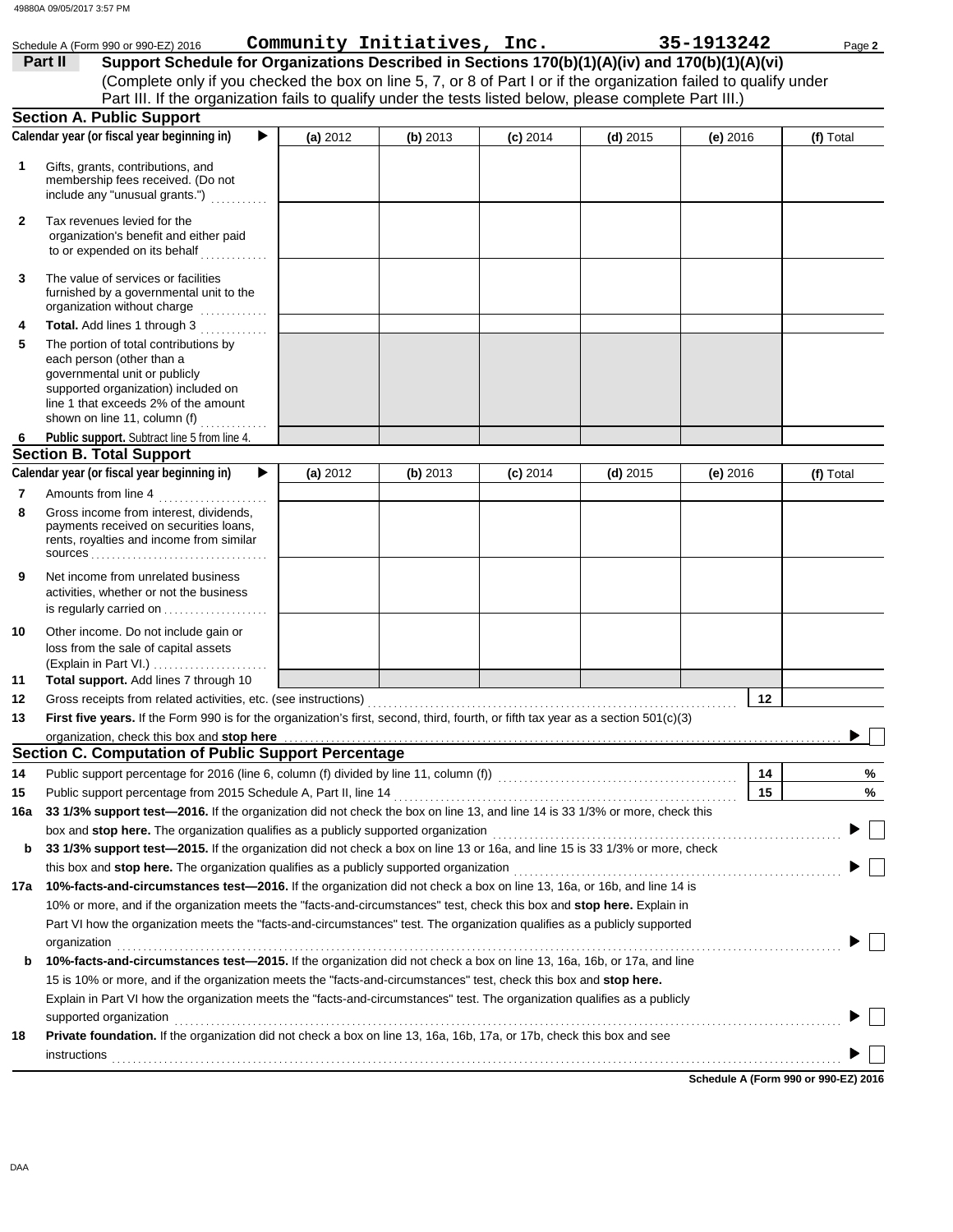|              | Schedule A (Form 990 or 990-EZ) 2016                                                                                                                                                                                           |          | Community Initiatives, Inc. |            |            | 35-1913242 | Page 3    |
|--------------|--------------------------------------------------------------------------------------------------------------------------------------------------------------------------------------------------------------------------------|----------|-----------------------------|------------|------------|------------|-----------|
|              | Support Schedule for Organizations Described in Section 509(a)(2)<br>Part III                                                                                                                                                  |          |                             |            |            |            |           |
|              | (Complete only if you checked the box on line 10 of Part I or if the organization failed to qualify under Part II.                                                                                                             |          |                             |            |            |            |           |
|              | If the organization fails to qualify under the tests listed below, please complete Part II.)                                                                                                                                   |          |                             |            |            |            |           |
|              | <b>Section A. Public Support</b>                                                                                                                                                                                               |          |                             |            |            |            |           |
|              | Calendar year (or fiscal year beginning in)<br>▶                                                                                                                                                                               | (a) 2012 | $(b)$ 2013                  | $(c)$ 2014 | $(d)$ 2015 | $(e)$ 2016 | (f) Total |
| $\mathbf{1}$ | Gifts, grants, contributions, and membership                                                                                                                                                                                   |          |                             |            |            |            |           |
|              | fees received. (Do not include any "unusual grants.")                                                                                                                                                                          |          |                             |            |            |            |           |
| $\mathbf{2}$ | Gross receipts from admissions, merchandise                                                                                                                                                                                    |          |                             |            |            |            |           |
|              | sold or services performed, or facilities<br>furnished in any activity that is related to the                                                                                                                                  |          |                             |            |            |            |           |
|              | organization's tax-exempt purpose                                                                                                                                                                                              |          |                             |            |            |            |           |
| 3            | Gross receipts from activities that are not an                                                                                                                                                                                 |          |                             |            |            |            |           |
|              | unrelated trade or business under section 513                                                                                                                                                                                  |          |                             |            |            |            |           |
| 4            | Tax revenues levied for the                                                                                                                                                                                                    |          |                             |            |            |            |           |
|              | organization's benefit and either paid                                                                                                                                                                                         |          |                             |            |            |            |           |
|              | to or expended on its behalf                                                                                                                                                                                                   |          |                             |            |            |            |           |
| 5            | The value of services or facilities                                                                                                                                                                                            |          |                             |            |            |            |           |
|              | furnished by a governmental unit to the                                                                                                                                                                                        |          |                             |            |            |            |           |
|              |                                                                                                                                                                                                                                |          |                             |            |            |            |           |
| 6            | Total. Add lines 1 through 5                                                                                                                                                                                                   |          |                             |            |            |            |           |
| 7a           | Amounts included on lines 1, 2, and 3<br>received from disqualified persons                                                                                                                                                    |          |                             |            |            |            |           |
| b            | Amounts included on lines 2 and 3                                                                                                                                                                                              |          |                             |            |            |            |           |
|              | received from other than disqualified                                                                                                                                                                                          |          |                             |            |            |            |           |
|              | persons that exceed the greater of \$5,000<br>or 1% of the amount on line 13 for the year $\frac{1}{100}$                                                                                                                      |          |                             |            |            |            |           |
| c            | Add lines 7a and 7b                                                                                                                                                                                                            |          |                             |            |            |            |           |
| 8            | Public support. (Subtract line 7c from                                                                                                                                                                                         |          |                             |            |            |            |           |
|              |                                                                                                                                                                                                                                |          |                             |            |            |            |           |
|              | Section B. Total Support                                                                                                                                                                                                       |          |                             |            |            |            |           |
|              | Calendar year (or fiscal year beginning in)<br>▶                                                                                                                                                                               | (a) 2012 | (b) 2013                    | $(c)$ 2014 | $(d)$ 2015 | (e) 2016   | (f) Total |
| 9            | Amounts from line 6                                                                                                                                                                                                            |          |                             |            |            |            |           |
|              |                                                                                                                                                                                                                                |          |                             |            |            |            |           |
| 10a          | Gross income from interest, dividends,<br>payments received on securities loans, rents,                                                                                                                                        |          |                             |            |            |            |           |
|              | royalties and income from similar sources                                                                                                                                                                                      |          |                             |            |            |            |           |
| b            | Unrelated business taxable income (less                                                                                                                                                                                        |          |                             |            |            |            |           |
|              | section 511 taxes) from businesses                                                                                                                                                                                             |          |                             |            |            |            |           |
|              | acquired after June 30, 1975                                                                                                                                                                                                   |          |                             |            |            |            |           |
| c            | Add lines 10a and 10b                                                                                                                                                                                                          |          |                             |            |            |            |           |
| 11           | Net income from unrelated business                                                                                                                                                                                             |          |                             |            |            |            |           |
|              | activities not included in line 10b, whether                                                                                                                                                                                   |          |                             |            |            |            |           |
|              | or not the business is regularly carried on                                                                                                                                                                                    |          |                             |            |            |            |           |
| 12           | Other income. Do not include gain or<br>loss from the sale of capital assets                                                                                                                                                   |          |                             |            |            |            |           |
|              | (Explain in Part VI.)                                                                                                                                                                                                          |          |                             |            |            |            |           |
| 13           | Total support. (Add lines 9, 10c, 11,                                                                                                                                                                                          |          |                             |            |            |            |           |
|              |                                                                                                                                                                                                                                |          |                             |            |            |            |           |
| 14           | First five years. If the Form 990 is for the organization's first, second, third, fourth, or fifth tax year as a section 501(c)(3)                                                                                             |          |                             |            |            |            |           |
|              | organization, check this box and stop here expression and contact the contact of the contact of the contact of the contact of the contact of the contact of the contact of the contact of the contact of the contact of the co |          |                             |            |            |            |           |
|              | <b>Section C. Computation of Public Support Percentage</b>                                                                                                                                                                     |          |                             |            |            |            |           |
| 15           |                                                                                                                                                                                                                                |          |                             |            |            | 15         | %         |
| 16           |                                                                                                                                                                                                                                |          |                             |            |            | 16         | %         |
|              | Section D. Computation of Investment Income Percentage                                                                                                                                                                         |          |                             |            |            |            |           |
| 17           |                                                                                                                                                                                                                                |          |                             |            |            | 17         | %         |
| 18           | Investment income percentage from 2015 Schedule A, Part III, line 17                                                                                                                                                           |          |                             |            |            | 18         | %         |
| 19a          | 33 1/3% support tests-2016. If the organization did not check the box on line 14, and line 15 is more than 33 1/3%, and line                                                                                                   |          |                             |            |            |            |           |
|              |                                                                                                                                                                                                                                |          |                             |            |            |            |           |
| b            | 33 1/3% support tests-2015. If the organization did not check a box on line 14 or line 19a, and line 16 is more than 33 1/3%, and                                                                                              |          |                             |            |            |            |           |
|              |                                                                                                                                                                                                                                |          |                             |            |            |            |           |
| 20           |                                                                                                                                                                                                                                |          |                             |            |            |            |           |

**Schedule A (Form 990 or 990-EZ) 2016**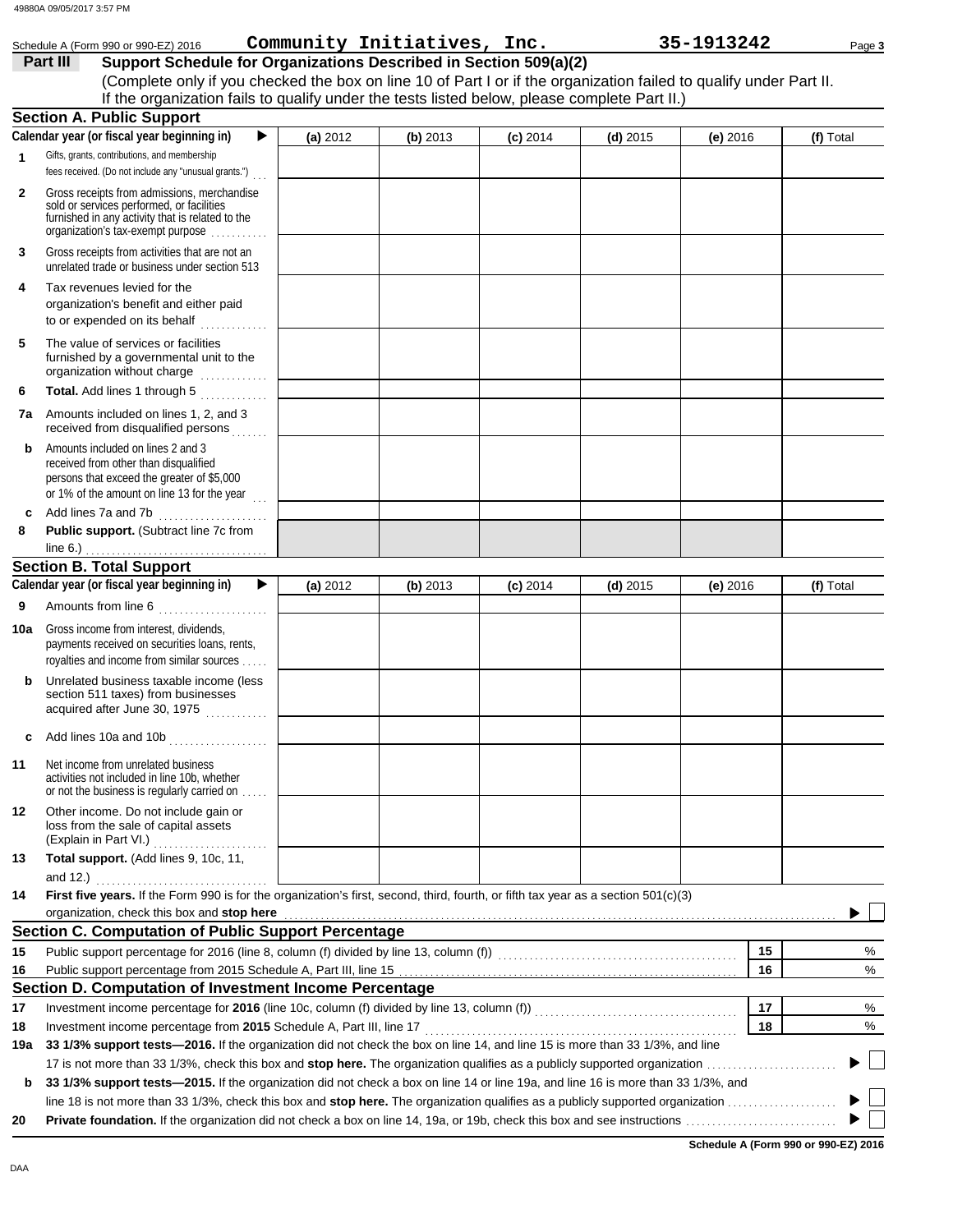**X**

|                | Community Initiatives, Inc.<br>Schedule A (Form 990 or 990-EZ) 2016                                                                                                                                                                | 35-1913242   |     | Page 4 |
|----------------|------------------------------------------------------------------------------------------------------------------------------------------------------------------------------------------------------------------------------------|--------------|-----|--------|
| <b>Part IV</b> | <b>Supporting Organizations</b>                                                                                                                                                                                                    |              |     |        |
|                | (Complete only if you checked a box in line 12 on Part I. If you checked 12a of Part I, complete Sections A                                                                                                                        |              |     |        |
|                | and B. If you checked 12b of Part I, complete Sections A and C. If you checked 12c of Part I, complete                                                                                                                             |              |     |        |
|                | Sections A, D, and E. If you checked 12d of Part I, complete Sections A and D, and complete Part V.)<br><b>Section A. All Supporting Organizations</b>                                                                             |              |     |        |
|                |                                                                                                                                                                                                                                    |              |     |        |
| 1              | Are all of the organization's supported organizations listed by name in the organization's governing                                                                                                                               |              | Yes | No     |
|                | documents? If "No," describe in Part VI how the supported organizations are designated. If designated by                                                                                                                           |              |     |        |
|                | class or purpose, describe the designation. If historic and continuing relationship, explain.                                                                                                                                      | 1            | х   |        |
| 2              | Did the organization have any supported organization that does not have an IRS determination of status                                                                                                                             |              |     |        |
|                | under section 509(a)(1) or (2)? If "Yes," explain in <b>Part VI</b> how the organization determined that the supported                                                                                                             |              |     |        |
|                | organization was described in section 509(a)(1) or (2).                                                                                                                                                                            | $\mathbf{2}$ |     | Х      |
| За             | Did the organization have a supported organization described in section 501(c)(4), (5), or (6)? If "Yes," answer                                                                                                                   |              |     |        |
|                | $(b)$ and $(c)$ below.                                                                                                                                                                                                             | 3a           |     | х      |
| b              | Did the organization confirm that each supported organization qualified under section $501(c)(4)$ , $(5)$ , or $(6)$ and                                                                                                           |              |     |        |
|                | satisfied the public support tests under section $509(a)(2)$ ? If "Yes," describe in Part VI when and how the                                                                                                                      |              |     |        |
|                | organization made the determination.                                                                                                                                                                                               | 3b           |     |        |
| c              | Did the organization ensure that all support to such organizations was used exclusively for section $170(c)(2)(B)$                                                                                                                 |              |     |        |
|                | purposes? If "Yes," explain in Part VI what controls the organization put in place to ensure such use.                                                                                                                             | 3c           |     |        |
| 4a             | Was any supported organization not organized in the United States ("foreign supported organization")? If                                                                                                                           |              |     |        |
|                | "Yes," and if you checked 12a or 12b in Part I, answer (b) and (c) below.                                                                                                                                                          | 4a           |     | х      |
| b              | Did the organization have ultimate control and discretion in deciding whether to make grants to the foreign                                                                                                                        |              |     |        |
|                | supported organization? If "Yes," describe in Part VI how the organization had such control and discretion                                                                                                                         |              |     |        |
|                | despite being controlled or supervised by or in connection with its supported organizations.                                                                                                                                       | 4b           |     |        |
| c              | Did the organization support any foreign supported organization that does not have an IRS determination                                                                                                                            |              |     |        |
|                | under sections 501(c)(3) and 509(a)(1) or (2)? If "Yes," explain in Part VI what controls the organization used                                                                                                                    |              |     |        |
|                | to ensure that all support to the foreign supported organization was used exclusively for section $170(c)(2)(B)$                                                                                                                   |              |     |        |
|                | purposes.                                                                                                                                                                                                                          | 4c           |     |        |
| 5a             | Did the organization add, substitute, or remove any supported organizations during the tax year? If "Yes,"                                                                                                                         |              |     |        |
|                | answer (b) and (c) below (if applicable). Also, provide detail in Part VI, including (i) the names and EIN                                                                                                                         |              |     |        |
|                | numbers of the supported organizations added, substituted, or removed; (ii) the reasons for each such action;<br>(iii) the authority under the organization's organizing document authorizing such action; and (iv) how the action |              |     |        |
|                | was accomplished (such as by amendment to the organizing document).                                                                                                                                                                | 5a           |     | X      |
| b              | Type I or Type II only. Was any added or substituted supported organization part of a class already                                                                                                                                |              |     |        |
|                | designated in the organization's organizing document?                                                                                                                                                                              | 5b           |     |        |
| c              | Substitutions only. Was the substitution the result of an event beyond the organization's control?                                                                                                                                 | 5c           |     |        |
| 6              | Did the organization provide support (whether in the form of grants or the provision of services or facilities) to                                                                                                                 |              |     |        |
|                | anyone other than (i) its supported organizations, (ii) individuals that are part of the charitable class benefited                                                                                                                |              |     |        |
|                | by one or more of its supported organizations, or (iii) other supporting organizations that also support or                                                                                                                        |              |     |        |
|                | benefit one or more of the filing organization's supported organizations? If "Yes," provide detail in Part VI.                                                                                                                     | 6            |     | X      |
| 7              | Did the organization provide a grant, loan, compensation, or other similar payment to a substantial contributor                                                                                                                    |              |     |        |
|                | (defined in section 4958 $(c)(3)(C)$ ), a family member of a substantial contributor, or a 35% controlled entity with                                                                                                              |              |     |        |
|                | regard to a substantial contributor? If "Yes," complete Part I of Schedule L (Form 990 or 990-EZ).                                                                                                                                 | 7            |     | X      |
| 8              | Did the organization make a loan to a disqualified person (as defined in section 4958) not described in line 7?                                                                                                                    |              |     |        |
|                | If "Yes," complete Part I of Schedule L (Form 990 or 990-EZ).                                                                                                                                                                      | 8            |     | X      |
| 9a             | Was the organization controlled directly or indirectly at any time during the tax year by one or more                                                                                                                              |              |     |        |
|                | disqualified persons as defined in section 4946 (other than foundation managers and organizations described                                                                                                                        |              |     |        |
|                | in section 509(a)(1) or (2))? If "Yes," provide detail in Part VI.                                                                                                                                                                 | 9а           |     | X      |
| b              | Did one or more disqualified persons (as defined in line 9a) hold a controlling interest in any entity in which                                                                                                                    |              |     |        |
|                | the supporting organization had an interest? If "Yes," provide detail in Part VI.                                                                                                                                                  | 9b           |     | X      |
|                |                                                                                                                                                                                                                                    |              |     |        |
| c              | Did a disqualified person (as defined in line 9a) have an ownership interest in, or derive any personal benefit                                                                                                                    |              |     |        |
| 10a            | from, assets in which the supporting organization also had an interest? If "Yes," provide detail in Part VI.<br>Was the organization subject to the excess business holdings rules of section 4943 because of section              | 9с           |     | X      |

**b** supporting organizations)? *If "Yes," answer 10b below.* Did the organization have any excess business holdings in the tax year? *(Use Schedule C, Form 4720, to determine whether the organization had excess business holdings.)*

**Schedule A (Form 990 or 990-EZ) 2016 10b**

**10a**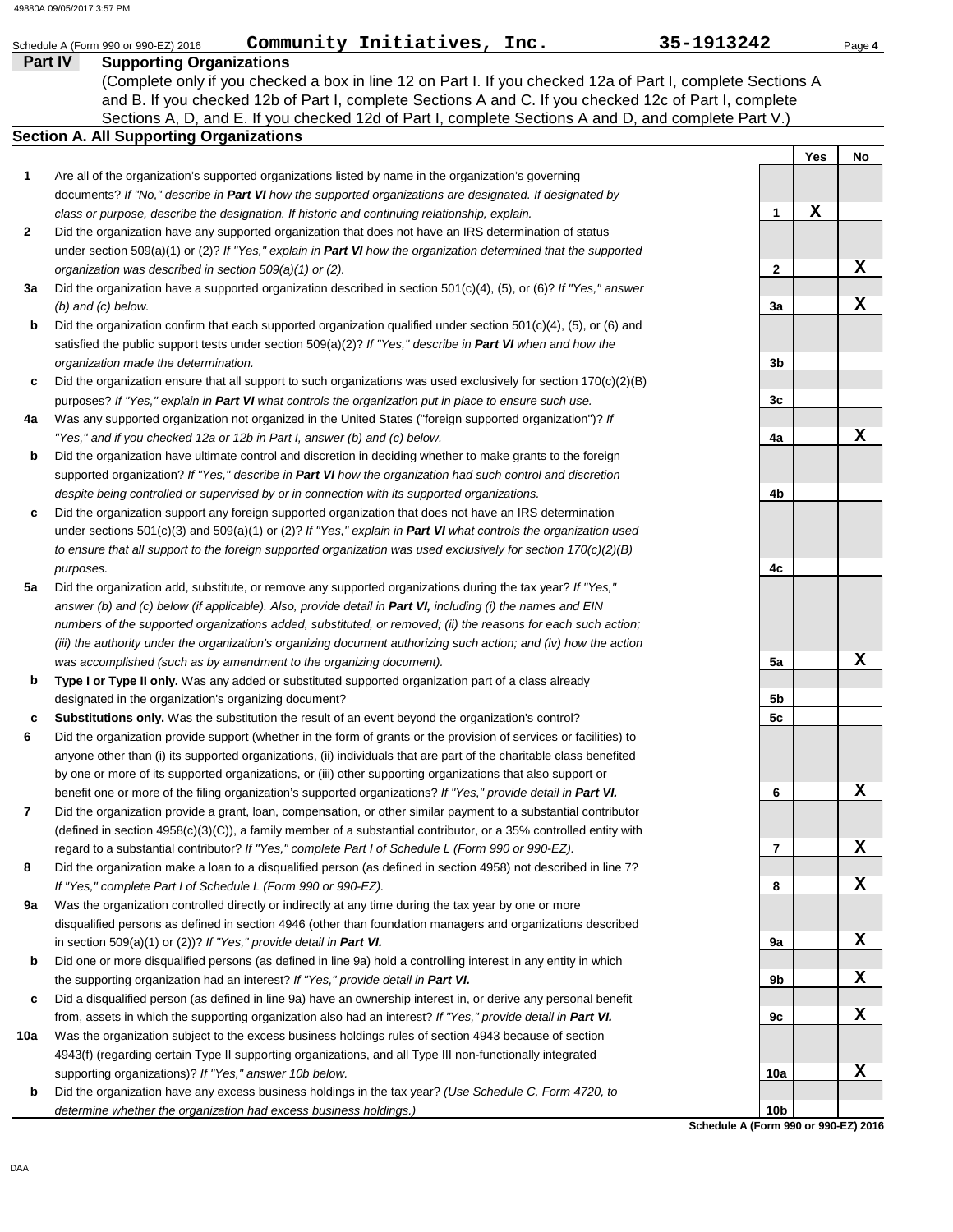| Part IV      | Community Initiatives, Inc.<br>Schedule A (Form 990 or 990-EZ) 2016<br><b>Supporting Organizations (continued)</b>                                                           | 35-1913242      |     | Page 5      |
|--------------|------------------------------------------------------------------------------------------------------------------------------------------------------------------------------|-----------------|-----|-------------|
|              |                                                                                                                                                                              |                 | Yes | No          |
| 11           | Has the organization accepted a gift or contribution from any of the following persons?                                                                                      |                 |     |             |
| a            | A person who directly or indirectly controls, either alone or together with persons described in (b) and (c)                                                                 |                 |     |             |
|              | below, the governing body of a supported organization?                                                                                                                       | 11a             |     | X           |
|              | <b>b</b> A family member of a person described in (a) above?                                                                                                                 | 11 <sub>b</sub> |     | X           |
|              | c A 35% controlled entity of a person described in (a) or (b) above? If "Yes" to a, b, or c, provide detail in Part VI.<br><b>Section B. Type I Supporting Organizations</b> | 11c             |     | $\mathbf x$ |
|              |                                                                                                                                                                              |                 | Yes | No          |
| 1            | Did the directors, trustees, or membership of one or more supported organizations have the power to                                                                          |                 |     |             |
|              | regularly appoint or elect at least a majority of the organization's directors or trustees at all times during the                                                           |                 |     |             |
|              | tax year? If "No," describe in Part VI how the supported organization(s) effectively operated, supervised, or                                                                |                 |     |             |
|              | controlled the organization's activities. If the organization had more than one supported organization,                                                                      |                 |     |             |
|              | describe how the powers to appoint and/or remove directors or trustees were allocated among the supported                                                                    |                 |     |             |
|              | organizations and what conditions or restrictions, if any, applied to such powers during the tax year.                                                                       | 1               |     |             |
| 2            | Did the organization operate for the benefit of any supported organization other than the supported                                                                          |                 |     |             |
|              | organization(s) that operated, supervised, or controlled the supporting organization? If "Yes," explain in Part                                                              |                 |     |             |
|              | VI how providing such benefit carried out the purposes of the supported organization(s) that operated,                                                                       |                 |     |             |
|              | supervised, or controlled the supporting organization.                                                                                                                       | 2               |     |             |
|              | <b>Section C. Type II Supporting Organizations</b>                                                                                                                           |                 |     |             |
| 1            | Were a majority of the organization's directors or trustees during the tax year also a majority of the directors                                                             |                 | Yes | No          |
|              | or trustees of each of the organization's supported organization(s)? If "No," describe in Part VI how control                                                                |                 |     |             |
|              | or management of the supporting organization was vested in the same persons that controlled or managed                                                                       |                 |     |             |
|              | the supported organization(s).                                                                                                                                               | 1               |     |             |
|              | <b>Section D. All Type III Supporting Organizations</b>                                                                                                                      |                 |     |             |
|              |                                                                                                                                                                              |                 | Yes | No          |
| 1            | Did the organization provide to each of its supported organizations, by the last day of the fifth month of the                                                               |                 |     |             |
|              | organization's tax year, (i) a written notice describing the type and amount of support provided during the prior tax                                                        |                 |     |             |
|              | year, (ii) a copy of the Form 990 that was most recently filed as of the date of notification, and (iii) copies of the                                                       |                 |     |             |
|              | organization's governing documents in effect on the date of notification, to the extent not previously provided?                                                             | 1               | x   |             |
| $\mathbf{2}$ | Were any of the organization's officers, directors, or trustees either (i) appointed or elected by the supported                                                             |                 |     |             |
|              | organization(s) or (ii) serving on the governing body of a supported organization? If "No," explain in Part VI how                                                           |                 |     |             |
|              | the organization maintained a close and continuous working relationship with the supported organization(s).                                                                  | 2               | х   |             |
| 3            | By reason of the relationship described in (2), did the organization's supported organizations have a                                                                        |                 |     |             |
|              | significant voice in the organization's investment policies and in directing the use of the organization's                                                                   |                 |     |             |
|              | income or assets at all times during the tax year? If "Yes," describe in Part VI the role the organization's                                                                 |                 |     |             |
|              | supported organizations played in this regard.                                                                                                                               | 3               |     | x           |
|              | Section E. Type III Functionally-Integrated Supporting Organizations                                                                                                         |                 |     |             |
| 1            | Check the box next to the method that the organization used to satisfy the Integral Part Test during the year (see instructions).                                            |                 |     |             |
| a            | X<br>The organization satisfied the Activities Test. Complete line 2 below.                                                                                                  |                 |     |             |
| b            | The organization is the parent of each of its supported organizations. Complete line 3 below.                                                                                |                 |     |             |
| c            | The organization supported a governmental entity. Describe in Part VI how you supported a government entity (see instructions).                                              |                 |     |             |
| $\mathbf{z}$ | Activities Test. Answer (a) and (b) below.                                                                                                                                   |                 | Yes | <b>No</b>   |
| a            | Did substantially all of the organization's activities during the tax year directly further the exempt purposes of                                                           |                 |     |             |
|              | the supported organization(s) to which the organization was responsive? If "Yes," then in Part VI identify                                                                   |                 |     |             |
|              | those supported organizations and explain how these activities directly furthered their exempt purposes,                                                                     |                 |     |             |
|              | how the organization was responsive to those supported organizations, and how the organization determined                                                                    |                 |     |             |
|              | that these activities constituted substantially all of its activities.                                                                                                       | 2a              | х   |             |
| b            | Did the activities described in (a) constitute activities that, but for the organization's involvement, one or more                                                          |                 |     |             |
|              | of the organization's supported organization(s) would have been engaged in? If "Yes," explain in Part VI the                                                                 |                 |     |             |
|              | reasons for the organization's position that its supported organization(s) would have engaged in these                                                                       |                 |     |             |
|              | activities but for the organization's involvement.                                                                                                                           | 2b              | x   |             |
| 3            | Parent of Supported Organizations. Answer (a) and (b) below.                                                                                                                 |                 |     |             |
| а            | Did the organization have the power to regularly appoint or elect a majority of the officers, directors, or                                                                  |                 |     |             |
|              | trustees of each of the supported organizations? Provide details in Part VI.                                                                                                 | За              |     |             |
| b            | Did the organization exercise a substantial degree of direction over the policies, programs, and activities of each                                                          |                 |     |             |

of its supported organizations? *If "Yes," describe in Part VI the role played by the organization in this regard.*

DAA **Schedule A (Form 990 or 990-EZ) 2016 3b**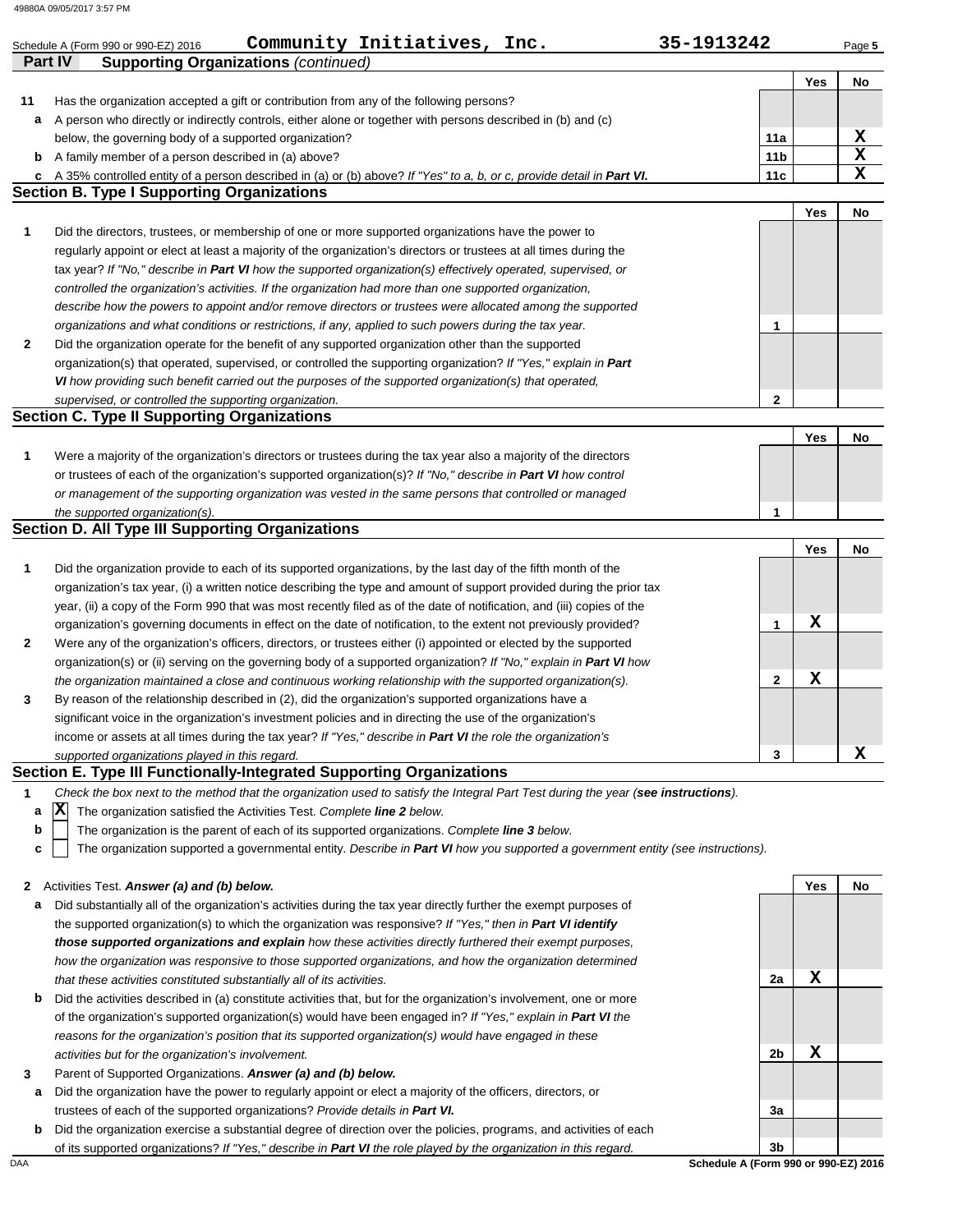| Community Initiatives, Inc.<br>Schedule A (Form 990 or 990-EZ) 2016                                                                                                        |                | 35-1913242     | Page 6                         |
|----------------------------------------------------------------------------------------------------------------------------------------------------------------------------|----------------|----------------|--------------------------------|
| <b>Part V</b><br>Type III Non-Functionally Integrated 509(a)(3) Supporting Organizations                                                                                   |                |                |                                |
| Check here if the organization satisfied the Integral Part Test as a qualifying trust on Nov. 20, 1970 (explain in Part VI). See<br>$\mathbf 1$                            |                |                |                                |
| <b>instructions.</b> All other Type III non-functionally integrated supporting organizations must complete Sections A through E.<br><b>Section A - Adjusted Net Income</b> |                | (A) Prior Year | (B) Current Year<br>(optional) |
| Net short-term capital gain<br>1                                                                                                                                           | 1              |                |                                |
| 2<br>Recoveries of prior-year distributions                                                                                                                                | $\mathbf{2}$   |                |                                |
| 3<br>Other gross income (see instructions)                                                                                                                                 | 3              |                |                                |
| 4<br>Add lines 1 through 3.                                                                                                                                                | 4              |                |                                |
| 5<br>Depreciation and depletion                                                                                                                                            | 5              |                |                                |
| 6<br>Portion of operating expenses paid or incurred for production or                                                                                                      |                |                |                                |
| collection of gross income or for management, conservation, or                                                                                                             |                |                |                                |
| maintenance of property held for production of income (see instructions)                                                                                                   | 6              |                |                                |
| $\mathbf{7}$<br>Other expenses (see instructions)                                                                                                                          | $\overline{7}$ |                |                                |
| 8<br><b>Adjusted Net Income</b> (subtract lines 5, 6 and 7 from line 4).                                                                                                   | 8              |                |                                |
| <b>Section B - Minimum Asset Amount</b>                                                                                                                                    |                | (A) Prior Year | (B) Current Year<br>(optional) |
| Aggregate fair market value of all non-exempt-use assets (see<br>1                                                                                                         |                |                |                                |
| instructions for short tax year or assets held for part of year):                                                                                                          |                |                |                                |
| Average monthly value of securities<br>a                                                                                                                                   | 1a             |                |                                |
| Average monthly cash balances<br>b                                                                                                                                         | 1b             |                |                                |
| Fair market value of other non-exempt-use assets<br>c                                                                                                                      | 1c             |                |                                |
| <b>Total</b> (add lines 1a, 1b, and 1c)<br>d                                                                                                                               | 1d             |                |                                |
| <b>Discount</b> claimed for blockage or other<br>е                                                                                                                         |                |                |                                |
| factors (explain in detail in <b>Part VI)</b> :                                                                                                                            |                |                |                                |
| Acquisition indebtedness applicable to non-exempt-use assets<br>2                                                                                                          | 2              |                |                                |
| Subtract line 2 from line 1d.<br>3                                                                                                                                         | 3              |                |                                |
| Cash deemed held for exempt use. Enter 1-1/2% of line 3 (for greater amount,<br>4                                                                                          |                |                |                                |
| see instructions).                                                                                                                                                         | 4              |                |                                |
| 5<br>Net value of non-exempt-use assets (subtract line 4 from line 3)                                                                                                      | 5              |                |                                |
| 6<br>Multiply line 5 by .035.                                                                                                                                              | 6              |                |                                |
| 7<br>Recoveries of prior-year distributions                                                                                                                                | $\overline{7}$ |                |                                |
| 8<br>Minimum Asset Amount (add line 7 to line 6)                                                                                                                           | 8              |                |                                |
| <b>Section C - Distributable Amount</b>                                                                                                                                    |                |                | <b>Current Year</b>            |
| Adjusted net income for prior year (from Section A, line 8, Column A)                                                                                                      | 1              |                |                                |
| $\mathbf{2}$<br>Enter 85% of line 1.                                                                                                                                       | 2              |                |                                |
| 3<br>Minimum asset amount for prior year (from Section B, line 8, Column A)                                                                                                | 3              |                |                                |
| Enter greater of line 2 or line 3.<br>4                                                                                                                                    | 4              |                |                                |
| 5<br>Income tax imposed in prior year                                                                                                                                      | 5              |                |                                |
| Distributable Amount. Subtract line 5 from line 4, unless subject to<br>6                                                                                                  |                |                |                                |
| emergency temporary reduction (see instructions).                                                                                                                          | 6              |                |                                |
| $\overline{7}$<br>Check here if the current year is the organization's first as a non-functionally integrated Type III supporting organization (see                        |                |                |                                |

**Schedule A (Form 990 or 990-EZ) 2016**

 $^-$  instructions).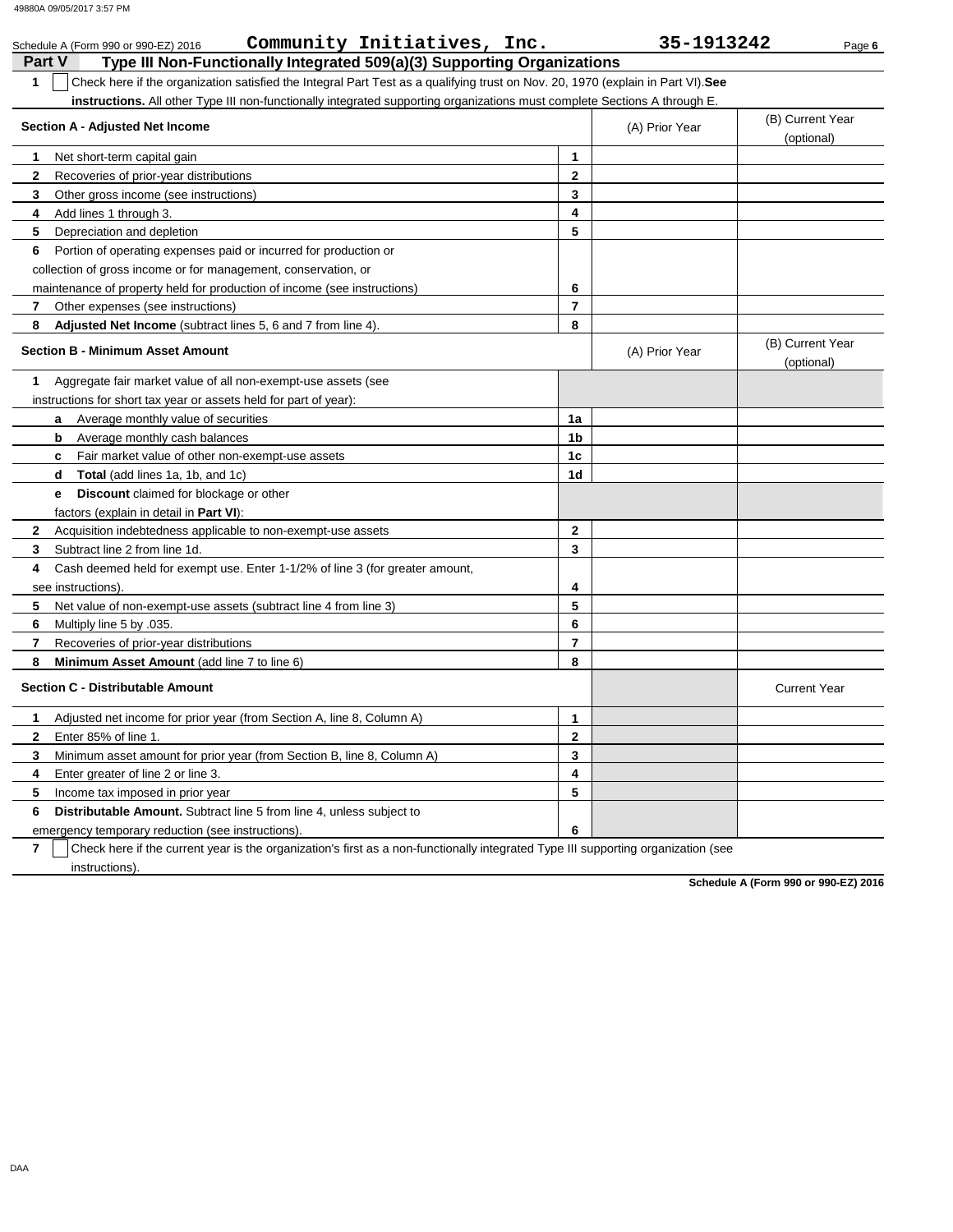|               | Community Initiatives, Inc.<br>Schedule A (Form 990 or 990-EZ) 2016                                               |                             | 35-1913242                | Page 7                                      |
|---------------|-------------------------------------------------------------------------------------------------------------------|-----------------------------|---------------------------|---------------------------------------------|
| <b>Part V</b> | Type III Non-Functionally Integrated 509(a)(3) Supporting Organizations (continued)                               |                             |                           |                                             |
|               | <b>Section D - Distributions</b>                                                                                  |                             |                           | <b>Current Year</b>                         |
| 1             | Amounts paid to supported organizations to accomplish exempt purposes                                             |                             |                           |                                             |
| $\mathbf{2}$  | Amounts paid to perform activity that directly furthers exempt purposes of supported                              |                             |                           |                                             |
|               | organizations, in excess of income from activity                                                                  |                             |                           |                                             |
| 3             | Administrative expenses paid to accomplish exempt purposes of supported organizations                             |                             |                           |                                             |
| 4             | Amounts paid to acquire exempt-use assets                                                                         |                             |                           |                                             |
| 5             | Qualified set-aside amounts (prior IRS approval required)                                                         |                             |                           |                                             |
| 6             | Other distributions (describe in <b>Part VI</b> ). See instructions.                                              |                             |                           |                                             |
| 7             | <b>Total annual distributions.</b> Add lines 1 through 6.                                                         |                             |                           |                                             |
| 8             | Distributions to attentive supported organizations to which the organization is responsive                        |                             |                           |                                             |
|               | (provide details in Part VI). See instructions.                                                                   |                             |                           |                                             |
| 9             | Distributable amount for 2016 from Section C, line 6                                                              |                             |                           |                                             |
| 10            | Line 8 amount divided by Line 9 amount                                                                            |                             |                           |                                             |
|               |                                                                                                                   | (i)                         | (ii)                      | (iii)                                       |
|               | Section E - Distribution Allocations (see instructions)                                                           | <b>Excess Distributions</b> | <b>Underdistributions</b> | <b>Distributable</b>                        |
|               |                                                                                                                   |                             | Pre-2016                  | Amount for 2016                             |
| 1             | Distributable amount for 2016 from Section C, line 6                                                              |                             |                           |                                             |
|               | Underdistributions, if any, for years prior to 2016                                                               |                             |                           |                                             |
| 2             | (reasonable cause required-explain in Part VI). See                                                               |                             |                           |                                             |
|               | instructions.                                                                                                     |                             |                           |                                             |
| 3             | Excess distributions carryover, if any, to 2016:                                                                  |                             |                           |                                             |
| a             |                                                                                                                   |                             |                           |                                             |
| b             |                                                                                                                   |                             |                           |                                             |
|               |                                                                                                                   |                             |                           |                                             |
|               |                                                                                                                   |                             |                           |                                             |
|               |                                                                                                                   |                             |                           |                                             |
|               | f Total of lines 3a through e                                                                                     |                             |                           |                                             |
|               | <b>g</b> Applied to underdistributions of prior years                                                             |                             |                           |                                             |
|               | h Applied to 2016 distributable amount                                                                            |                             |                           |                                             |
|               | Carryover from 2011 not applied (see instructions)                                                                |                             |                           |                                             |
|               | Remainder. Subtract lines 3q, 3h, and 3i from 3f.                                                                 |                             |                           |                                             |
| 4             | Distributions for 2016 from                                                                                       |                             |                           |                                             |
|               | Section D, line 7:<br>\$                                                                                          |                             |                           |                                             |
|               | <b>a</b> Applied to underdistributions of prior years                                                             |                             |                           |                                             |
|               | <b>b</b> Applied to 2016 distributable amount                                                                     |                             |                           |                                             |
|               | <b>c</b> Remainder. Subtract lines 4a and 4b from 4                                                               |                             |                           |                                             |
| 5             | Remaining underdistributions for years prior to 2016, if<br>any. Subtract lines 3g and 4a from line 2. For result |                             |                           |                                             |
|               |                                                                                                                   |                             |                           |                                             |
|               | greater than zero, explain in Part VI. See instructions.                                                          |                             |                           |                                             |
| 6             | Remaining underdistributions for 2016. Subtract lines 3h                                                          |                             |                           |                                             |
|               | and 4b from line 1. For result greater than zero, explain in<br>Part VI. See instructions.                        |                             |                           |                                             |
|               |                                                                                                                   |                             |                           |                                             |
| 7             | Excess distributions carryover to 2017. Add lines 3j                                                              |                             |                           |                                             |
|               | and 4c.                                                                                                           |                             |                           |                                             |
| 8             | Breakdown of line 7:                                                                                              |                             |                           |                                             |
| a             |                                                                                                                   |                             |                           |                                             |
|               |                                                                                                                   |                             |                           |                                             |
|               |                                                                                                                   |                             |                           |                                             |
|               |                                                                                                                   |                             |                           |                                             |
|               | e Excess from 2016                                                                                                |                             |                           | <b>Cohodule A (Ferm 000 or 000 FZ) 2046</b> |

**Schedule A (Form 990 or 990-EZ) 2016**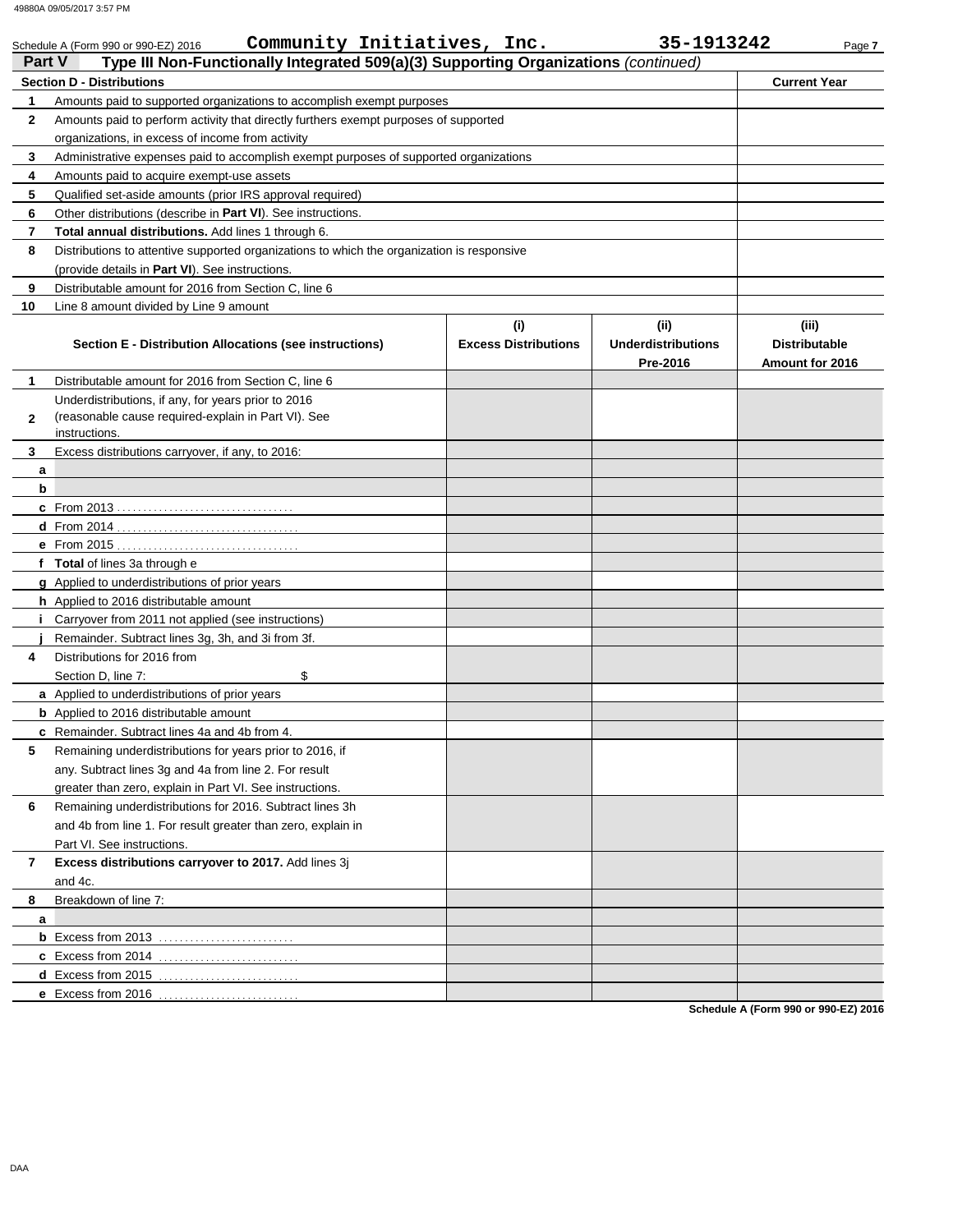|         | Community Initiatives, Inc.<br>Schedule A (Form 990 or 990-EZ) 2016                                                                                                                                                                           | 35-1913242<br>Page 8 |
|---------|-----------------------------------------------------------------------------------------------------------------------------------------------------------------------------------------------------------------------------------------------|----------------------|
| Part VI | Supplemental Information. Provide the explanations required by Part II, line 10; Part II, line 17a or 17b; Part                                                                                                                               |                      |
|         | III, line 12; Part IV, Section A, lines 1, 2, 3b, 3c, 4b, 4c, 5a, 6, 9a, 9b, 9c, 11a, 11b, and 11c; Part IV, Section                                                                                                                          |                      |
|         | B, lines 1 and 2; Part IV, Section C, line 1; Part IV, Section D, lines 2 and 3; Part IV, Section E, lines 1c, 2a, 2b,<br>3a and 3b; Part V, line 1; Part V, Section B, line 1e; Part V, Section D, lines 5, 6, and 8; and Part V, Section E, |                      |
|         | lines 2, 5, and 6. Also complete this part for any additional information. (See instructions.)                                                                                                                                                |                      |
|         |                                                                                                                                                                                                                                               |                      |
|         | Part IV, Section E, Line 2a - Explanation of Supported Organizations                                                                                                                                                                          |                      |
|         | Community Initiatives, Inc. supported the activities of the Noble County                                                                                                                                                                      |                      |
|         | Community Foundation, Inc. by providing funding to projects that promoted                                                                                                                                                                     |                      |
|         | leadership initiatives within the communities served by the Noble County                                                                                                                                                                      |                      |
|         | Community Foundation, Inc.                                                                                                                                                                                                                    |                      |
|         |                                                                                                                                                                                                                                               |                      |
|         |                                                                                                                                                                                                                                               |                      |
|         | Part IV, Section E, Line 2b - Explanation of Organization's Position                                                                                                                                                                          |                      |
|         | Community Initiatives, Inc.'s supported organization, Noble County                                                                                                                                                                            |                      |
|         | Community Foundation, Inc. would have engaged in the projects supporting                                                                                                                                                                      |                      |
|         | leadership initiatives had Community Initiatives, Inc. not engaged in these                                                                                                                                                                   |                      |
|         | activities. The Noble County Community Foundation, Inc. supports new and                                                                                                                                                                      |                      |
|         | existing programs of not-for-profit organizations, and it could also                                                                                                                                                                          |                      |
|         | support the leadership projects engaged in by Community Initiatives, Inc.,                                                                                                                                                                    |                      |
|         | if its supporting organization was not charged with these projects.                                                                                                                                                                           |                      |
|         |                                                                                                                                                                                                                                               |                      |
|         |                                                                                                                                                                                                                                               |                      |
|         |                                                                                                                                                                                                                                               |                      |
|         |                                                                                                                                                                                                                                               |                      |
|         |                                                                                                                                                                                                                                               |                      |
|         |                                                                                                                                                                                                                                               |                      |
|         |                                                                                                                                                                                                                                               |                      |
|         |                                                                                                                                                                                                                                               |                      |
|         |                                                                                                                                                                                                                                               |                      |
|         |                                                                                                                                                                                                                                               |                      |
|         |                                                                                                                                                                                                                                               |                      |
|         |                                                                                                                                                                                                                                               |                      |
|         |                                                                                                                                                                                                                                               |                      |
|         |                                                                                                                                                                                                                                               |                      |
|         |                                                                                                                                                                                                                                               |                      |
|         |                                                                                                                                                                                                                                               |                      |
|         |                                                                                                                                                                                                                                               |                      |
|         |                                                                                                                                                                                                                                               |                      |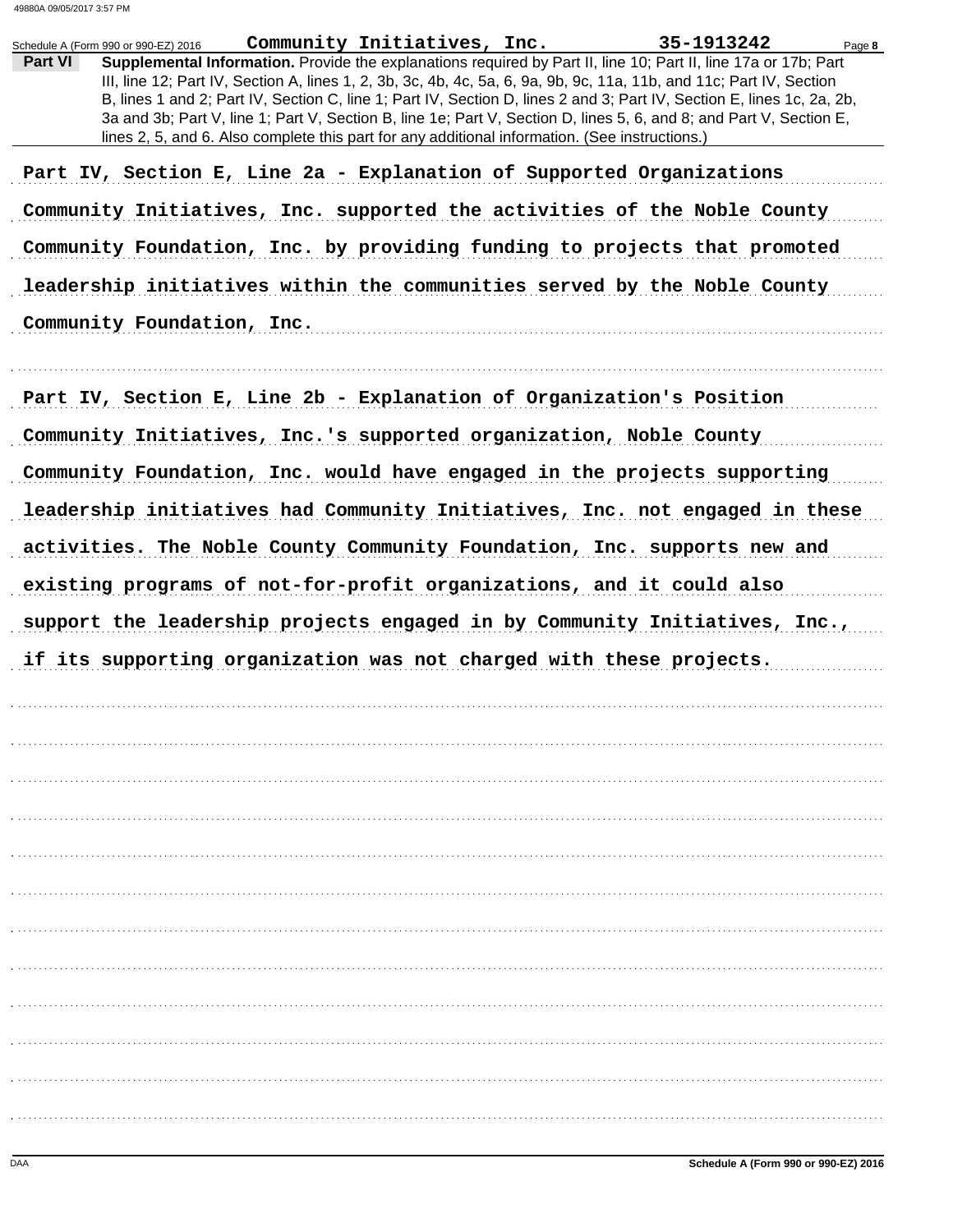# **SCHEDULE D Supplemental Financial Statements**

**Part IV, line 6, 7, 8, 9, 10, 11a, 11b, 11c, 11d, 11e, 11f, 12a, or 12b. Complete if the organization answered "Yes" on Form 990,**

 **Attach to Form 990.** 

 **Information about Schedule D (Form 990) and its instructions is at** *www.irs.gov/form990.*

Internal Revenue Service

Department of the Treasury

**(Form 990)**

**2016**

**Open to Public Inspection**

OMB No. 1545-0047

| Name of the organization                                                                                                                                                 |                                                    | <b>Employer identification number</b> |
|--------------------------------------------------------------------------------------------------------------------------------------------------------------------------|----------------------------------------------------|---------------------------------------|
| Community Initiatives, Inc.                                                                                                                                              |                                                    | 35-1913242                            |
| Organizations Maintaining Donor Advised Funds or Other Similar Funds or Accounts.<br>Part I<br>Complete if the organization answered "Yes" on Form 990, Part IV, line 6. |                                                    |                                       |
|                                                                                                                                                                          | (a) Donor advised funds                            | (b) Funds and other accounts          |
|                                                                                                                                                                          | $\overline{\mathbf{2}}$                            |                                       |
| 1                                                                                                                                                                        | 434,733                                            |                                       |
| 2<br>3                                                                                                                                                                   | 130,798                                            |                                       |
| 4                                                                                                                                                                        | 1,785,838                                          |                                       |
| Did the organization inform all donors and donor advisors in writing that the assets held in donor advised<br>5                                                          |                                                    |                                       |
|                                                                                                                                                                          |                                                    | $ \mathbf{x} $<br>Yes<br>No           |
| Did the organization inform all grantees, donors, and donor advisors in writing that grant funds can be used<br>6                                                        |                                                    |                                       |
| only for charitable purposes and not for the benefit of the donor or donor advisor, or for any other purpose                                                             |                                                    |                                       |
|                                                                                                                                                                          |                                                    | $ \mathbf{X} $<br>Yes<br><b>No</b>    |
| Part II<br><b>Conservation Easements.</b>                                                                                                                                |                                                    |                                       |
| Complete if the organization answered "Yes" on Form 990, Part IV, line 7.                                                                                                |                                                    |                                       |
| Purpose(s) of conservation easements held by the organization (check all that apply).<br>1                                                                               |                                                    |                                       |
| Preservation of land for public use (e.g., recreation or education)                                                                                                      | Preservation of a historically important land area |                                       |
| Protection of natural habitat                                                                                                                                            | Preservation of a certified historic structure     |                                       |
| Preservation of open space                                                                                                                                               |                                                    |                                       |
| Complete lines 2a through 2d if the organization held a qualified conservation contribution in the form of a conservation<br>2                                           |                                                    |                                       |
| easement on the last day of the tax year.                                                                                                                                |                                                    | Held at the End of the Tax Year       |
| a                                                                                                                                                                        |                                                    | 2a                                    |
| b                                                                                                                                                                        |                                                    | 2 <sub>b</sub>                        |
| Number of conservation easements on a certified historic structure included in (a) [[[[[[[[[[[[[[[[[[[[[[[[[]]]]]]]<br>c                                                 |                                                    | 2c                                    |
| Number of conservation easements included in (c) acquired after 8/17/06, and not on a<br>d                                                                               |                                                    |                                       |
| historic structure listed in the National Register                                                                                                                       |                                                    | 2d                                    |
| Number of conservation easements modified, transferred, released, extinguished, or terminated by the organization during the<br>3                                        |                                                    |                                       |
| tax year $\blacktriangleright$                                                                                                                                           |                                                    |                                       |
| Number of states where property subject to conservation easement is located ▶<br>4                                                                                       |                                                    |                                       |
| Does the organization have a written policy regarding the periodic monitoring, inspection, handling of<br>5                                                              |                                                    |                                       |
|                                                                                                                                                                          |                                                    | Yes<br>No                             |
| Staff and volunteer hours devoted to monitoring, inspecting, handling of violations, and enforcing conservation easements during the year<br>6                           |                                                    |                                       |
|                                                                                                                                                                          |                                                    |                                       |
| Amount of expenses incurred in monitoring, inspecting, handling of violations, and enforcing conservation easements during the year<br>7                                 |                                                    |                                       |
| $\blacktriangleright$ \$                                                                                                                                                 |                                                    |                                       |
| Does each conservation easement reported on line 2(d) above satisfy the requirements of section 170(h)(4)(B)(i)                                                          |                                                    |                                       |
|                                                                                                                                                                          |                                                    | Yes<br>No                             |
| In Part XIII, describe how the organization reports conservation easements in its revenue and expense statement, and<br>9                                                |                                                    |                                       |
| balance sheet, and include, if applicable, the text of the footnote to the organization's financial statements that describes the                                        |                                                    |                                       |
| organization's accounting for conservation easements.<br>Organizations Maintaining Collections of Art, Historical Treasures, or Other Similar Assets.                    |                                                    |                                       |
| Part III<br>Complete if the organization answered "Yes" on Form 990, Part IV, line 8.                                                                                    |                                                    |                                       |
| 1a If the organization elected, as permitted under SFAS 116 (ASC 958), not to report in its revenue statement and balance sheet                                          |                                                    |                                       |
| works of art, historical treasures, or other similar assets held for public exhibition, education, or research in furtherance of                                         |                                                    |                                       |
| public service, provide, in Part XIII, the text of the footnote to its financial statements that describes these items.                                                  |                                                    |                                       |
| <b>b</b> If the organization elected, as permitted under SFAS 116 (ASC 958), to report in its revenue statement and balance sheet                                        |                                                    |                                       |
| works of art, historical treasures, or other similar assets held for public exhibition, education, or research in furtherance of                                         |                                                    |                                       |
| public service, provide the following amounts relating to these items:                                                                                                   |                                                    |                                       |
| (i)                                                                                                                                                                      |                                                    |                                       |
|                                                                                                                                                                          |                                                    |                                       |
| If the organization received or held works of art, historical treasures, or other similar assets for financial gain, provide the<br>2                                    |                                                    |                                       |
| following amounts required to be reported under SFAS 116 (ASC 958) relating to these items:                                                                              |                                                    |                                       |
| a                                                                                                                                                                        |                                                    | \$                                    |
| b                                                                                                                                                                        |                                                    | $\blacktriangleright$ \$              |
| For Paperwork Reduction Act Notice, see the Instructions for Form 990.<br>DAA                                                                                            |                                                    | Schedule D (Form 990) 2016            |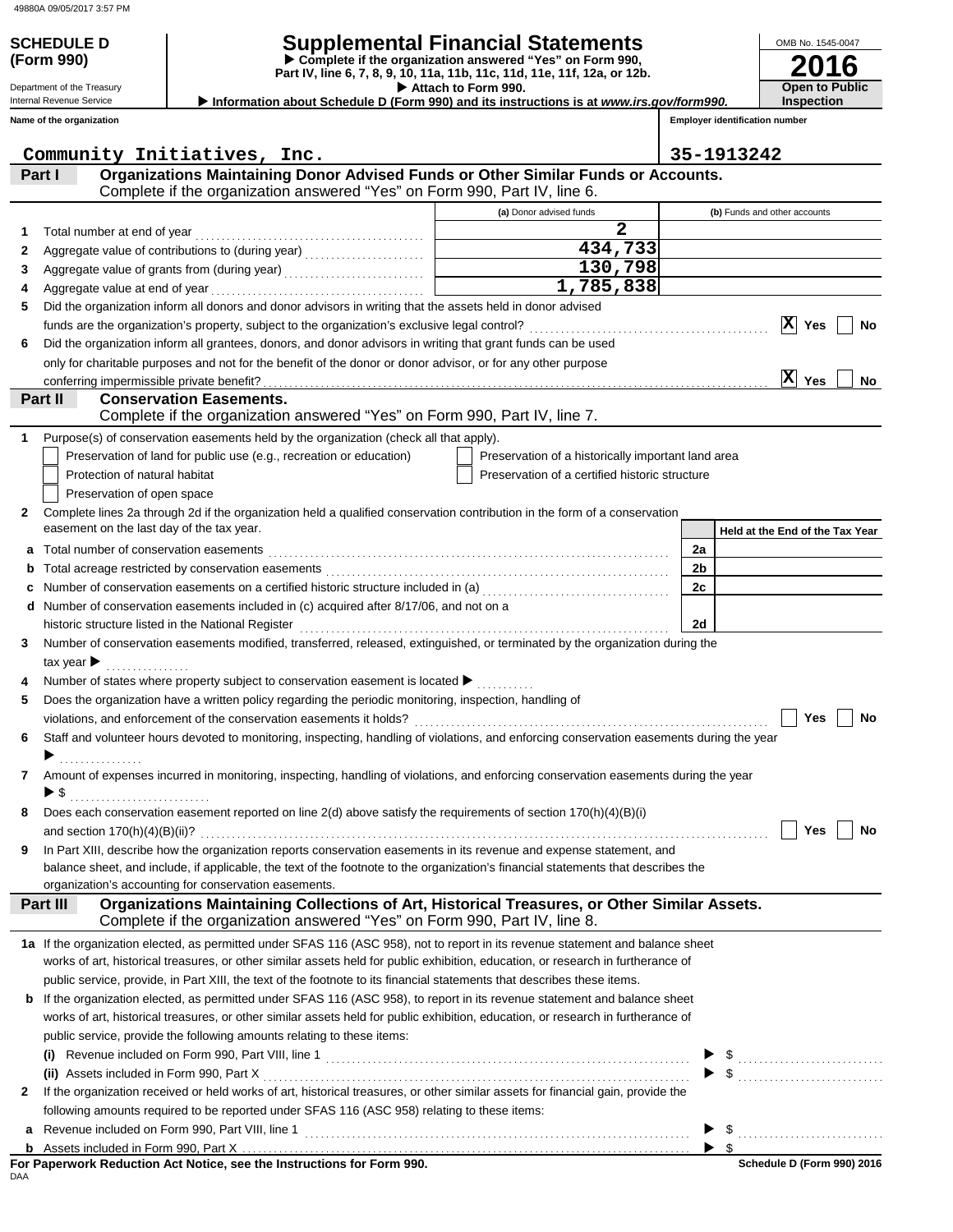|        | Schedule D (Form 990) 2016                                                                                                                                                                                                                              | Community Initiatives, Inc.             |                                    |                    | 35-1913242                      |           |                     | Page 2    |
|--------|---------------------------------------------------------------------------------------------------------------------------------------------------------------------------------------------------------------------------------------------------------|-----------------------------------------|------------------------------------|--------------------|---------------------------------|-----------|---------------------|-----------|
| 3      | Organizations Maintaining Collections of Art, Historical Treasures, or Other Similar Assets (continued)<br>Part III<br>Using the organization's acquisition, accession, and other records, check any of the following that are a significant use of its |                                         |                                    |                    |                                 |           |                     |           |
|        | collection items (check all that apply):                                                                                                                                                                                                                |                                         |                                    |                    |                                 |           |                     |           |
| a      | Public exhibition                                                                                                                                                                                                                                       | d                                       | Loan or exchange programs          |                    |                                 |           |                     |           |
| b      | Scholarly research<br>е                                                                                                                                                                                                                                 |                                         |                                    |                    |                                 |           |                     |           |
| c<br>4 | Preservation for future generations<br>Provide a description of the organization's collections and explain how they further the organization's exempt purpose in Part                                                                                   |                                         |                                    |                    |                                 |           |                     |           |
|        | XIII.                                                                                                                                                                                                                                                   |                                         |                                    |                    |                                 |           |                     |           |
| 5      | During the year, did the organization solicit or receive donations of art, historical treasures, or other similar                                                                                                                                       |                                         |                                    |                    |                                 |           |                     |           |
|        | Yes<br>No                                                                                                                                                                                                                                               |                                         |                                    |                    |                                 |           |                     |           |
|        | <b>Part IV</b><br><b>Escrow and Custodial Arrangements.</b>                                                                                                                                                                                             |                                         |                                    |                    |                                 |           |                     |           |
|        | Complete if the organization answered "Yes" on Form 990, Part IV, line 9, or reported an amount on Form<br>990, Part X, line 21.                                                                                                                        |                                         |                                    |                    |                                 |           |                     |           |
|        | 1a Is the organization an agent, trustee, custodian or other intermediary for contributions or other assets not                                                                                                                                         |                                         |                                    |                    |                                 |           |                     |           |
|        |                                                                                                                                                                                                                                                         |                                         |                                    |                    |                                 |           | Yes                 | No        |
|        | <b>b</b> If "Yes," explain the arrangement in Part XIII and complete the following table:                                                                                                                                                               |                                         |                                    |                    |                                 |           | Amount              |           |
| с      | Beginning balance                                                                                                                                                                                                                                       |                                         |                                    |                    | 1c                              |           |                     |           |
|        |                                                                                                                                                                                                                                                         |                                         |                                    |                    | 1d                              |           |                     |           |
| е      | Distributions during the year manufactured contains and the year manufactured with the year manufactured with                                                                                                                                           |                                         |                                    |                    | 1е                              |           |                     |           |
|        | Ending balance <b>constructs</b> and constructs are a set of the construction of the construction of the construction of the construction of the construction of the construction of the construction of the construction of the co                     |                                         |                                    |                    | 1f                              |           |                     |           |
|        | 2a Did the organization include an amount on Form 990, Part X, line 21, for escrow or custodial account liability?                                                                                                                                      |                                         |                                    |                    |                                 |           | <b>Yes</b>          | <b>No</b> |
|        |                                                                                                                                                                                                                                                         |                                         |                                    |                    |                                 |           |                     |           |
|        | <b>Endowment Funds.</b><br>Part V<br>Complete if the organization answered "Yes" on Form 990, Part IV, line 10.                                                                                                                                         |                                         |                                    |                    |                                 |           |                     |           |
|        |                                                                                                                                                                                                                                                         | (a) Current year                        | (b) Prior year                     | (c) Two years back | (d) Three years back            |           | (e) Four years back |           |
|        | 1a Beginning of year balance                                                                                                                                                                                                                            | 5,035,597                               | 4,952,058                          | 3,415,368          |                                 | 2,356,121 |                     | 2,187,052 |
|        |                                                                                                                                                                                                                                                         | 434,733                                 | 357,723                            | 1,435,626          |                                 | 747,968   |                     |           |
|        | <b>c</b> Net investment earnings, gains, and                                                                                                                                                                                                            |                                         |                                    |                    |                                 |           |                     |           |
|        |                                                                                                                                                                                                                                                         | 287,161                                 | $-141,341$                         | 214,327            |                                 | 371,674   | 257,393             |           |
|        | d Grants or scholarships                                                                                                                                                                                                                                | 130,798                                 | 61,147                             | 44,832             |                                 | 15,500    |                     | 47,820    |
|        | e Other expenditures for facilities and                                                                                                                                                                                                                 |                                         |                                    |                    |                                 |           |                     |           |
|        | programs<br>f Administrative expenses                                                                                                                                                                                                                   | 70,066                                  | 71,696                             | 68,431             |                                 | 44,895    |                     | 40,504    |
|        | g End of year balance                                                                                                                                                                                                                                   | 5,556,627                               | 5,035,597                          | 4,952,058          |                                 | 3,415,368 |                     | 2,356,121 |
|        | Provide the estimated percentage of the current year end balance (line 1g, column (a)) held as:                                                                                                                                                         |                                         |                                    |                    |                                 |           |                     |           |
|        | a Board designated or quasi-endowment > %                                                                                                                                                                                                               |                                         |                                    |                    |                                 |           |                     |           |
|        | <b>b</b> Permanent endowment $\blacktriangleright$ 99.00 %                                                                                                                                                                                              |                                         |                                    |                    |                                 |           |                     |           |
|        | c Temporarily restricted endowment                                                                                                                                                                                                                      | 1.00 $%$                                |                                    |                    |                                 |           |                     |           |
|        | The percentages on lines 2a, 2b, and 2c should equal 100%.                                                                                                                                                                                              |                                         |                                    |                    |                                 |           |                     |           |
|        | 3a Are there endowment funds not in the possession of the organization that are held and administered for the<br>organization by:                                                                                                                       |                                         |                                    |                    |                                 |           | Yes                 | No        |
|        |                                                                                                                                                                                                                                                         |                                         |                                    |                    |                                 |           | 3a(i)               | X         |
|        | (ii) related organizations                                                                                                                                                                                                                              |                                         |                                    |                    |                                 |           | 3a(ii)              | x         |
|        |                                                                                                                                                                                                                                                         |                                         |                                    |                    |                                 |           | 3b                  |           |
| 4      | Describe in Part XIII the intended uses of the organization's endowment funds.                                                                                                                                                                          |                                         |                                    |                    |                                 |           |                     |           |
|        | Land, Buildings, and Equipment.<br><b>Part VI</b>                                                                                                                                                                                                       |                                         |                                    |                    |                                 |           |                     |           |
|        | Complete if the organization answered "Yes" on Form 990, Part IV, line 11a. See Form 990, Part X, line 10.                                                                                                                                              |                                         |                                    |                    |                                 |           |                     |           |
|        | Description of property                                                                                                                                                                                                                                 | (a) Cost or other basis<br>(investment) | (b) Cost or other basis<br>(other) |                    | (c) Accumulated<br>depreciation |           | (d) Book value      |           |
|        |                                                                                                                                                                                                                                                         |                                         |                                    |                    |                                 |           |                     |           |
|        |                                                                                                                                                                                                                                                         |                                         |                                    |                    |                                 |           |                     |           |
|        | c Leasehold improvements                                                                                                                                                                                                                                |                                         |                                    |                    |                                 |           |                     |           |
|        |                                                                                                                                                                                                                                                         |                                         |                                    | 481                | 481                             |           |                     |           |
|        |                                                                                                                                                                                                                                                         |                                         |                                    |                    |                                 |           |                     |           |
|        |                                                                                                                                                                                                                                                         |                                         |                                    |                    |                                 | ▶         |                     |           |

**Schedule D (Form 990) 2016**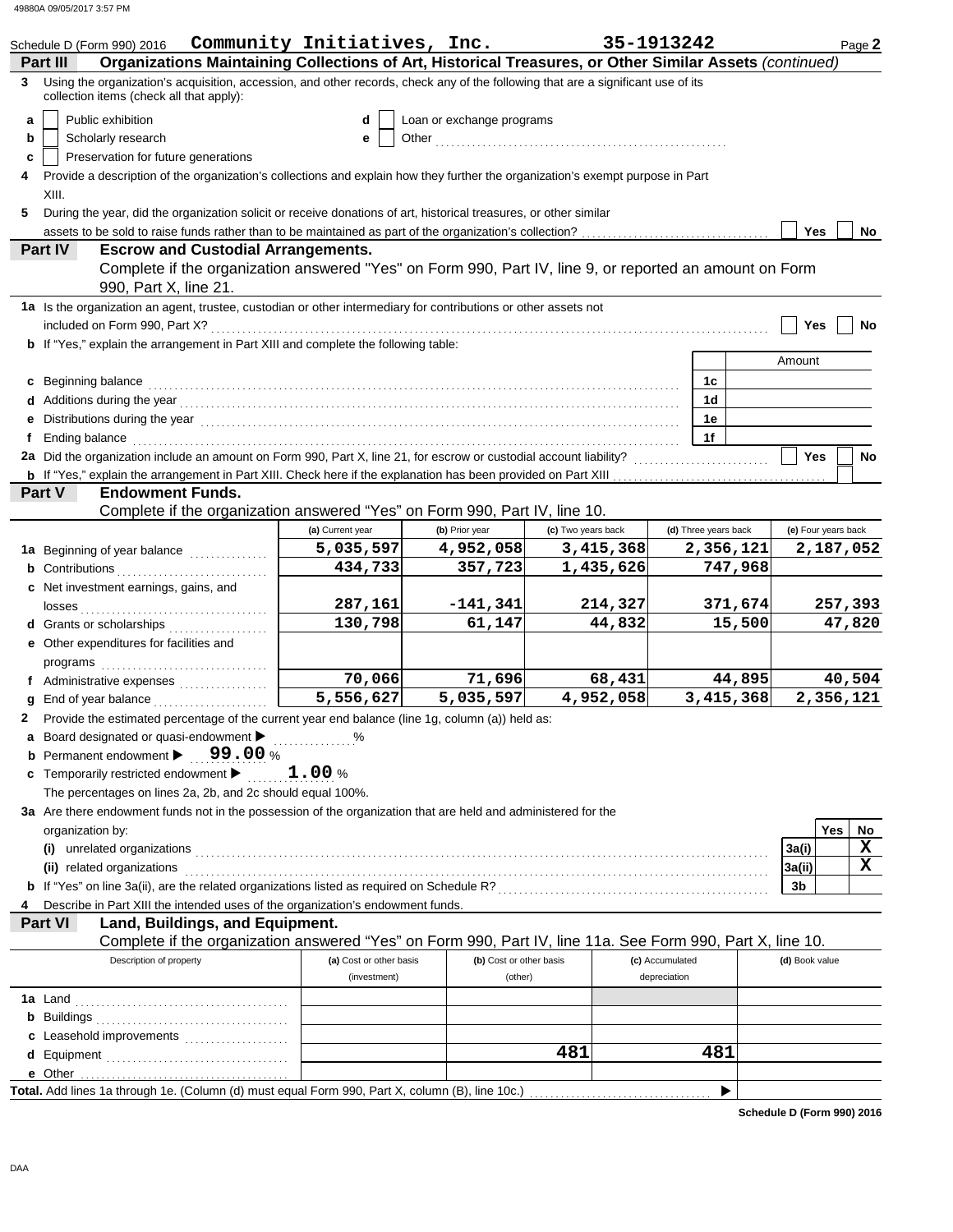| Schedule D (Form 990) 2016 |                                   | Community Initiatives, Inc.                                                                                                                          |                | 35-1913242                       | Page 3         |
|----------------------------|-----------------------------------|------------------------------------------------------------------------------------------------------------------------------------------------------|----------------|----------------------------------|----------------|
| <b>Part VII</b>            |                                   | <b>Investments-Other Securities.</b>                                                                                                                 |                |                                  |                |
|                            |                                   | Complete if the organization answered "Yes" on Form 990, Part IV, line 11b. See Form 990, Part X, line 12.                                           |                |                                  |                |
|                            |                                   | (a) Description of security or category                                                                                                              | (b) Book value | (c) Method of valuation:         |                |
|                            |                                   | (including name of security)                                                                                                                         |                | Cost or end-of-year market value |                |
|                            |                                   |                                                                                                                                                      |                |                                  |                |
|                            | (2) Closely-held equity interests |                                                                                                                                                      |                |                                  |                |
| $(3)$ Other                |                                   |                                                                                                                                                      |                |                                  |                |
| (A)                        |                                   |                                                                                                                                                      |                |                                  |                |
| $\ldots$ (B)               |                                   |                                                                                                                                                      |                |                                  |                |
| (C)                        |                                   |                                                                                                                                                      |                |                                  |                |
| $\mathcal{L}(\mathsf{D})$  |                                   |                                                                                                                                                      |                |                                  |                |
| (E)                        |                                   |                                                                                                                                                      |                |                                  |                |
| (F)                        |                                   |                                                                                                                                                      |                |                                  |                |
| (G)                        |                                   |                                                                                                                                                      |                |                                  |                |
| (H)                        |                                   |                                                                                                                                                      |                |                                  |                |
|                            |                                   | Total. (Column (b) must equal Form 990, Part X, col. (B) line 12.) ▶                                                                                 |                |                                  |                |
| Part VIII                  |                                   | Investments-Program Related.                                                                                                                         |                |                                  |                |
|                            |                                   | Complete if the organization answered "Yes" on Form 990, Part IV, line 11c. See Form 990, Part X, line 13.                                           |                |                                  |                |
|                            |                                   | (a) Description of investment                                                                                                                        | (b) Book value | (c) Method of valuation:         |                |
|                            |                                   |                                                                                                                                                      |                | Cost or end-of-year market value |                |
| (1)                        |                                   |                                                                                                                                                      |                |                                  |                |
| (2)                        |                                   |                                                                                                                                                      |                |                                  |                |
| (3)                        |                                   |                                                                                                                                                      |                |                                  |                |
| (4)                        |                                   |                                                                                                                                                      |                |                                  |                |
| (5)                        |                                   |                                                                                                                                                      |                |                                  |                |
| (6)                        |                                   |                                                                                                                                                      |                |                                  |                |
| (7)                        |                                   |                                                                                                                                                      |                |                                  |                |
| (8)                        |                                   |                                                                                                                                                      |                |                                  |                |
| (9)                        |                                   |                                                                                                                                                      |                |                                  |                |
|                            |                                   | Total. (Column (b) must equal Form 990, Part X, col. (B) line 13.) ▶                                                                                 |                |                                  |                |
| Part IX                    | <b>Other Assets.</b>              |                                                                                                                                                      |                |                                  |                |
|                            |                                   | Complete if the organization answered "Yes" on Form 990, Part IV, line 11d. See Form 990, Part X, line 15.                                           |                |                                  |                |
|                            |                                   | (a) Description                                                                                                                                      |                |                                  | (b) Book value |
| (1)                        |                                   |                                                                                                                                                      |                |                                  |                |
| (2)                        |                                   |                                                                                                                                                      |                |                                  |                |
| (3)                        |                                   |                                                                                                                                                      |                |                                  |                |
| (4)                        |                                   |                                                                                                                                                      |                |                                  |                |
| (5)                        |                                   |                                                                                                                                                      |                |                                  |                |
| (6)                        |                                   |                                                                                                                                                      |                |                                  |                |
| (7)                        |                                   |                                                                                                                                                      |                |                                  |                |
| (8)                        |                                   |                                                                                                                                                      |                |                                  |                |
| (9)                        |                                   |                                                                                                                                                      |                |                                  |                |
|                            |                                   | Total. (Column (b) must equal Form 990, Part X, col. (B) line 15.)                                                                                   |                |                                  |                |
| Part X                     | <b>Other Liabilities.</b>         |                                                                                                                                                      |                |                                  |                |
|                            |                                   | Complete if the organization answered "Yes" on Form 990, Part IV, line 11e or 11f. See Form 990, Part X,                                             |                |                                  |                |
|                            | line 25.                          |                                                                                                                                                      |                |                                  |                |
| 1.                         |                                   | (a) Description of liability                                                                                                                         | (b) Book value |                                  |                |
| (1)                        | Federal income taxes              |                                                                                                                                                      |                |                                  |                |
| (2)                        | Agency Funds                      |                                                                                                                                                      | 2,007,473      |                                  |                |
| (3)                        |                                   |                                                                                                                                                      |                |                                  |                |
|                            |                                   |                                                                                                                                                      |                |                                  |                |
| (4)<br>(5)                 |                                   |                                                                                                                                                      |                |                                  |                |
|                            |                                   |                                                                                                                                                      |                |                                  |                |
| (6)                        |                                   |                                                                                                                                                      |                |                                  |                |
| (7)                        |                                   |                                                                                                                                                      |                |                                  |                |
| (8)                        |                                   |                                                                                                                                                      |                |                                  |                |
| (9)                        |                                   |                                                                                                                                                      |                |                                  |                |
|                            |                                   | Total. (Column (b) must equal Form 990, Part X, col. (B) line 25.) ▶                                                                                 | 2,007,473      |                                  |                |
|                            |                                   | 2. Liability for uncertain tax positions. In Part XIII, provide the text of the footnote to the organization's financial statements that reports the |                |                                  |                |

organization's liability for uncertain tax positions under FIN 48 (ASC 740). Check here if the text of the footnote has been provided in Part XIII .

**X**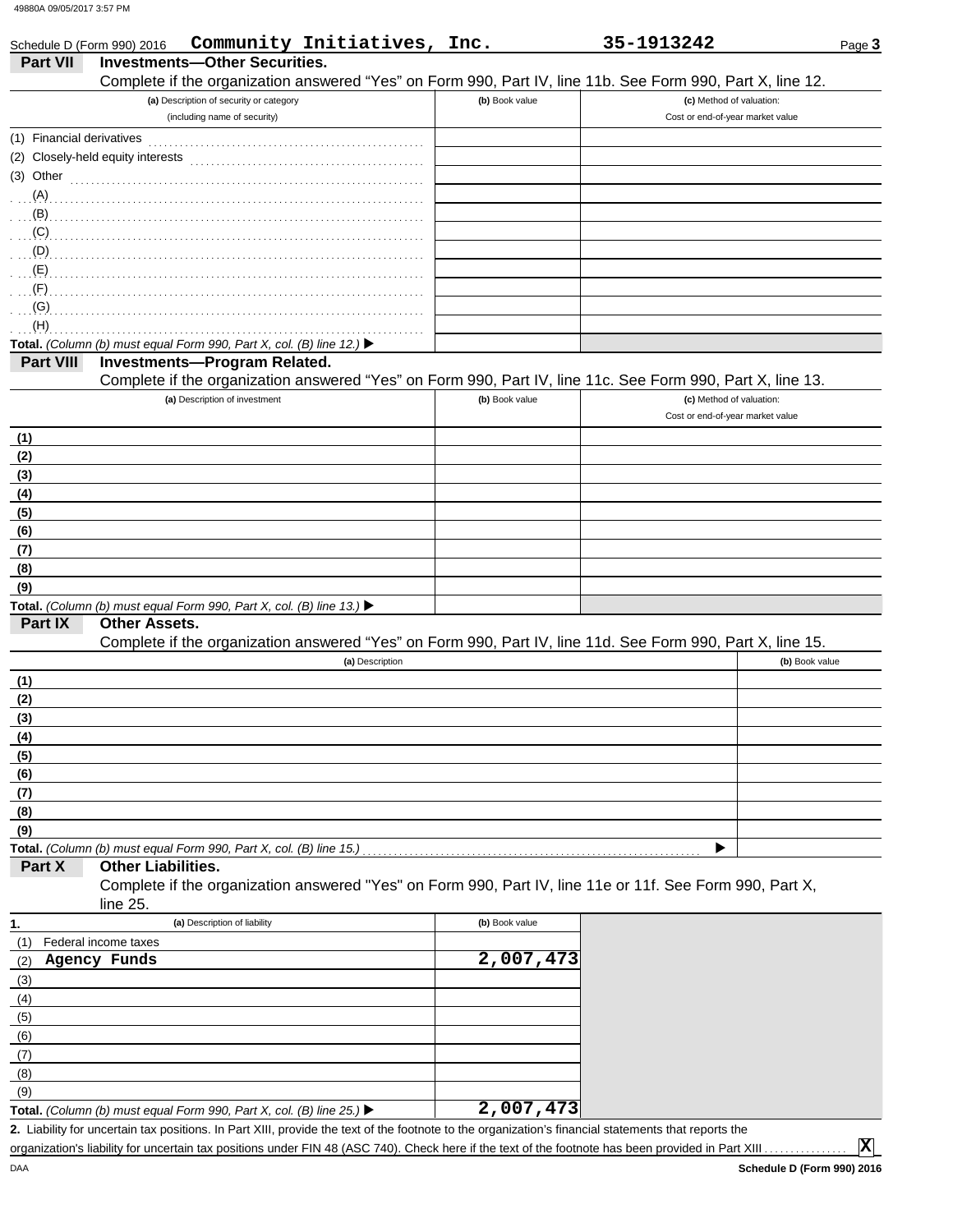| Schedule D (Form 990) 2016  Community Initiatives, Inc.                                                                                                                                                                |                | 35-1913242 |              | Page 4  |
|------------------------------------------------------------------------------------------------------------------------------------------------------------------------------------------------------------------------|----------------|------------|--------------|---------|
| Reconciliation of Revenue per Audited Financial Statements With Revenue per Return.<br><b>Part XI</b>                                                                                                                  |                |            |              |         |
| Complete if the organization answered "Yes" on Form 990, Part IV, line 12a.                                                                                                                                            |                |            |              |         |
| Total revenue, gains, and other support per audited financial statements [11] [11] [11] [11] [11] [11] [11] [1<br>1                                                                                                    |                |            | $\mathbf{1}$ | 314,940 |
| Amounts included on line 1 but not on Form 990, Part VIII, line 12:<br>2                                                                                                                                               |                |            |              |         |
|                                                                                                                                                                                                                        | 2a             | 180,602    |              |         |
|                                                                                                                                                                                                                        | 2 <sub>b</sub> |            |              |         |
|                                                                                                                                                                                                                        | 2c             |            |              |         |
|                                                                                                                                                                                                                        | 2d             |            |              |         |
| Add lines 2a through 2d [11, 12] March 2014 (12) March 2014 (12) March 2014 (12) March 2014 (12) March 2014 (1<br>е                                                                                                    |                |            | 2e           | 180,602 |
| 3                                                                                                                                                                                                                      |                |            | 3            | 134,338 |
| Amounts included on Form 990, Part VIII, line 12, but not on line 1:<br>4                                                                                                                                              |                |            |              |         |
|                                                                                                                                                                                                                        | 4a             |            |              |         |
|                                                                                                                                                                                                                        | 4 <sub>b</sub> | 453,231    |              |         |
| c Add lines 4a and 4b                                                                                                                                                                                                  |                |            | 4c           | 453,231 |
| 5                                                                                                                                                                                                                      |                |            | 5            | 587,569 |
| Reconciliation of Expenses per Audited Financial Statements With Expenses per Return.<br><b>Part XII</b>                                                                                                               |                |            |              |         |
| Complete if the organization answered "Yes" on Form 990, Part IV, line 12a.                                                                                                                                            |                |            |              |         |
| Total expenses and losses per audited financial statements [11] [11] Total expenses and losses per audited financial statements [11] [12] Total expenses and losses per audited financial statements [12] $\cdot$<br>1 |                |            | $\mathbf{1}$ | 237,568 |
| Amounts included on line 1 but not on Form 990, Part IX, line 25:<br>2                                                                                                                                                 |                |            |              |         |
|                                                                                                                                                                                                                        | 2a             |            |              |         |
|                                                                                                                                                                                                                        | 2 <sub>b</sub> |            |              |         |
|                                                                                                                                                                                                                        | 2c             |            |              |         |
|                                                                                                                                                                                                                        | 2d             |            |              |         |
|                                                                                                                                                                                                                        |                |            | 2e           |         |
| 3                                                                                                                                                                                                                      |                |            | 3            | 237,568 |
| Amounts included on Form 990, Part IX, line 25, but not on line 1:<br>4                                                                                                                                                |                |            |              |         |
|                                                                                                                                                                                                                        | 4a             |            |              |         |
|                                                                                                                                                                                                                        | 4 <sub>b</sub> | 20,296     |              |         |
| c Add lines 4a and 4b                                                                                                                                                                                                  |                |            | 4c           | 20,296  |
| 5                                                                                                                                                                                                                      |                |            | 5            | 257,864 |
| <b>Part XIII</b> Supplemental Information.                                                                                                                                                                             |                |            |              |         |
| Provide the descriptions required for Part II, lines 3, 5, and 9; Part III, lines 1a and 4; Part IV, lines 1b and 2b; Part V, line 4; Part X, line                                                                     |                |            |              |         |
| 2; Part XI, lines 2d and 4b; and Part XII, lines 2d and 4b. Also complete this part to provide any additional information.                                                                                             |                |            |              |         |
| Part V, Line 4 - Intended Uses for Endowment Funds                                                                                                                                                                     |                |            |              |         |
|                                                                                                                                                                                                                        |                |            |              |         |
| The intended uses of the Organization's endowment funds are: granting to                                                                                                                                               |                |            |              |         |
|                                                                                                                                                                                                                        |                |            |              |         |
| organizations that support the Noble County community, providing                                                                                                                                                       |                |            |              |         |
|                                                                                                                                                                                                                        |                |            |              |         |
| scholarships to college students from Noble County, giving citizens of                                                                                                                                                 |                |            |              |         |
|                                                                                                                                                                                                                        |                |            |              |         |
| Noble County the opportunity to fulfill their charitable wishes, and                                                                                                                                                   |                |            |              |         |
|                                                                                                                                                                                                                        |                |            |              |         |
| supporting the Noble County Community Foundation, Inc. in its mission.                                                                                                                                                 |                |            |              |         |
|                                                                                                                                                                                                                        |                |            |              |         |
|                                                                                                                                                                                                                        |                |            |              |         |
|                                                                                                                                                                                                                        |                |            |              |         |
| Part X - FIN 48 Footnote                                                                                                                                                                                               |                |            |              |         |
| The Organization follows the Income Tax topic of the FASB ASC. The                                                                                                                                                     |                |            |              |         |
| Organization now recognizes a tax benefit only if it is more likely than                                                                                                                                               |                |            |              |         |
| not the tax position would be sustained in a tax examination, with a tax                                                                                                                                               |                |            |              |         |
|                                                                                                                                                                                                                        |                |            |              |         |
| examination being presumed to occur. The amount recognized will be the                                                                                                                                                 |                |            |              |         |
|                                                                                                                                                                                                                        |                |            |              |         |
|                                                                                                                                                                                                                        |                |            |              |         |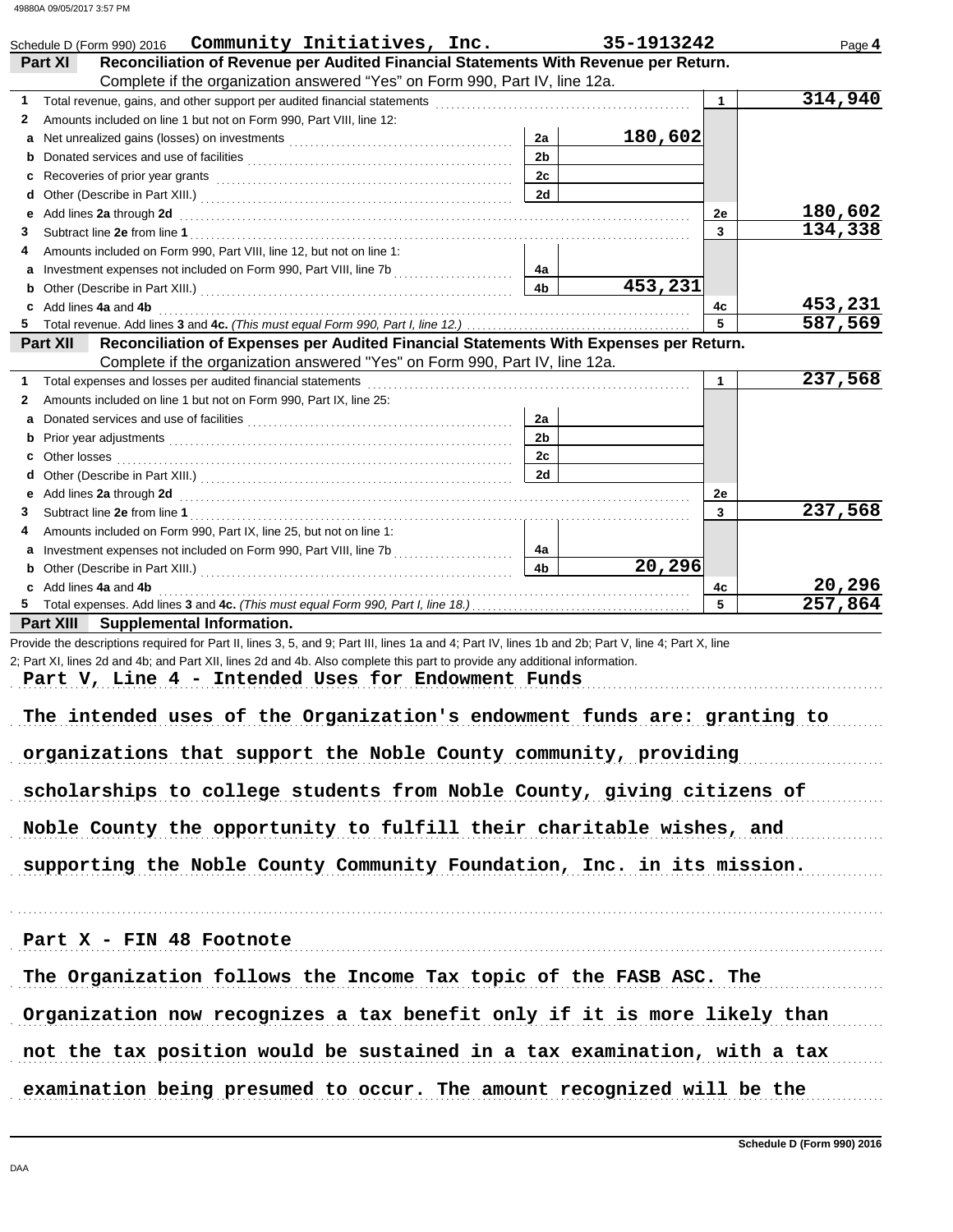| Community Initiatives, Inc.<br>Schedule D (Form 990) 2016<br><b>Supplemental Information (continued)</b><br><b>Part XIII</b> | 35-1913242 | Page 5  |
|------------------------------------------------------------------------------------------------------------------------------|------------|---------|
| largest amount of tax benefit that is greater than 50% likely of being                                                       |            |         |
| realized on examination. For tax positions not meeting the more-likely-                                                      |            |         |
| than-not test, no tax benefit will be recorded. The Organization has                                                         |            |         |
| examined this issue and has determined there are no material contingent tax                                                  |            |         |
| liabilities.                                                                                                                 |            |         |
|                                                                                                                              |            |         |
| The Organization's federal and state exempt organization tax returns for                                                     |            |         |
| 2013, 2014, and 2015 are subject to examination by the Internal Revenue                                                      |            |         |
| Service and the Indiana Department of Revenue. Returns are generally                                                         |            |         |
| subject to examination for three years after they are filed.                                                                 |            |         |
|                                                                                                                              |            |         |
| Part XI, Line 4b - Revenue Amounts Included on Return - Other                                                                |            |         |
| Agency Fund Revenue                                                                                                          | \$.        | 453,231 |
|                                                                                                                              |            |         |
| Part XII, Line 4b - Expense Amounts Included on Return - Other                                                               |            |         |
| Agency Fund Expenses                                                                                                         | \$         | 20,296  |
|                                                                                                                              |            |         |
|                                                                                                                              |            |         |
|                                                                                                                              |            |         |
|                                                                                                                              |            |         |
|                                                                                                                              |            |         |
|                                                                                                                              |            |         |
|                                                                                                                              |            |         |
|                                                                                                                              |            |         |
|                                                                                                                              |            |         |
|                                                                                                                              |            |         |
|                                                                                                                              |            |         |
|                                                                                                                              |            |         |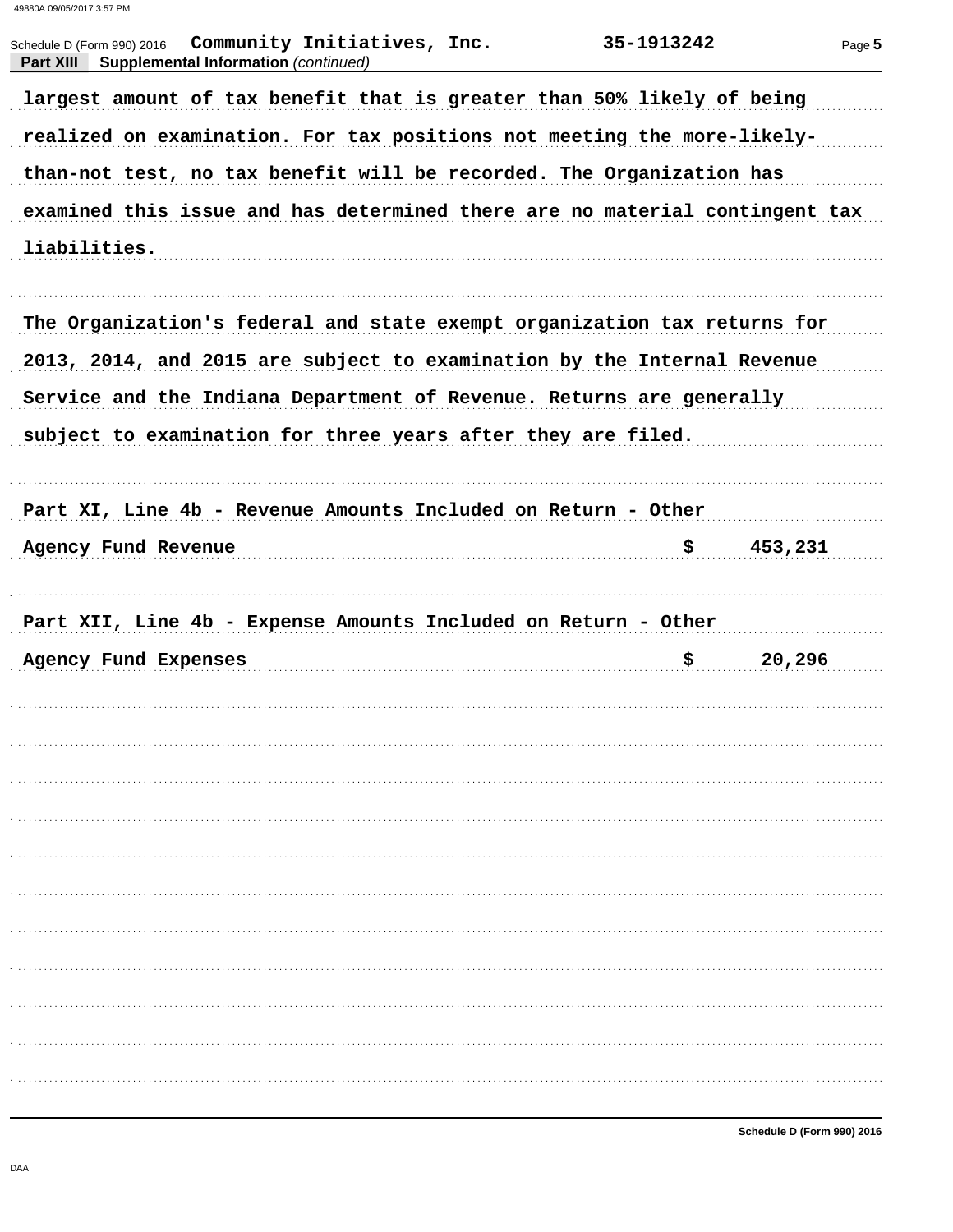| 49880A 09/05/2017 3:57 PM |  |
|---------------------------|--|
|                           |  |

| <b>SCHEDULE I</b><br>(Form 990)                              |                                                                                                                                                                                                                                                                             | <b>Grants and Other Assistance to Organizations,</b><br>Governments, and Individuals in the United States<br>Complete if the organization answered "Yes" on Form 990, Part IV, line 21 or 22.<br>Attach to Form 990. |                                         |                                                                                         |                                       |                                                             |                                          |                                                     |
|--------------------------------------------------------------|-----------------------------------------------------------------------------------------------------------------------------------------------------------------------------------------------------------------------------------------------------------------------------|----------------------------------------------------------------------------------------------------------------------------------------------------------------------------------------------------------------------|-----------------------------------------|-----------------------------------------------------------------------------------------|---------------------------------------|-------------------------------------------------------------|------------------------------------------|-----------------------------------------------------|
| Department of the Treasury<br>Internal Revenue Service       |                                                                                                                                                                                                                                                                             |                                                                                                                                                                                                                      |                                         | Information about Schedule I (Form 990) and its instructions is at www.irs.gov/form990. |                                       |                                                             |                                          | <b>Open to Public</b><br><b>Inspection</b>          |
| Name of the organization                                     | Community Initiatives, Inc.                                                                                                                                                                                                                                                 |                                                                                                                                                                                                                      |                                         |                                                                                         |                                       |                                                             |                                          | <b>Employer identification number</b><br>35-1913242 |
| Part I                                                       | <b>General Information on Grants and Assistance</b>                                                                                                                                                                                                                         |                                                                                                                                                                                                                      |                                         |                                                                                         |                                       |                                                             |                                          |                                                     |
| $\mathbf 1$<br>$\mathbf{2}$                                  | Does the organization maintain records to substantiate the amount of the grants or assistance, the grantees' eligibility for the grants or assistance, and<br>Describe in Part IV the organization's procedures for monitoring the use of grant funds in the United States. |                                                                                                                                                                                                                      |                                         |                                                                                         |                                       |                                                             |                                          | $ \mathbf{x} $<br>Yes<br>No                         |
| Part II                                                      | Grants and Other Assistance to Domestic Organizations and Domestic Governments. Complete if the organization answered "Yes" on Form<br>990, Part IV, line 21, for any recipient that received more than \$5,000. Part II can be duplicated if additional space is needed.   |                                                                                                                                                                                                                      |                                         |                                                                                         |                                       |                                                             |                                          |                                                     |
| $\mathbf{1}$                                                 | (a) Name and address of organization<br>or government                                                                                                                                                                                                                       | $(b)$ EIN                                                                                                                                                                                                            | $(c)$ IRC<br>section<br>(if applicable) | (d) Amount of cash<br>grant                                                             | (e) Amount of non-<br>cash assistance | (f) Method of valuation<br>(book, FMV, appraisal,<br>other) | (g) Description of<br>noncash assistance | (h) Purpose of grant<br>or assistance               |
| (1) West Noble Primary School<br>500 W Union St.<br>Ligonier | IN 46767                                                                                                                                                                                                                                                                    | 35-1097836 501c3                                                                                                                                                                                                     |                                         | 14,405                                                                                  |                                       |                                                             |                                          | iPad minis/Ed. prog.                                |
| (2)                                                          |                                                                                                                                                                                                                                                                             |                                                                                                                                                                                                                      |                                         |                                                                                         |                                       |                                                             |                                          |                                                     |
| (3)                                                          |                                                                                                                                                                                                                                                                             |                                                                                                                                                                                                                      |                                         |                                                                                         |                                       |                                                             |                                          |                                                     |
|                                                              |                                                                                                                                                                                                                                                                             |                                                                                                                                                                                                                      |                                         |                                                                                         |                                       |                                                             |                                          |                                                     |
| (4)                                                          |                                                                                                                                                                                                                                                                             |                                                                                                                                                                                                                      |                                         |                                                                                         |                                       |                                                             |                                          |                                                     |
|                                                              |                                                                                                                                                                                                                                                                             |                                                                                                                                                                                                                      |                                         |                                                                                         |                                       |                                                             |                                          |                                                     |
| (5)                                                          |                                                                                                                                                                                                                                                                             |                                                                                                                                                                                                                      |                                         |                                                                                         |                                       |                                                             |                                          |                                                     |
| (6)                                                          |                                                                                                                                                                                                                                                                             |                                                                                                                                                                                                                      |                                         |                                                                                         |                                       |                                                             |                                          |                                                     |
|                                                              |                                                                                                                                                                                                                                                                             |                                                                                                                                                                                                                      |                                         |                                                                                         |                                       |                                                             |                                          |                                                     |
| (7)                                                          |                                                                                                                                                                                                                                                                             |                                                                                                                                                                                                                      |                                         |                                                                                         |                                       |                                                             |                                          |                                                     |
|                                                              |                                                                                                                                                                                                                                                                             |                                                                                                                                                                                                                      |                                         |                                                                                         |                                       |                                                             |                                          |                                                     |
| (8)                                                          |                                                                                                                                                                                                                                                                             |                                                                                                                                                                                                                      |                                         |                                                                                         |                                       |                                                             |                                          |                                                     |
| (9)                                                          |                                                                                                                                                                                                                                                                             |                                                                                                                                                                                                                      |                                         |                                                                                         |                                       |                                                             |                                          |                                                     |
|                                                              |                                                                                                                                                                                                                                                                             |                                                                                                                                                                                                                      |                                         |                                                                                         |                                       |                                                             |                                          |                                                     |
| 2<br>3                                                       | Enter total number of section $501(c)(3)$ and government organizations listed in the line 1 table<br>Enter total number of other organizations listed in the line 1 table                                                                                                   |                                                                                                                                                                                                                      |                                         |                                                                                         |                                       |                                                             |                                          | -1<br>- 0<br>▶                                      |
|                                                              | For Paperwork Reduction Act Notice, see the Instructions for Form 990.                                                                                                                                                                                                      |                                                                                                                                                                                                                      |                                         |                                                                                         |                                       |                                                             |                                          | <b>Schedule I (Form 990) (2016)</b>                 |

DAA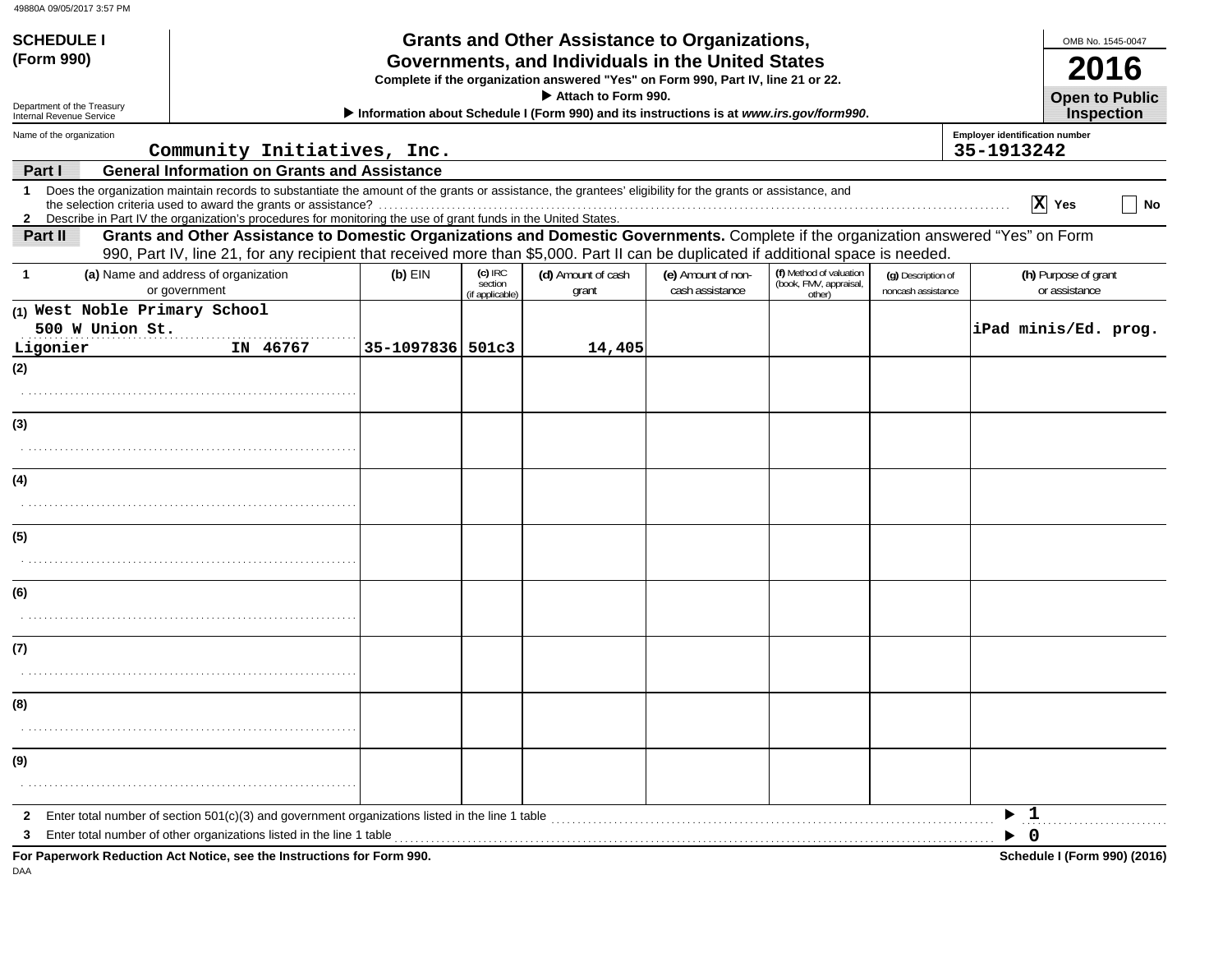| Schedule I (Form 990) (2016)                                                                                                                         | Community Initiatives, Inc. |                             | 35-1913242                          |                                                          | Page 2                                |
|------------------------------------------------------------------------------------------------------------------------------------------------------|-----------------------------|-----------------------------|-------------------------------------|----------------------------------------------------------|---------------------------------------|
| Part III<br>Grants and Other Assistance to Domestic Individuals. Complete if the organization answered "Yes" on Form 990, Part IV, line 22.          |                             |                             |                                     |                                                          |                                       |
| Part III can be duplicated if additional space is needed.                                                                                            |                             |                             |                                     |                                                          |                                       |
| (a) Type of grant or assistance                                                                                                                      | (b) Number of<br>recipients | (c) Amount of<br>cash grant | (d) Amount of<br>noncash assistance | (e) Method of valuation (book,<br>FMV, appraisal, other) | (f) Description of noncash assistance |
|                                                                                                                                                      |                             |                             |                                     |                                                          |                                       |
| 1 College tuition-residents                                                                                                                          | 28                          | 114,350                     |                                     |                                                          |                                       |
|                                                                                                                                                      |                             |                             |                                     |                                                          |                                       |
| 2 Noble grades 1-12 tuition                                                                                                                          | 3                           | 21,000                      |                                     |                                                          |                                       |
| $\mathbf{3}$                                                                                                                                         |                             |                             |                                     |                                                          |                                       |
|                                                                                                                                                      |                             |                             |                                     |                                                          |                                       |
| 4                                                                                                                                                    |                             |                             |                                     |                                                          |                                       |
|                                                                                                                                                      |                             |                             |                                     |                                                          |                                       |
| 5                                                                                                                                                    |                             |                             |                                     |                                                          |                                       |
| 6                                                                                                                                                    |                             |                             |                                     |                                                          |                                       |
|                                                                                                                                                      |                             |                             |                                     |                                                          |                                       |
|                                                                                                                                                      |                             |                             |                                     |                                                          |                                       |
| Supplemental Information. Provide the information required in Part I, line 2; Part III, column (b); and any other additional information.<br>Part IV |                             |                             |                                     |                                                          |                                       |
| See Schedule I Supplemental Information Worksheet                                                                                                    |                             |                             |                                     |                                                          |                                       |
|                                                                                                                                                      |                             |                             |                                     |                                                          |                                       |
|                                                                                                                                                      |                             |                             |                                     |                                                          |                                       |
|                                                                                                                                                      |                             |                             |                                     |                                                          |                                       |
|                                                                                                                                                      |                             |                             |                                     |                                                          |                                       |
|                                                                                                                                                      |                             |                             |                                     |                                                          |                                       |
|                                                                                                                                                      |                             |                             |                                     |                                                          |                                       |
|                                                                                                                                                      |                             |                             |                                     |                                                          |                                       |
|                                                                                                                                                      |                             |                             |                                     |                                                          |                                       |
|                                                                                                                                                      |                             |                             |                                     |                                                          |                                       |
|                                                                                                                                                      |                             |                             |                                     |                                                          |                                       |
|                                                                                                                                                      |                             |                             |                                     |                                                          |                                       |
|                                                                                                                                                      |                             |                             |                                     |                                                          |                                       |
|                                                                                                                                                      |                             |                             |                                     |                                                          |                                       |
|                                                                                                                                                      |                             |                             |                                     |                                                          |                                       |
|                                                                                                                                                      |                             |                             |                                     |                                                          |                                       |
|                                                                                                                                                      |                             |                             |                                     |                                                          |                                       |

**Schedule I (Form 990) (2016)**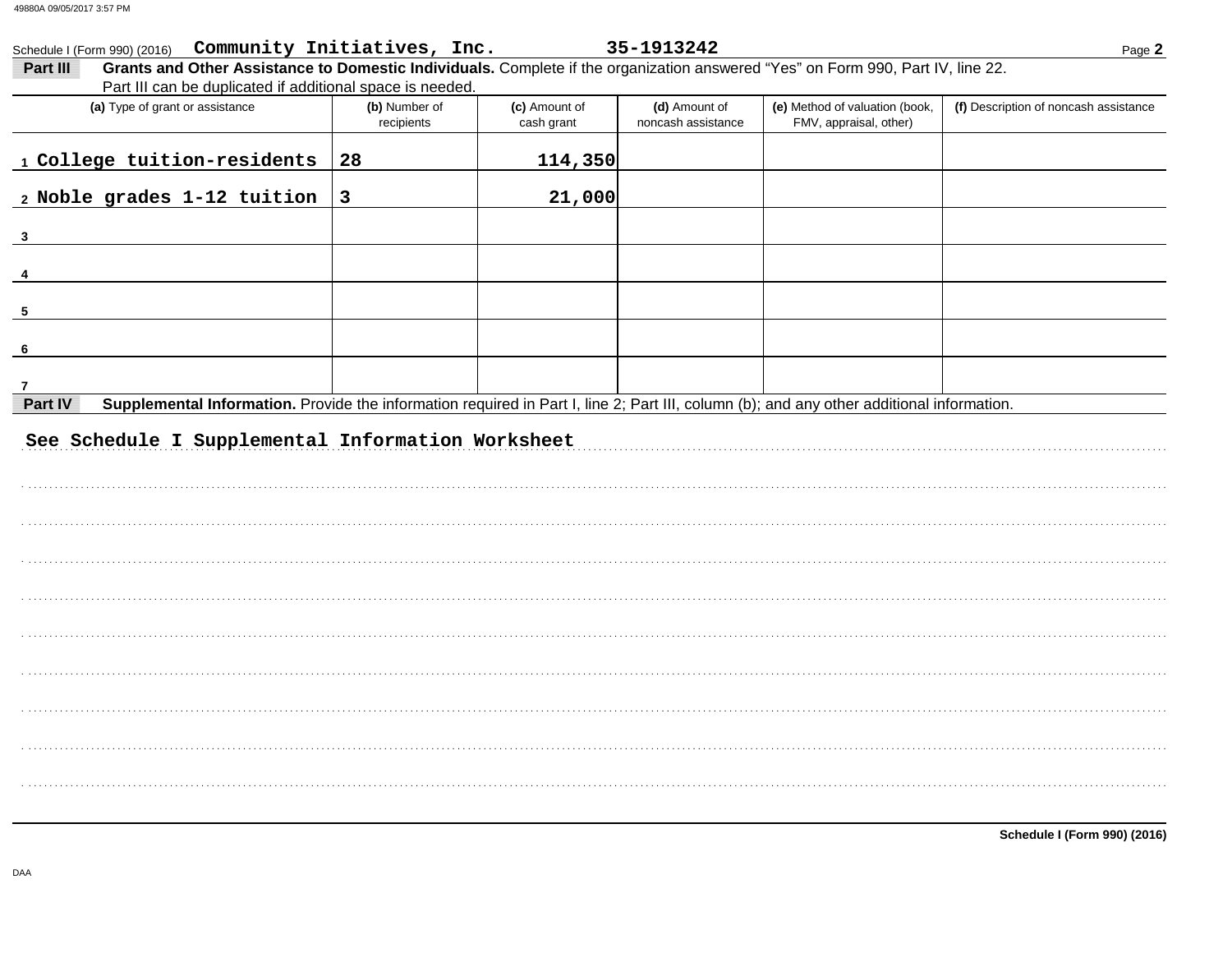| <b>SCHEDULE I</b>        | <b>Supplemental Information</b>               |              |                                       | 2016 |
|--------------------------|-----------------------------------------------|--------------|---------------------------------------|------|
| (Form 990)               | For calendar year 2016, or tax year beginning | . and ending |                                       |      |
|                          |                                               |              | <b>Employer identification number</b> |      |
| Name of the organization |                                               |              |                                       |      |

Community Initiatives, Inc.

35-1913242

Part I, Line 2 - Procedures for Monitoring the Use of Grant Funds When a grant is applied for, a grant evaluation form is used to score the application. The Organization uses FIMS (Financial Information Management System) software. All grants are monitored and tracked through this software. Files are kept and maintained for grant recipients. Final reports must be filed in order for future grants to be made to organizations. When final reports are filed, it is ascertained that the grant funds were used for their intended purposes and everything was correctly administered as was stated in the grant application. It is then determined whether or not the grantee is eligible for future grants. Until they are in compliance, future grants are not considered. With regard to scholarships, criteria is set and approved by the Board of Directors. A six member scholarship committee made up of members who represent all areas of the county review most applications. Scholarship recipients are required to meet the criteria set out to be eligible. Correspondence continues with the scholarship recipient to ascertain that they are continuing their education at the same institution, that they make the grades (if a requirement), and any other stipulations are met as set out in the criteria. These areas are monitored by staff at the Community Foundation, and records are maintained in FIMS as well.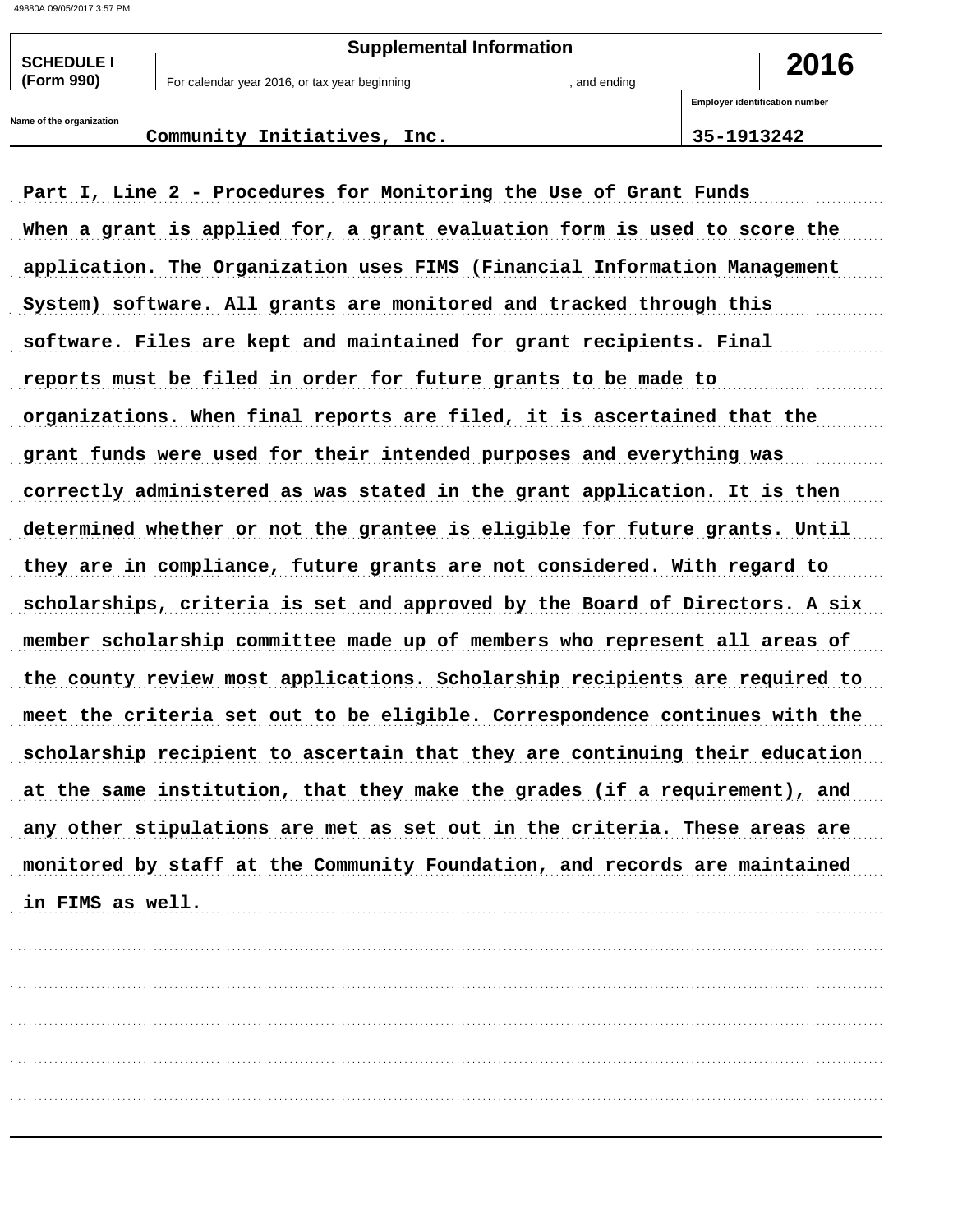| Supplemental Information to Form 990 or 990-EZ<br><b>SCHEDULE O</b><br>(Form 990 or 990-EZ)<br>Complete to provide information for responses to specific questions on<br>Form 990 or 990-EZ or to provide any additional information.<br>Attach to Form 990 or 990-EZ.<br>Department of the Treasury<br>Internal Revenue Service<br>Information about Schedule O (Form 990 or 990-EZ) and its instructions is at www.irs.gov/form990.<br>Name of the organization<br>Community Initiatives, Inc.<br>Form 990 - Organization's Mission<br>Supporting organization to Noble County Community Foundation, Inc. - Whose<br>mission is to improve the quality of life in Noble County by serving as a<br>catalyst for positive change, enabling donors to carry out charitable<br>intent and making grants. | OMB No. 1545-0047<br>2016<br><b>Open to Public</b><br><b>Inspection</b><br><b>Employer identification number</b><br>35-1913242 |
|--------------------------------------------------------------------------------------------------------------------------------------------------------------------------------------------------------------------------------------------------------------------------------------------------------------------------------------------------------------------------------------------------------------------------------------------------------------------------------------------------------------------------------------------------------------------------------------------------------------------------------------------------------------------------------------------------------------------------------------------------------------------------------------------------------|--------------------------------------------------------------------------------------------------------------------------------|
| Form 990, Part VI, Line 4 - Significant Changes to Organizational Documents<br>The Organization's By-Laws were amended to allow the Board of Directors to<br>consist of no less than ten nore more than twenty Directors.<br>Form 990, Part VI, Line 6 - Classes of Members or Stockholders<br>The Noble County Community Foundation, Inc. is the sole member of Community<br>Initiatives, Inc.                                                                                                                                                                                                                                                                                                                                                                                                        |                                                                                                                                |
| Form 990, Part VI, Line 7b - Decisions Subject to Approval of Members<br>The Noble County Community Foundation, Inc. is the sole member of Community<br>Initiatives, Inc., and as such approves all decisions.<br>Form 990, Part VI, Line 11b - Organization's Process to Review Form 990<br>Form 990 is prepared by the Foundation's audit firm and then reviewed by<br>the Foundation's accounting department and Audit and Finance Committee.<br>The Board is notified that the Form 990 is being reviewed and is invited to<br>attend the meeting when the Executive Committee performs the review and<br>acceptance.                                                                                                                                                                              |                                                                                                                                |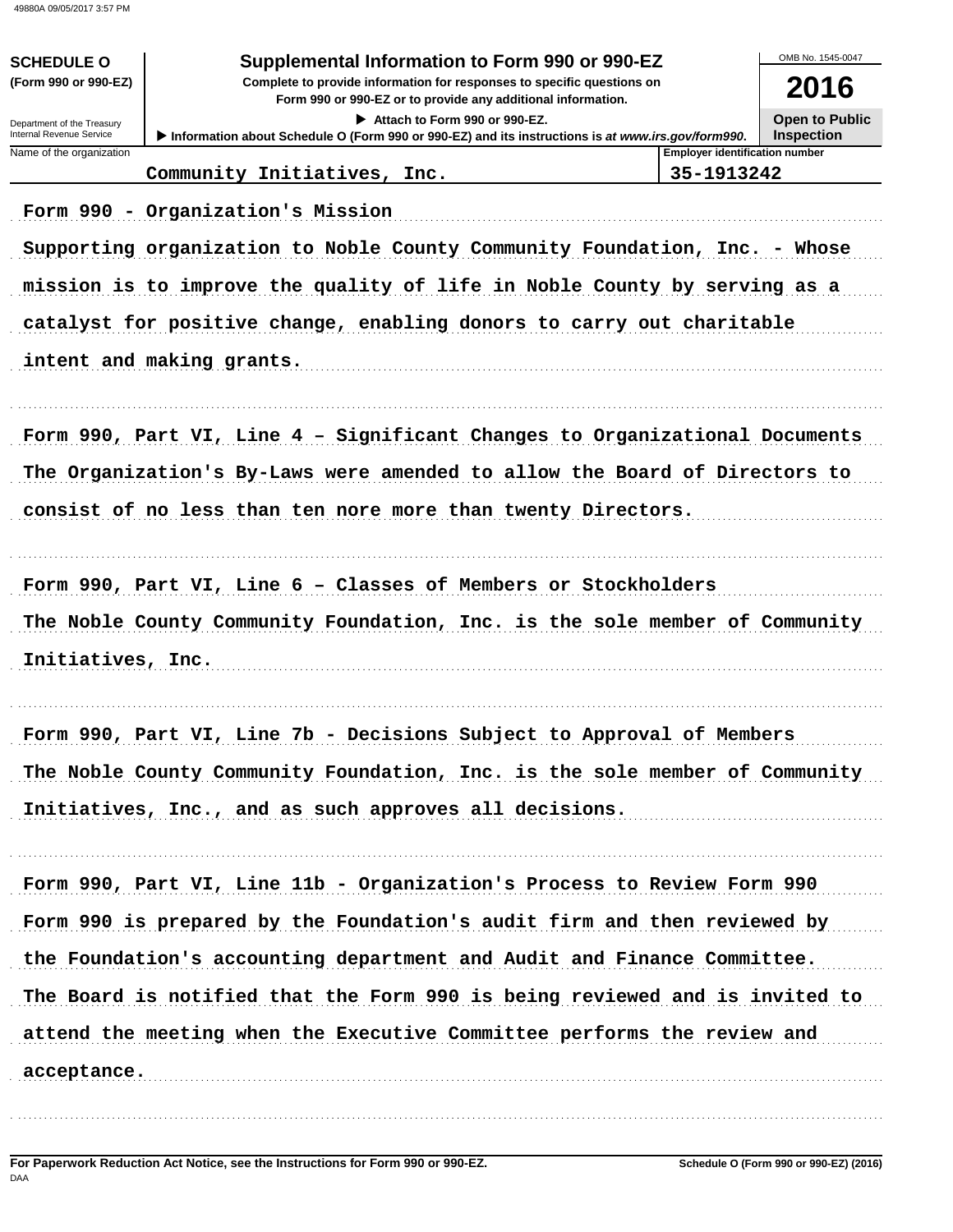| Schedule O (Form 990 or 990-EZ) (2016)                                      | Page 2                                              |
|-----------------------------------------------------------------------------|-----------------------------------------------------|
| Name of the organization<br>Community Initiatives, Inc.                     | <b>Employer identification number</b><br>35-1913242 |
| Form 990, Part VI, Line 12c - Enforcement of Conflicts Policy               |                                                     |
| Anytime a board member has interest in any organization with which we are   |                                                     |
| doing business, they volunteer, or the president asks that they not include |                                                     |
| themselves in a vote.                                                       |                                                     |
| Form 990, Part VI, Line 19 - Governing Documents Disclosure Explanation     |                                                     |
| Noble County Community Foundation, Inc. and Community Initiatives, Inc.     |                                                     |
| makes its governing documents, Conflict of Interest Policy, and financial   |                                                     |
| statements available to the public immediately upon request through the     |                                                     |
| Organization's office. Additionally, financial information is made          |                                                     |
| available in its annual report which is widely distributed to the public    |                                                     |
| via their website and other means. The Organization's Form 990 is available |                                                     |
| online at www.guidestar.org. A link to www.guidestar.org is on the Noble    |                                                     |
| County Community Foundation, Inc.'s website. Form 990 is also immediately   |                                                     |
| available upon request through the Organization's office.                   |                                                     |
| Form 990, Part XI, Line 9 - Other Changes in Net Assets Explanation         |                                                     |
| Agency Fund Revenue                                                         | \$<br>$-453, 231$                                   |
| Agency Fund Expenses                                                        | \$<br>20,296                                        |
| Total                                                                       | \$<br>$-432,935$                                    |
|                                                                             |                                                     |
|                                                                             |                                                     |
|                                                                             |                                                     |
|                                                                             |                                                     |
|                                                                             |                                                     |
|                                                                             |                                                     |
|                                                                             |                                                     |
|                                                                             |                                                     |

Page 1 of 1

Schedule O (Form 990 or 990-EZ) (2016)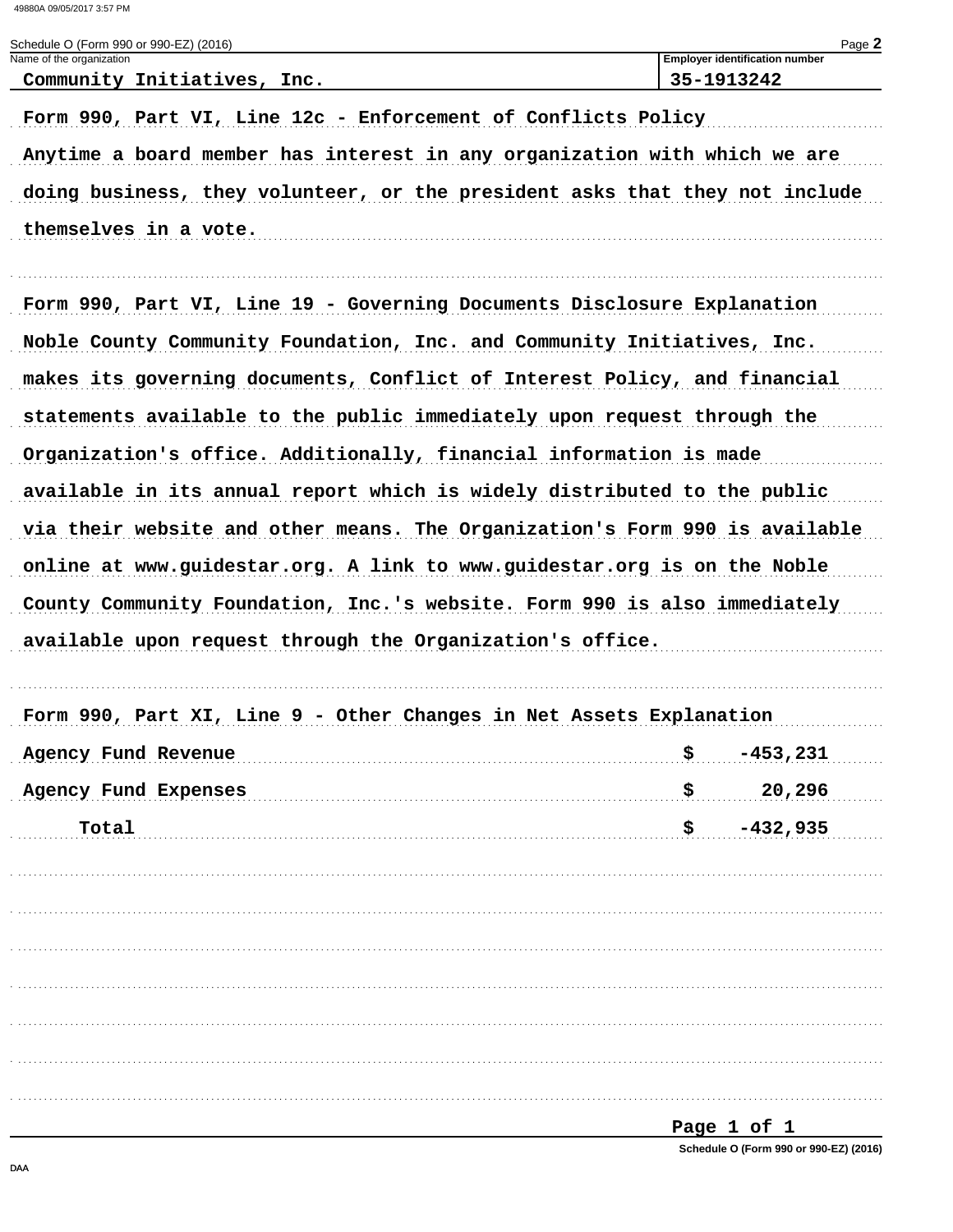**SCHEDULE R**

# **(Form 990) Related Organizations and Unrelated Partnerships**

 **Complete if the organization answered "Yes" on Form 990, Part IV, line 33, 34, 35b, 36, or 37.**

 **Attach to Form 990.**

 **Information about Schedule R (Form 990) and its instructions is at** *www.irs.gov/form990.*

Department of the Treasury Internal Revenue ServiceName of the organization

**Employer identification number Inspection**

**Community Initiatives, Inc. 35-1913242**

**Part IIdentification of Disregarded Entities** Complete if the organization answered "Yes" on Form 990, Part IV, line 33.

| (a)<br>Name, address, and EIN (if applicable) of disregarded entity                                                                                                                                                         | (b)<br>Primary activity | (c)<br>Legal domicile (state<br>or foreign country) |                            | (d)<br>Total income                                       | (e)<br>End-of-year assets           | (f)<br>Direct controlling<br>entity |                                                       |
|-----------------------------------------------------------------------------------------------------------------------------------------------------------------------------------------------------------------------------|-------------------------|-----------------------------------------------------|----------------------------|-----------------------------------------------------------|-------------------------------------|-------------------------------------|-------------------------------------------------------|
| (1)                                                                                                                                                                                                                         |                         |                                                     |                            |                                                           |                                     |                                     |                                                       |
| (2)                                                                                                                                                                                                                         |                         |                                                     |                            |                                                           |                                     |                                     |                                                       |
| (3)                                                                                                                                                                                                                         |                         |                                                     |                            |                                                           |                                     |                                     |                                                       |
| (4)                                                                                                                                                                                                                         |                         |                                                     |                            |                                                           |                                     |                                     |                                                       |
| (5)                                                                                                                                                                                                                         |                         |                                                     |                            |                                                           |                                     |                                     |                                                       |
| Identification of Related Tax-Exempt Organizations Complete if the organization answered "Yes" on Form 990, Part IV, line 34 because it had<br>Part II<br>one or more related tax-exempt organizations during the tax year. |                         |                                                     |                            |                                                           |                                     |                                     |                                                       |
| (a)<br>Name, address, and EIN of related organization                                                                                                                                                                       | (b)<br>Primary activity | (c)<br>Legal domicile (state<br>or foreign country) | (d)<br>Exempt Code section | (e)<br>Public charity status<br>(if section $501(c)(3)$ ) | (f)<br>Direct controlling<br>entity | Yes                                 | (g)<br>Section 512(b)(13)<br>controlled entity?<br>No |
| (1) Noble County Community Foundation<br>1599 Lincolnway South<br>35-1827247<br>Ligonier<br>IN 46767                                                                                                                        | Related                 | ΙN                                                  | 501c3                      | 7                                                         | N/A                                 |                                     | x                                                     |
| (2)                                                                                                                                                                                                                         |                         |                                                     |                            |                                                           |                                     |                                     |                                                       |
| (3)                                                                                                                                                                                                                         |                         |                                                     |                            |                                                           |                                     |                                     |                                                       |
| (4)                                                                                                                                                                                                                         |                         |                                                     |                            |                                                           |                                     |                                     |                                                       |
| (5)                                                                                                                                                                                                                         |                         |                                                     |                            |                                                           |                                     |                                     |                                                       |
| For Bonoruark Boduction, Act Notice, and the Instructions for Form 000                                                                                                                                                      |                         |                                                     |                            |                                                           |                                     | <b>Cohodulo D / Earm 000) 2016</b>  |                                                       |



**Open to Public 2016**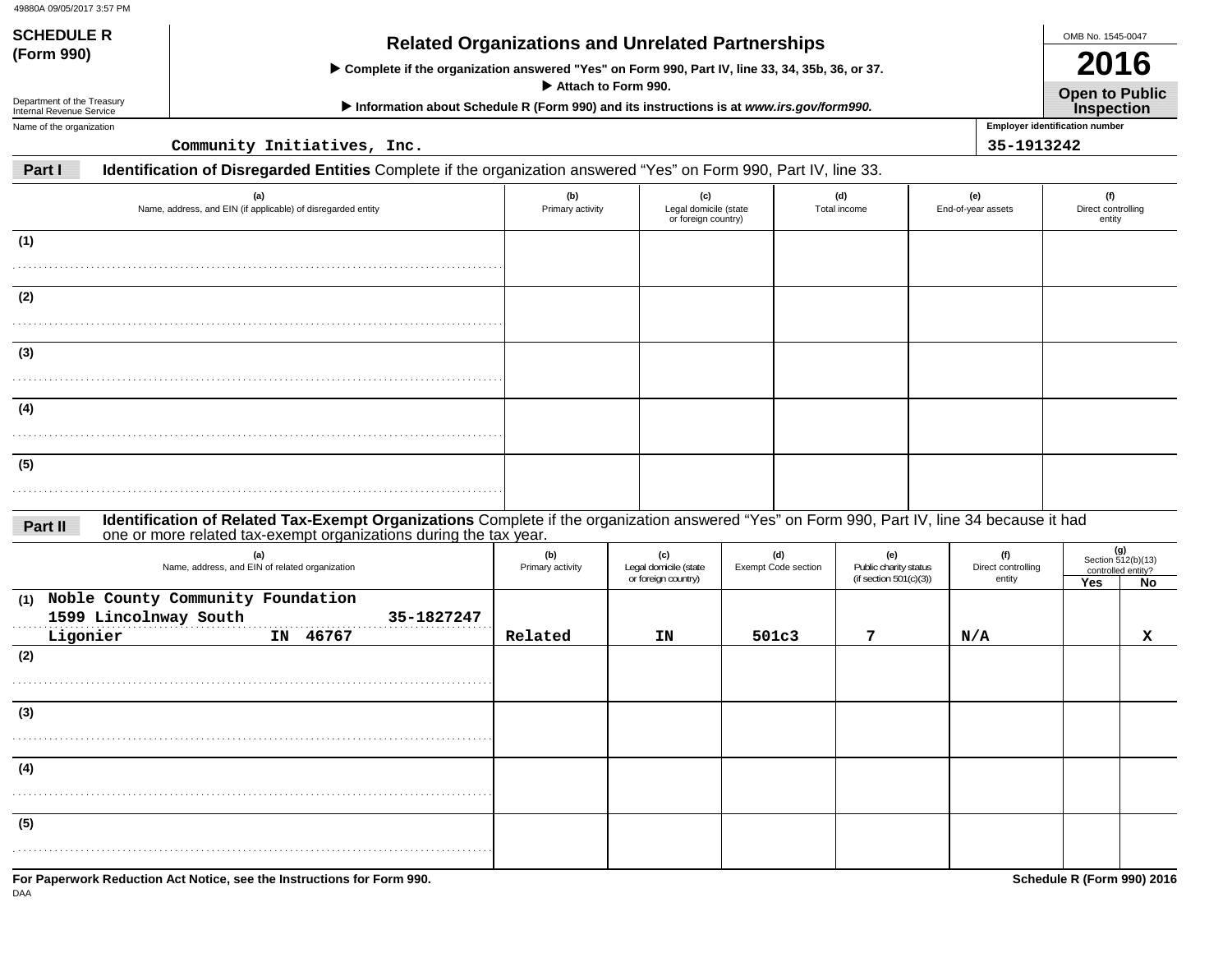Schedule R (Form 990) 2016 Page **2 Community Initiatives, Inc. 35-1913242**

| Part III | <b>Identification of Related Organizations Taxable as a Partnership</b> Complete if the organization answered "Yes" on Form 990, Part IV, line 34<br>because it had one or more related organizations treated as a partnership during the tax year.            |                         |                                                             |                                                        |                                                                                                         |                                                        |                                        |                                                   |                                                                         |                                         |          |                                                       |
|----------|----------------------------------------------------------------------------------------------------------------------------------------------------------------------------------------------------------------------------------------------------------------|-------------------------|-------------------------------------------------------------|--------------------------------------------------------|---------------------------------------------------------------------------------------------------------|--------------------------------------------------------|----------------------------------------|---------------------------------------------------|-------------------------------------------------------------------------|-----------------------------------------|----------|-------------------------------------------------------|
|          | (a)<br>Name, address, and EIN of<br>related organization                                                                                                                                                                                                       | (b)<br>Primary activity | (c)<br>Legal<br>domicile<br>state or<br>foreign<br>country) | (d)<br>Direct controlling<br>entity                    | (e)<br>Predominant<br>income (related,<br>unrelated,<br>excluded from<br>tax under<br>sections 512-514) | (f)<br>Share of total<br>income                        | (g)<br>Share of end-of-<br>year assets | (h)<br>Dispro-<br>portionate<br>alloc.?<br>Yes No | (i)<br>Code V-UBI<br>amount in box 20<br>of Schedule K-1<br>(Form 1065) | (j)<br>General or<br>partner?<br>Yes No | managing | (k)<br>Percentage<br>ownership                        |
| (1)      |                                                                                                                                                                                                                                                                |                         |                                                             |                                                        |                                                                                                         |                                                        |                                        |                                                   |                                                                         |                                         |          |                                                       |
|          |                                                                                                                                                                                                                                                                |                         |                                                             |                                                        |                                                                                                         |                                                        |                                        |                                                   |                                                                         |                                         |          |                                                       |
| (2)      |                                                                                                                                                                                                                                                                |                         |                                                             |                                                        |                                                                                                         |                                                        |                                        |                                                   |                                                                         |                                         |          |                                                       |
|          |                                                                                                                                                                                                                                                                |                         |                                                             |                                                        |                                                                                                         |                                                        |                                        |                                                   |                                                                         |                                         |          |                                                       |
| (3)      |                                                                                                                                                                                                                                                                |                         |                                                             |                                                        |                                                                                                         |                                                        |                                        |                                                   |                                                                         |                                         |          |                                                       |
|          |                                                                                                                                                                                                                                                                |                         |                                                             |                                                        |                                                                                                         |                                                        |                                        |                                                   |                                                                         |                                         |          |                                                       |
| (4)      |                                                                                                                                                                                                                                                                |                         |                                                             |                                                        |                                                                                                         |                                                        |                                        |                                                   |                                                                         |                                         |          |                                                       |
|          |                                                                                                                                                                                                                                                                |                         |                                                             |                                                        |                                                                                                         |                                                        |                                        |                                                   |                                                                         |                                         |          |                                                       |
| Part IV  | Identification of Related Organizations Taxable as a Corporation or Trust Complete if the organization answered "Yes" on Form 990, Part IV,<br>line 34 because it had one or more related organizations treated as a corporation or trust during the tax year. |                         |                                                             |                                                        |                                                                                                         |                                                        |                                        |                                                   |                                                                         |                                         |          |                                                       |
|          | (a)<br>Name, address, and EIN of related organization                                                                                                                                                                                                          | (b)<br>Primary activity |                                                             | (c)<br>Legal domicile<br>(state or<br>foreign country) | (d)<br>Direct controlling<br>entity                                                                     | (e)<br>Type of entity<br>(C corp, S corp,<br>or trust) | (f)<br>Share of total<br>income        | (g)<br>Share of<br>end-of-year assets             | (h)<br>Percentage<br>ownership                                          |                                         |          | (i)<br>Section<br>512(b)(13)<br>controlled<br>entity? |
| (1)      |                                                                                                                                                                                                                                                                |                         |                                                             |                                                        |                                                                                                         |                                                        |                                        |                                                   |                                                                         |                                         |          | Yes<br>No                                             |
|          |                                                                                                                                                                                                                                                                |                         |                                                             |                                                        |                                                                                                         |                                                        |                                        |                                                   |                                                                         |                                         |          |                                                       |
| (2)      |                                                                                                                                                                                                                                                                |                         |                                                             |                                                        |                                                                                                         |                                                        |                                        |                                                   |                                                                         |                                         |          |                                                       |
|          |                                                                                                                                                                                                                                                                |                         |                                                             |                                                        |                                                                                                         |                                                        |                                        |                                                   |                                                                         |                                         |          |                                                       |
| (3)      |                                                                                                                                                                                                                                                                |                         |                                                             |                                                        |                                                                                                         |                                                        |                                        |                                                   |                                                                         |                                         |          |                                                       |
|          |                                                                                                                                                                                                                                                                |                         |                                                             |                                                        |                                                                                                         |                                                        |                                        |                                                   |                                                                         |                                         |          |                                                       |
| (4)      |                                                                                                                                                                                                                                                                |                         |                                                             |                                                        |                                                                                                         |                                                        |                                        |                                                   |                                                                         |                                         |          |                                                       |
|          |                                                                                                                                                                                                                                                                |                         |                                                             |                                                        |                                                                                                         |                                                        |                                        |                                                   |                                                                         |                                         |          |                                                       |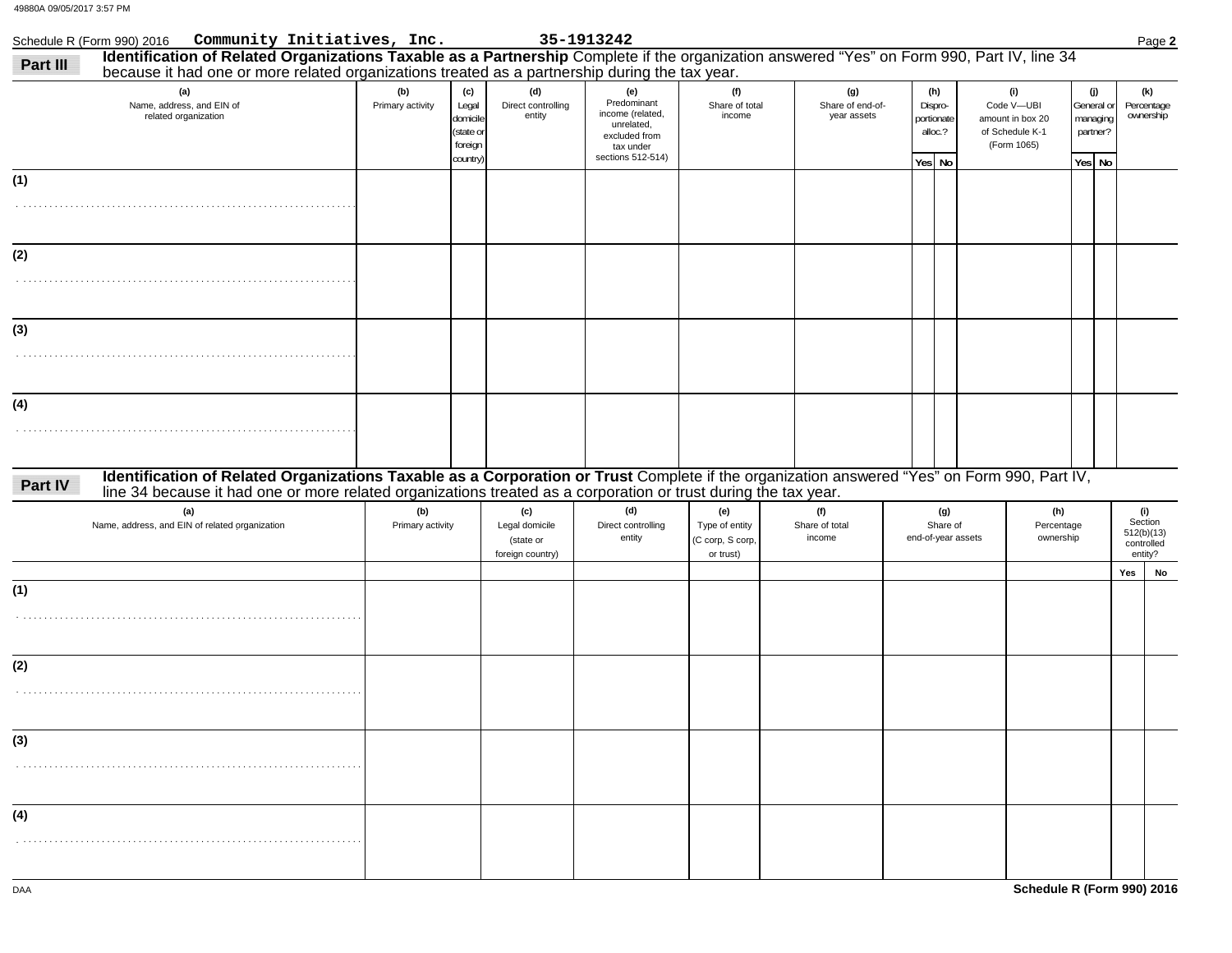DAA

|        | Schedule R (Form 990) 2016                                                                                                                                                                                                          | Community Initiatives, Inc.  | 35-1913242 |             |                 |                                       |                |             | Page 3       |
|--------|-------------------------------------------------------------------------------------------------------------------------------------------------------------------------------------------------------------------------------------|------------------------------|------------|-------------|-----------------|---------------------------------------|----------------|-------------|--------------|
| Part V | Transactions With Related Organizations Complete if the organization answered "Yes" on Form 990, Part IV, line 34, 35b, or 36.                                                                                                      |                              |            |             |                 |                                       |                |             |              |
|        | Note: Complete line 1 if any entity is listed in Parts II, III, or IV of this schedule.                                                                                                                                             |                              |            |             |                 |                                       |                | Yes         | No           |
|        | During the tax year, did the organization engage in any of the following transactions with one or more related organizations listed in Parts II-IV?                                                                                 |                              |            |             |                 |                                       |                |             |              |
|        |                                                                                                                                                                                                                                     |                              |            |             |                 |                                       | 1a             |             | x            |
|        | <b>b</b> Gift, grant, or capital contribution to related organization(s) encourse contained and contained and contribution to related organization(s) encourse contained and contained and contained and contained and contained an |                              |            |             |                 |                                       | 1 <sub>b</sub> |             | $\mathbf{x}$ |
|        | c Gift, grant, or capital contribution from related organization(s) encourse contained and contained and contribution from related organization(s)                                                                                  |                              |            |             |                 |                                       | 1 <sub>c</sub> | $\mathbf x$ |              |
|        | d Loans or loan guarantees to or for related organization(s) encourance contained and contained a contained and contained a contained a contained and contained a contact or product of the contact or contact or contact or c      |                              |            |             |                 |                                       | 1 <sub>d</sub> |             | $\mathbf x$  |
|        | e Loans or loan guarantees by related organization(s) electron contract the contract contract contract contract contract contract contract contract contract contract contract contract contract contract contract contract co      |                              |            |             |                 |                                       | 1e             |             | x            |
|        |                                                                                                                                                                                                                                     |                              |            |             |                 |                                       |                |             |              |
| f      | Dividends from related organization(s) with an account of the control or control or control or control or control or control or control or control or control or control or control or control or control or control or contro      |                              |            |             |                 |                                       | 1f             |             | x            |
|        | g Sale of assets to related organization(s) with the contract of the contract of the contract of the contract of the contract of the contract of the contract of the contract of the contract of the contract of the contract       |                              |            |             |                 |                                       | 1g             |             | $\mathbf x$  |
|        | h Purchase of assets from related organization(s) encourance contains and contains a container and container and container and container and container and container and container and container and container and container a      |                              |            |             |                 |                                       | 1h             |             | $\mathbf x$  |
|        | Exchange of assets with related organization(s) encounteral contracts and contact and contact and contact and contact and contact and contact and contact and contact and contact and contact and contact and contact and cont      |                              |            |             |                 |                                       | 1i.            |             | $\mathbf{x}$ |
|        | Lease of facilities, equipment, or other assets to related organization(s) Material Accords Communities and the content of facilities, equipment, or other assets to related organization(s) Material Accords Communities and       |                              |            |             |                 |                                       | 1i             |             | $\mathbf x$  |
|        |                                                                                                                                                                                                                                     |                              |            |             |                 |                                       |                |             |              |
|        | k Lease of facilities, equipment, or other assets from related organization(s)                                                                                                                                                      |                              |            |             |                 |                                       | 1 <sub>k</sub> |             | x            |
|        | Performance of services or membership or fundraising solicitations for related organization(s)<br>and the comparization(s) contains and the containment contains contained the container container container container container    |                              |            |             |                 |                                       | 11             |             | $\mathbf{x}$ |
|        |                                                                                                                                                                                                                                     |                              |            |             |                 |                                       | 1 <sub>m</sub> |             | x            |
|        |                                                                                                                                                                                                                                     |                              |            |             |                 |                                       | 1n             | $\mathbf x$ |              |
|        | o Sharing of paid employees with related organization(s) Mathematic Annual Community Construction Community Community Community Community Community Community Community Community Community Community Community Community Comm      |                              |            |             |                 |                                       | 1 <sub>o</sub> |             | x            |
|        |                                                                                                                                                                                                                                     |                              |            |             |                 |                                       |                |             |              |
|        |                                                                                                                                                                                                                                     |                              |            |             |                 |                                       | 1p             |             | x            |
|        | q Reimbursement paid by related organization(s) for expenses <b>construction and construction</b> construction and construction or construction of the construction of the construction of the construction of the construction of  |                              |            |             |                 |                                       | 1α             |             | X            |
|        |                                                                                                                                                                                                                                     |                              |            |             |                 |                                       |                |             |              |
|        |                                                                                                                                                                                                                                     |                              |            |             |                 |                                       | 1r             | x           |              |
|        |                                                                                                                                                                                                                                     |                              |            |             |                 |                                       | 1s             |             | $\mathbf{x}$ |
|        | 2 If the answer to any of the above is "Yes," see the instructions for information on who must complete this line, including covered relationships and transaction thresholds.                                                      |                              |            |             |                 |                                       |                |             |              |
|        |                                                                                                                                                                                                                                     | (a)                          |            | (b)         | (c)             | (d)                                   |                |             |              |
|        |                                                                                                                                                                                                                                     | Name of related organization |            | Transaction | Amount involved | Method of determining amount involved |                |             |              |

|     | (a)<br>Name of related organization | (W)<br>Transaction<br>type (a-s) | <b>(u)</b><br>Amount involved | (u)<br>Method of determining amount involved |
|-----|-------------------------------------|----------------------------------|-------------------------------|----------------------------------------------|
| (1) | Noble County Community Foundation,  | c                                | 87,733                        | Cash Transaction                             |
| (2) | Noble County Community Foundation,  |                                  | 75,106                        | Cash Transaction                             |
| (3) |                                     |                                  |                               |                                              |
| (4) |                                     |                                  |                               |                                              |
| (5) |                                     |                                  |                               |                                              |
| (6) |                                     |                                  |                               |                                              |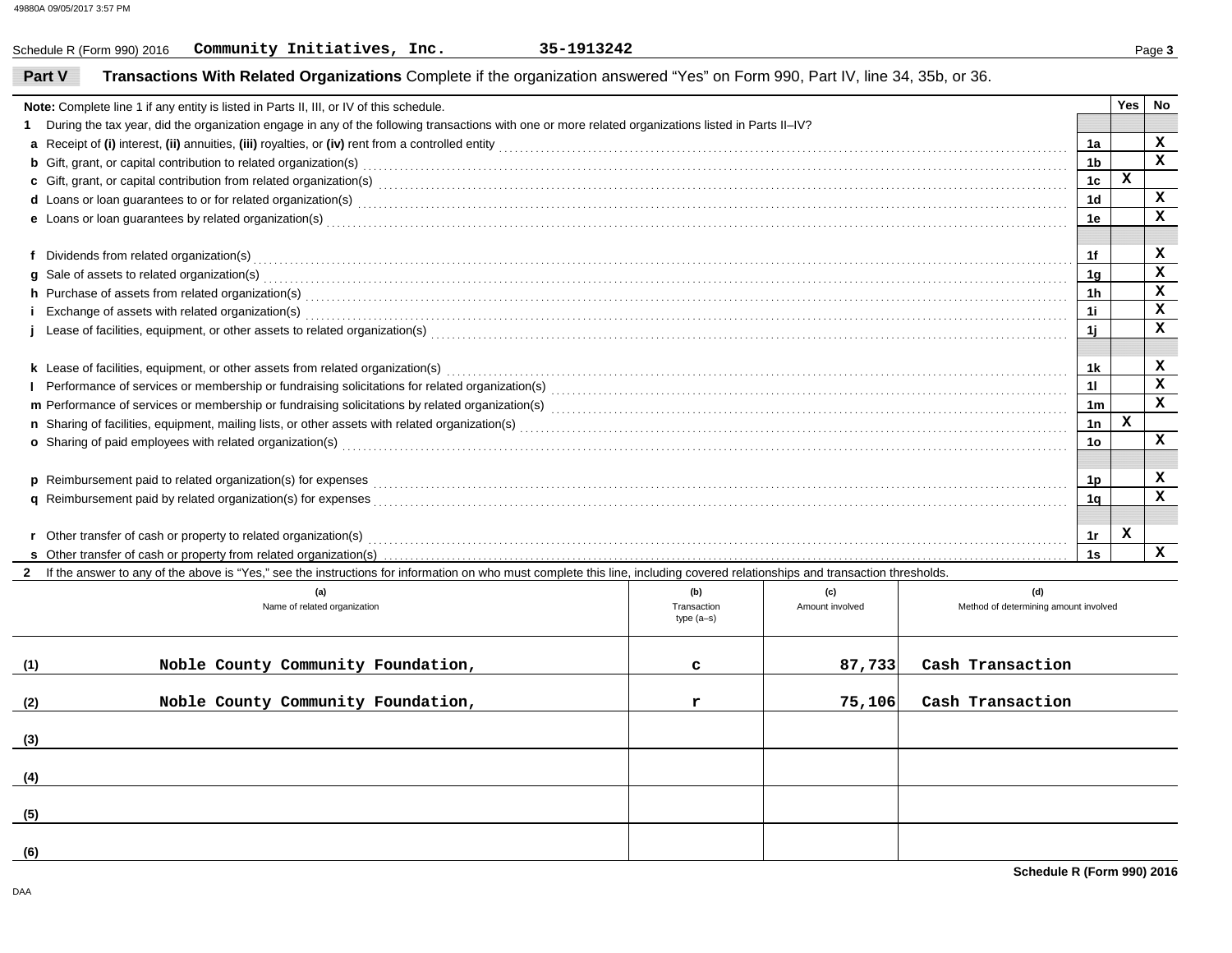### Schedule R (Form 990) 2016 Page **4 Community Initiatives, Inc. 35-1913242**

Provide the following information for each entity taxed as a partnership through which the organization conducted more than five percent of its activities (measured by total assets or gross revenue) that was not a related organization. See instructions regarding exclusion for certain investment partnerships.

| (a)<br>Name, address, and EIN of entity | (b)<br>Primary activity | (c)<br>Legal<br>domicile<br>(state or<br>foreign | (d)<br>Predominant<br>income (related,<br>unrelated, excluded<br>from tax under | (e)<br>Are all partners<br>section<br>501(c)(3)<br>organizations? | (f)<br>Share of<br>total income | (g)<br>Share of<br>end-of-year<br>assets |     | (h)<br>Disproportionate<br>allocations? | (i)<br>Code V-UBI<br>amount in box 20<br>of Schedule K-1<br>(Form 1065) | managing<br>partner? | (j)<br>General or | (k)<br>Percentage<br>ownership |
|-----------------------------------------|-------------------------|--------------------------------------------------|---------------------------------------------------------------------------------|-------------------------------------------------------------------|---------------------------------|------------------------------------------|-----|-----------------------------------------|-------------------------------------------------------------------------|----------------------|-------------------|--------------------------------|
|                                         |                         | country)                                         | sections 512-514)                                                               | Yes No                                                            |                                 |                                          | Yes | <b>No</b>                               |                                                                         | Yes                  | <b>No</b>         |                                |
| (1)                                     |                         |                                                  |                                                                                 |                                                                   |                                 |                                          |     |                                         |                                                                         |                      |                   |                                |
|                                         |                         |                                                  |                                                                                 |                                                                   |                                 |                                          |     |                                         |                                                                         |                      |                   |                                |
| (2)                                     |                         |                                                  |                                                                                 |                                                                   |                                 |                                          |     |                                         |                                                                         |                      |                   |                                |
|                                         |                         |                                                  |                                                                                 |                                                                   |                                 |                                          |     |                                         |                                                                         |                      |                   |                                |
| (3)                                     |                         |                                                  |                                                                                 |                                                                   |                                 |                                          |     |                                         |                                                                         |                      |                   |                                |
|                                         |                         |                                                  |                                                                                 |                                                                   |                                 |                                          |     |                                         |                                                                         |                      |                   |                                |
| (4)                                     |                         |                                                  |                                                                                 |                                                                   |                                 |                                          |     |                                         |                                                                         |                      |                   |                                |
|                                         |                         |                                                  |                                                                                 |                                                                   |                                 |                                          |     |                                         |                                                                         |                      |                   |                                |
| (5)                                     |                         |                                                  |                                                                                 |                                                                   |                                 |                                          |     |                                         |                                                                         |                      |                   |                                |
|                                         |                         |                                                  |                                                                                 |                                                                   |                                 |                                          |     |                                         |                                                                         |                      |                   |                                |
| (6)                                     |                         |                                                  |                                                                                 |                                                                   |                                 |                                          |     |                                         |                                                                         |                      |                   |                                |
|                                         |                         |                                                  |                                                                                 |                                                                   |                                 |                                          |     |                                         |                                                                         |                      |                   |                                |
| (7)                                     |                         |                                                  |                                                                                 |                                                                   |                                 |                                          |     |                                         |                                                                         |                      |                   |                                |
|                                         |                         |                                                  |                                                                                 |                                                                   |                                 |                                          |     |                                         |                                                                         |                      |                   |                                |
| (8)                                     |                         |                                                  |                                                                                 |                                                                   |                                 |                                          |     |                                         |                                                                         |                      |                   |                                |
|                                         |                         |                                                  |                                                                                 |                                                                   |                                 |                                          |     |                                         |                                                                         |                      |                   |                                |
| (9)                                     |                         |                                                  |                                                                                 |                                                                   |                                 |                                          |     |                                         |                                                                         |                      |                   |                                |
|                                         |                         |                                                  |                                                                                 |                                                                   |                                 |                                          |     |                                         |                                                                         |                      |                   |                                |
| (10)                                    |                         |                                                  |                                                                                 |                                                                   |                                 |                                          |     |                                         |                                                                         |                      |                   |                                |
|                                         |                         |                                                  |                                                                                 |                                                                   |                                 |                                          |     |                                         |                                                                         |                      |                   |                                |
| (11)                                    |                         |                                                  |                                                                                 |                                                                   |                                 |                                          |     |                                         |                                                                         |                      |                   |                                |
|                                         |                         |                                                  |                                                                                 |                                                                   |                                 |                                          |     |                                         |                                                                         |                      |                   |                                |
|                                         |                         |                                                  |                                                                                 |                                                                   |                                 |                                          |     |                                         |                                                                         |                      |                   |                                |

**Schedule R (Form 990) 2016**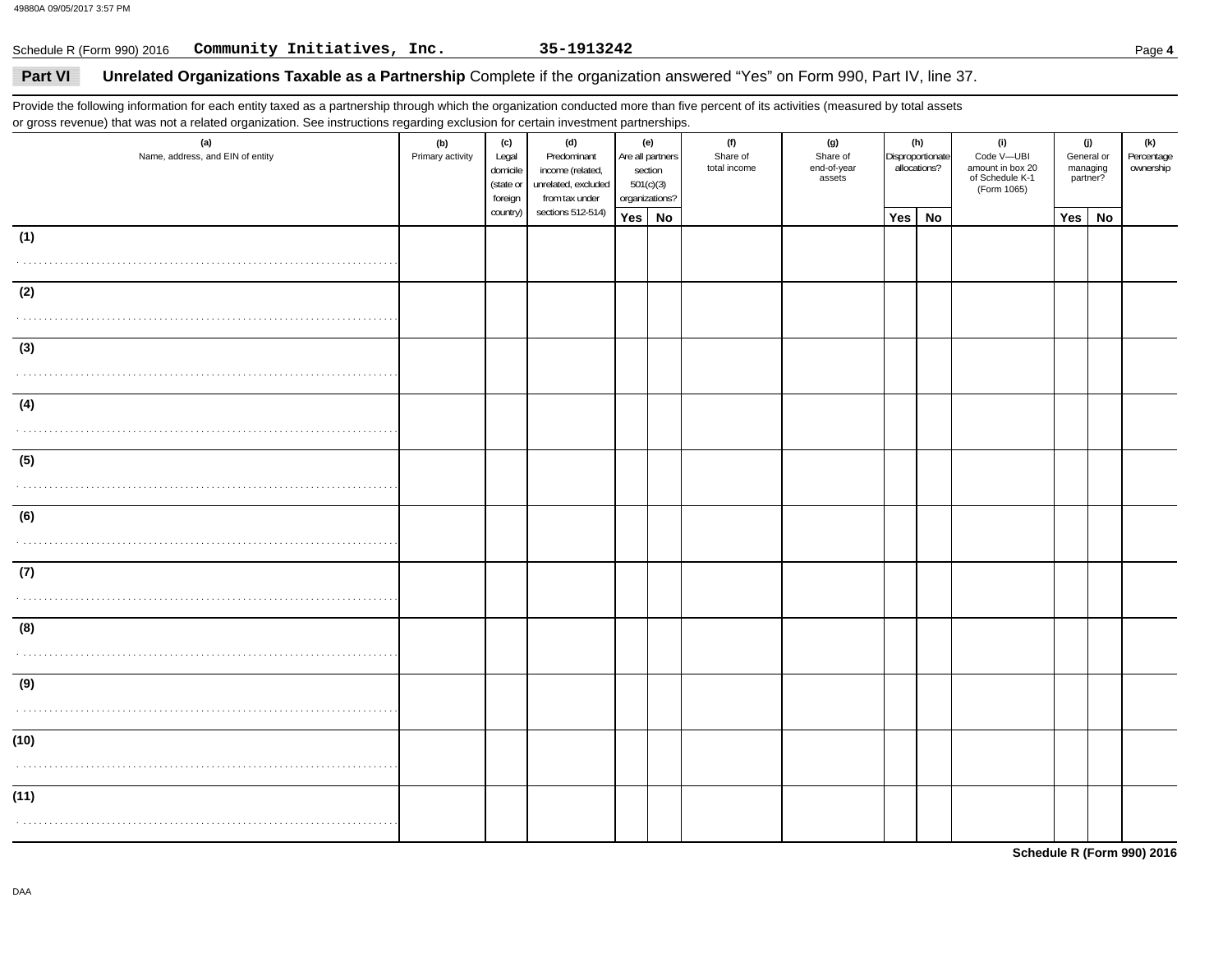|          | Schedule R (Form 990) 2016 |                                 | Community Initiatives, Inc. | 35-1913242                                                                                  | Page 5 |
|----------|----------------------------|---------------------------------|-----------------------------|---------------------------------------------------------------------------------------------|--------|
|          |                            | <b>Supplemental Information</b> |                             |                                                                                             |        |
| Part VII |                            |                                 |                             | Provide additional information for responses to questions on Schedule R (See instructions). |        |
|          |                            |                                 |                             |                                                                                             |        |
|          |                            |                                 |                             |                                                                                             |        |
|          |                            |                                 |                             |                                                                                             |        |
|          |                            |                                 |                             |                                                                                             |        |
|          |                            |                                 |                             |                                                                                             |        |
|          |                            |                                 |                             |                                                                                             |        |
|          |                            |                                 |                             |                                                                                             |        |
|          |                            |                                 |                             |                                                                                             |        |
|          |                            |                                 |                             |                                                                                             |        |
|          |                            |                                 |                             |                                                                                             |        |
|          |                            |                                 |                             |                                                                                             |        |
|          |                            |                                 |                             |                                                                                             |        |
|          |                            |                                 |                             |                                                                                             |        |
|          |                            |                                 |                             |                                                                                             |        |
|          |                            |                                 |                             |                                                                                             |        |
|          |                            |                                 |                             |                                                                                             |        |
|          |                            |                                 |                             |                                                                                             |        |
|          |                            |                                 |                             |                                                                                             |        |
|          |                            |                                 |                             |                                                                                             |        |
|          |                            |                                 |                             |                                                                                             |        |
|          |                            |                                 |                             |                                                                                             |        |
|          |                            |                                 |                             |                                                                                             |        |
|          |                            |                                 |                             |                                                                                             |        |
|          |                            |                                 |                             |                                                                                             |        |
|          |                            |                                 |                             |                                                                                             |        |
|          |                            |                                 |                             |                                                                                             |        |
|          |                            |                                 |                             |                                                                                             |        |
|          |                            |                                 |                             |                                                                                             |        |
|          |                            |                                 |                             |                                                                                             |        |
|          |                            |                                 |                             |                                                                                             |        |
|          |                            |                                 |                             |                                                                                             |        |
|          |                            |                                 |                             |                                                                                             |        |
|          |                            |                                 |                             |                                                                                             |        |
|          |                            |                                 |                             |                                                                                             |        |
|          |                            |                                 |                             |                                                                                             |        |
|          |                            |                                 |                             |                                                                                             |        |
|          |                            |                                 |                             |                                                                                             |        |
|          |                            |                                 |                             |                                                                                             |        |
|          |                            |                                 |                             |                                                                                             |        |
|          |                            |                                 |                             |                                                                                             |        |
|          |                            |                                 |                             |                                                                                             |        |
|          |                            |                                 |                             |                                                                                             |        |
|          |                            |                                 |                             |                                                                                             |        |
|          |                            |                                 |                             |                                                                                             |        |
|          |                            |                                 |                             |                                                                                             |        |
|          |                            |                                 |                             |                                                                                             |        |
|          |                            |                                 |                             |                                                                                             |        |
|          |                            |                                 |                             |                                                                                             |        |
|          |                            |                                 |                             |                                                                                             |        |
|          |                            |                                 |                             |                                                                                             |        |
|          |                            |                                 |                             |                                                                                             |        |
|          |                            |                                 |                             |                                                                                             |        |
|          |                            |                                 |                             |                                                                                             |        |
|          |                            |                                 |                             |                                                                                             |        |
|          |                            |                                 |                             |                                                                                             |        |
|          |                            |                                 |                             |                                                                                             |        |
|          |                            |                                 |                             |                                                                                             |        |
|          |                            |                                 |                             |                                                                                             |        |
|          |                            |                                 |                             |                                                                                             |        |
|          |                            |                                 |                             |                                                                                             |        |
|          |                            |                                 |                             |                                                                                             |        |
|          |                            |                                 |                             |                                                                                             |        |
|          |                            |                                 |                             |                                                                                             |        |
|          |                            |                                 |                             |                                                                                             |        |
|          |                            |                                 |                             |                                                                                             |        |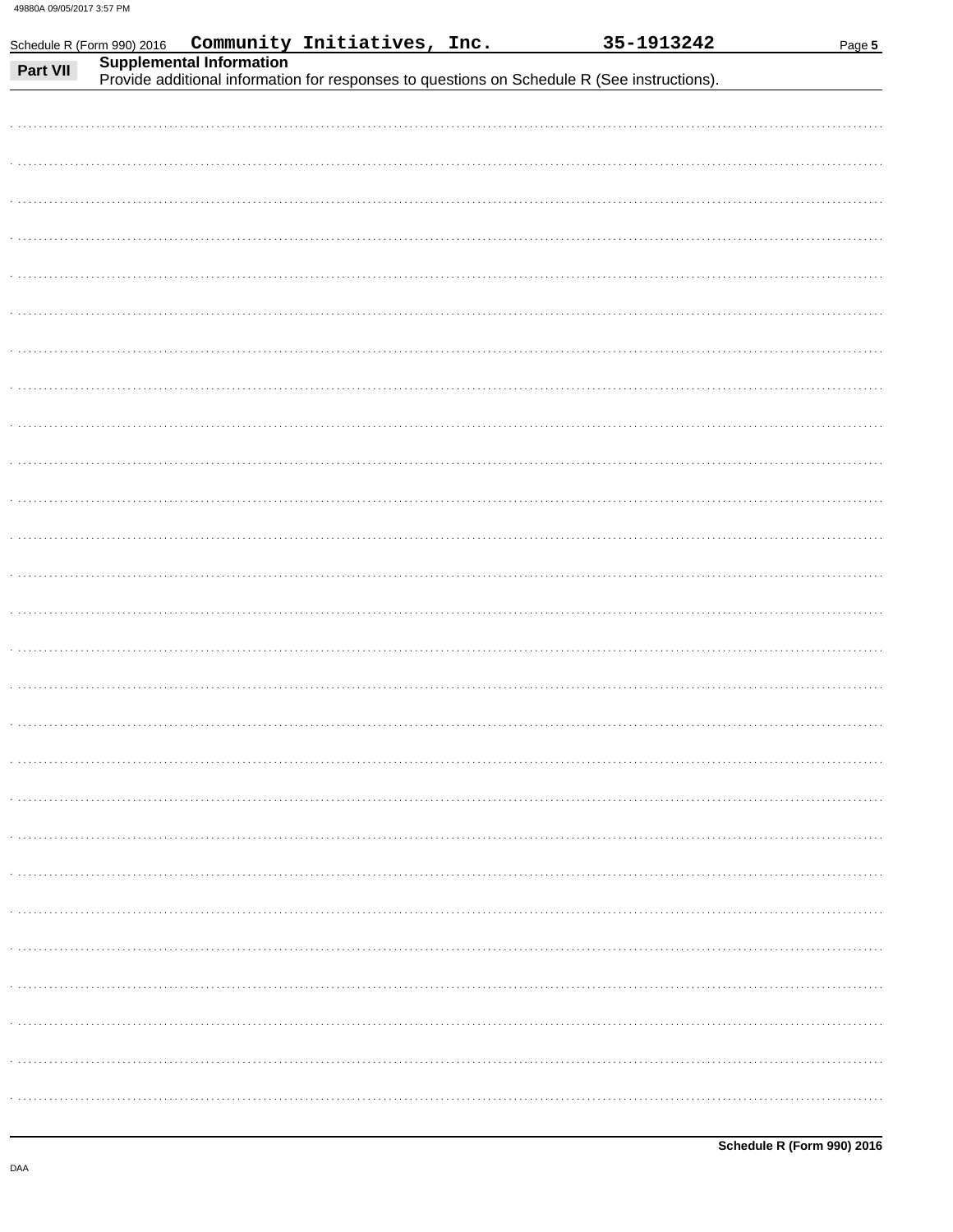|                                        |                  | <b>Indiana Department of Revenue</b>                                                               |                            | Check if:                            | Change of Address                      |
|----------------------------------------|------------------|----------------------------------------------------------------------------------------------------|----------------------------|--------------------------------------|----------------------------------------|
| <b>NP-20</b>                           |                  | Indiana Nonprofit Organization's Annual Report                                                     |                            |                                      | Amended Report                         |
| State Form 51062<br>$(R7 / 8 - 13)$    | <b>Beginning</b> | For the Calendar Year or Fiscal Year<br>01 01 2016 and Ending<br><b>MM/DD/YYYY</b>                 |                            | 12 31 2016<br><b>MM/DD/YYYY</b>      | Final Report: Indicate<br>Date Closed  |
|                                        |                  | Due on the 15th day of the 5th month following the end of the tax year.<br><b>NO FEE REQUIRED.</b> |                            |                                      |                                        |
| Name of Organization                   |                  |                                                                                                    |                            | <b>Telephone Number</b>              |                                        |
| COMMUNITY INITIATIVES, INC.<br>Address |                  | County                                                                                             |                            | 260 894 3335                         | Indiana Taxpayer Identification Number |
| 1599 LINCOLNWAY SOUTH                  |                  |                                                                                                    | <b>NOBLE</b>               | 0105843610 000 0                     |                                        |
| City                                   | State            |                                                                                                    | Zip Code                   | <b>Federal Identification Number</b> |                                        |
| <b>LIGONIER</b>                        | ΙN               |                                                                                                    | 46767                      | 35 1913242                           |                                        |
| Printed Name of Person to Contact      |                  |                                                                                                    | Contact's Telephone Number |                                      |                                        |

If you are filing a federal return, attach a completed copy of Form 990, 990EZ, or 990PF.

**DR. GREG JOHNSON 260 894 3335**

**Note:** If your organization has unrelated business income of more than \$1,000 as defined under **Section 513** of the Internal Revenue Code, **you must also file Form IT-20NP.**

#### **Current Information**

- 1. Have any changes not previously reported to the Department been made in your governing instruments, (e.g.) articles of incorporation, bylaws, or other instruments of similar importance? If yes, attach a detailed description of changes. on of changes. **SEE STATEMENT 1**<br>**23**
- 2. Indicate number of years your organization has been in continuous existence.
- 3. Attach a schedule, listing the names, titles and addresses of your current officers.
- 4. Briefly describe the purpose or mission of your organization below.

### **TO SUPPORT THE NOBLE COUNTY COMMUNITY FOUNDATION BY UNDERTAKING SIGNIFICANT LEADERSHIP INITIATIVES AND LARGE CAPTIAL PROJECTS IN NOBLE COUNTY, INDIANA.**

#### Email Address: **JENNA@CFNOBLE.ORG**

I declare under the penalties of perjury that I have examined this return, including all attachments, and to the best of my knowledge and belief, it is true, complete, and correct.

Signature of Officer or Trustee

#### **DR. GREG JOHNSON 260 894 3335**

Name of Person(s) to Contact and Daytime Telephone Number

**Important:** Please submit this completed form and/or extension to: Indiana Department of Revenue, Tax Administration P.O. Box 6481 Indianapolis, IN 46206-6481

**PRESIDENT**

Telephone: (317) 232-0129

#### **Extensions of Time to File**

The Department recognizes the Internal Revenue Service application for automatic extension of time to file, Form 8868. **Please forward a copy of your federal extension, identified with your Nonprofit Taxpayer Identification Number (TID), to the Indiana Department of Revenue, Tax Administration by the original due date to prevent cancellation of your sales tax exemption.** Always indicate your Indiana Taxpayer Identification number on your request for an extension of time to file.

Reports post marked within thirty (30) days after the federal extension due date, as requested on Federal Form 8868, will be considered as timely filed. A copy of the federal extension must also be attached to the Indiana report. In the event that a federal extension is not needed, a taxpayer may request in writing an Indiana extension of time to file from the: Indiana Department of Revenue, Tax Administration, P.O. Box 6481, Indianapolis, IN 46206-6481, (317) 232-0129.

within sixty (60) days after receiving such notice the taxpayer does not file Form NP-20, the taxpayer's exemption from sales tax will be canceled. If Form NP-20 or extension is not timely filed, the taxpayer will be notified by the Department pursuant to I.C. 6-2.5-5-21(d), to file Form NP-20. If



**SEE STATEMENT 2**

.

Title Date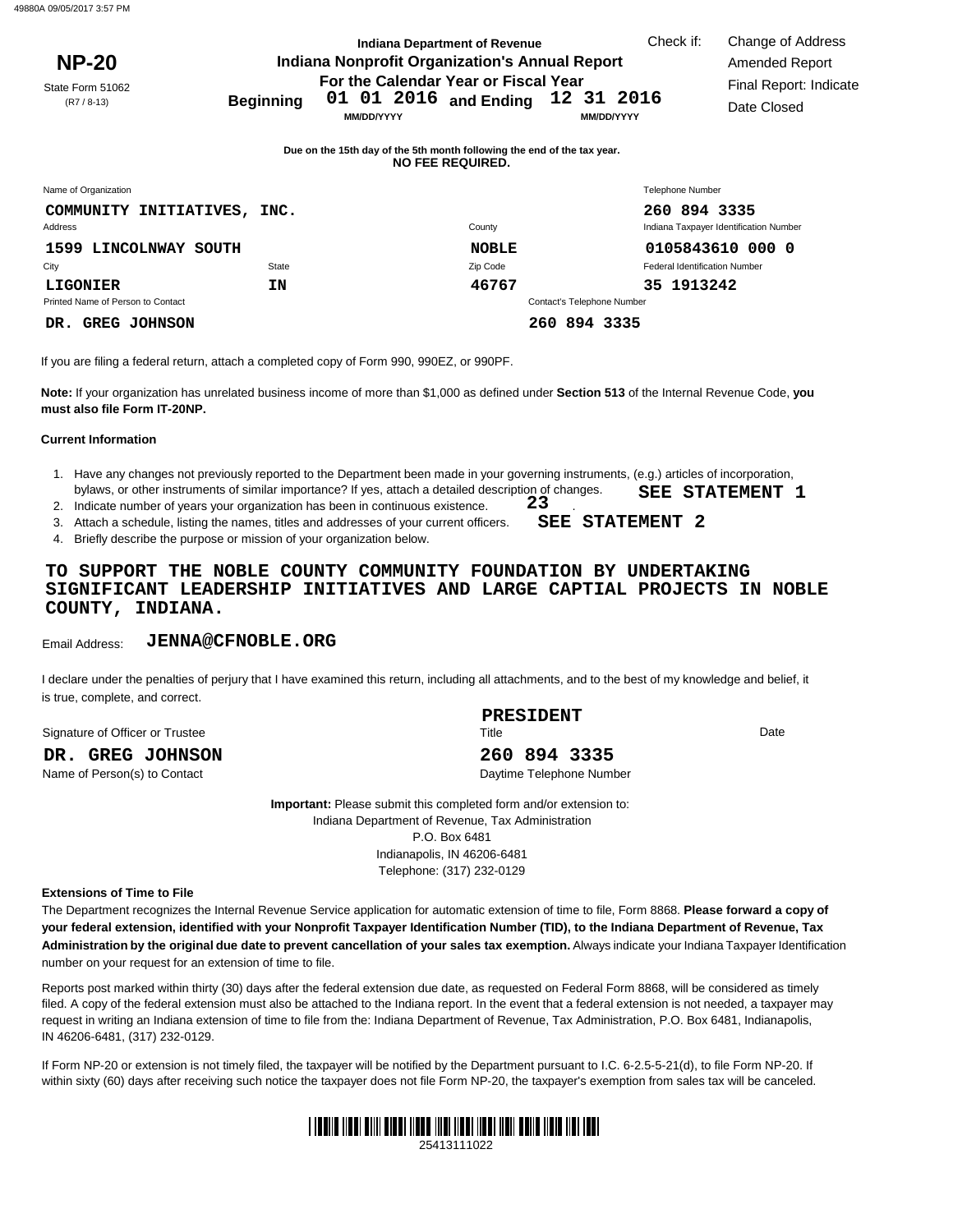# **Statement 1 - IN Form NP-20, Line 1 - Changes Not Previously Reported to the Department**

# **Description**

The Organization's By-Laws were amended to allow the Board of Directors to consist of no less than ten nore more than twenty Directors.

## **Statement 2 - IN Form NP-20, Line 3 - Current Officers**

| <b>Officer Name</b>   | Title               |              |          |
|-----------------------|---------------------|--------------|----------|
| <b>Address</b>        | Citv                | <b>State</b> | Zip Code |
| Dr. Greg Johnson      | President           |              |          |
| 1599 Lincolnway South | Ligonier            | ΙN           | 46767    |
| Brady Truex           | Vice President      |              |          |
| 1599 Lincolnway South | Ligonier            | ΙN           | 46767    |
| Joe Atz               | Secretary/Treasurer |              |          |
| 1599 Lincolnway South | Ligonier            | ΤN           | 46767    |